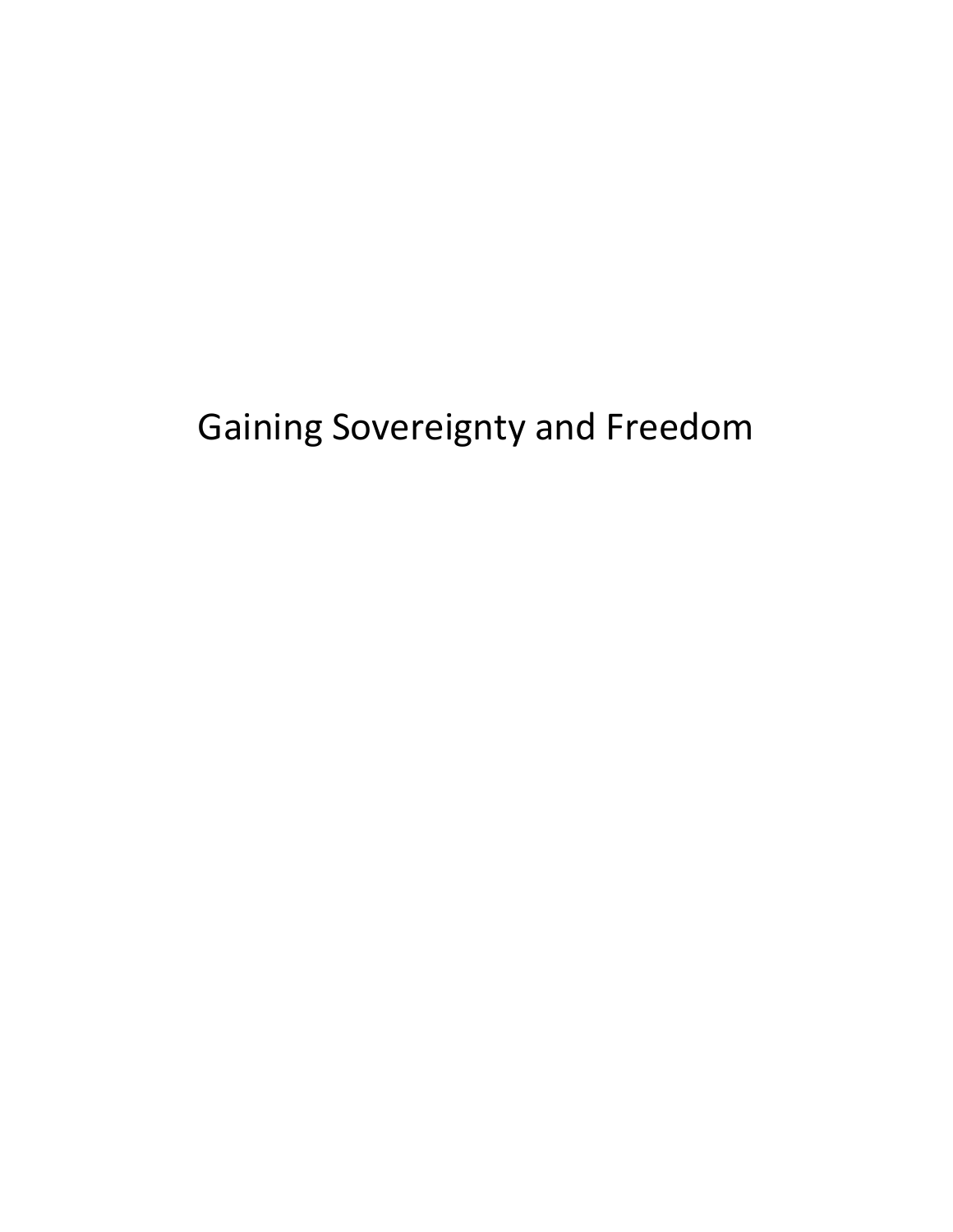# Table of Contents

- 1- Forward
- 2- A Little History Time to Wake Up
- 3- A Little More History Real History!
- 4- Leaving the Matrix Sovereignty!
- 5- Your Reality controls Fiction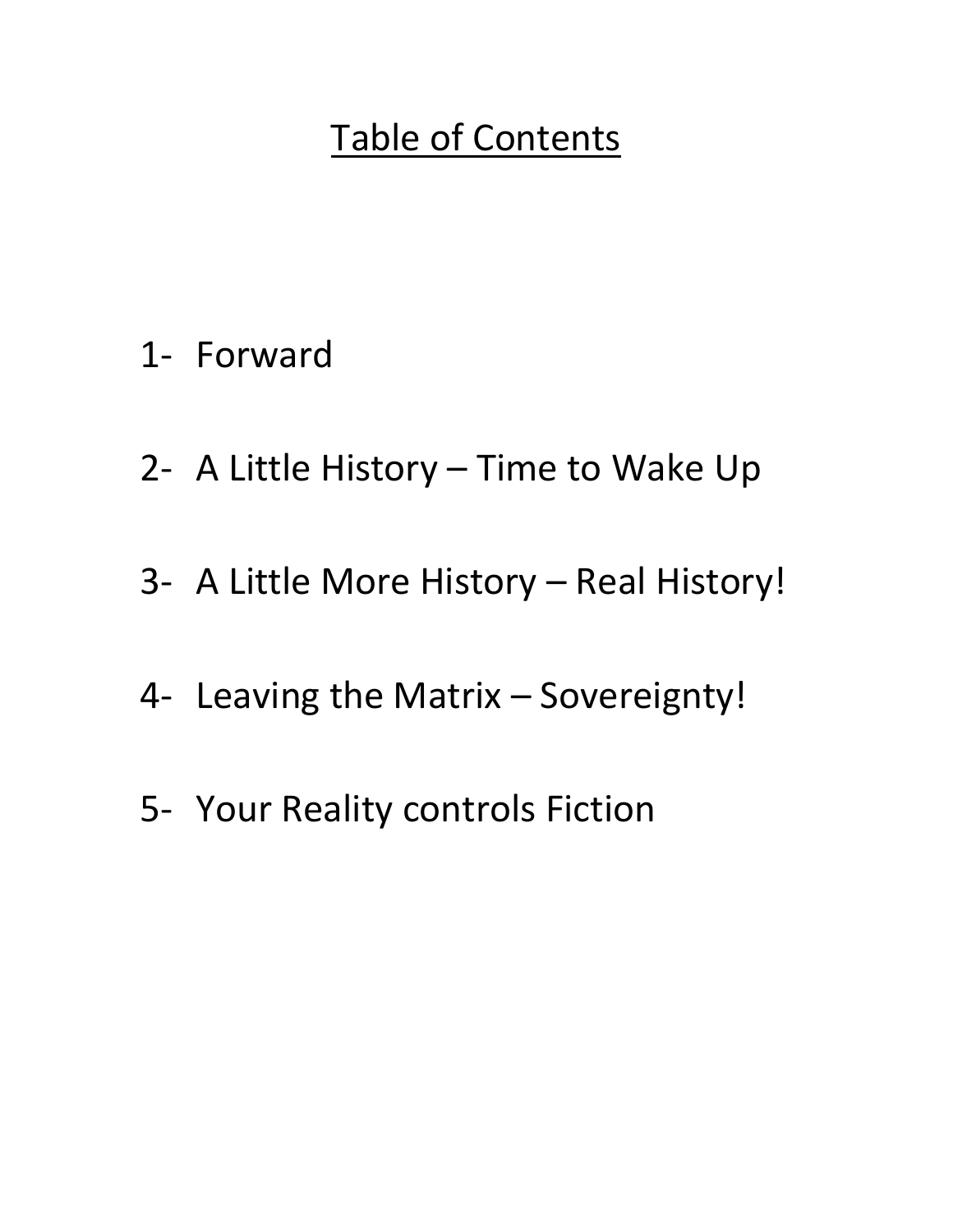### FORWARD

I definitely thought everything was fine. I lapped every underlying philosophy that was pumped into my head from as far back as my earliest remembrances. All the ones that strategically and systematically robbed me of my self-confidence and my ability to independently analyze and judge concepts and ideas for myself.

"Be good, or you will be punished (beaten or spanked, grounded, loss of privileges, etc. or, heaven forbid, sent to burn in hell for all eternity!) But what happens if you are just having a bad day?

Get good grades, be the teacher's pet…

Get a good education, get a good job, work hard, pay your bills, pay your taxes, don't rock the boat….

In other words, BE AFRAID!! Be so afraid that you never question anyone or anything that you can't beat up! This idea really gets tougher after you get out of grade school.

In other words, do what you are told without question, do not interfere with the machine, don't challenge, and just go along for the ride…..

One day, when I was 17 and a Senior in High School, just captained our wrestling team to it's first and only state title, I was sitting on a back stairway of the school with my girlfriend. Some male teacher saw us, ran up the stairs ranting at us being in an "off-limits area", demanded our student ID's, which my girlfriend handed over, and threatened us with expulsion from school. My girlfriend, an 'A' student, Homecoming Queen, Captain of the Synchronized Swimming Team, and a good "Jewish girl", was hysterically thrown into tears.

He demanded that I hand over my ID again, holding out his hand. Something in my mind "snapped". I looked at the teacher holding my girlfriend's hand and trying to console her while this "authoritarian freak" was continuing with his threats and his demands. It didn't matter that I was much bigger than this teacher. He didn't seem to be the least bit concerned that I could easily dispatch him in less than 5 seconds.

What stunned him was when I looked him "square in the eyes" and said in very loud and firm voice, "We will see you in the Principal's office right now!" We walked briskly to the Principal's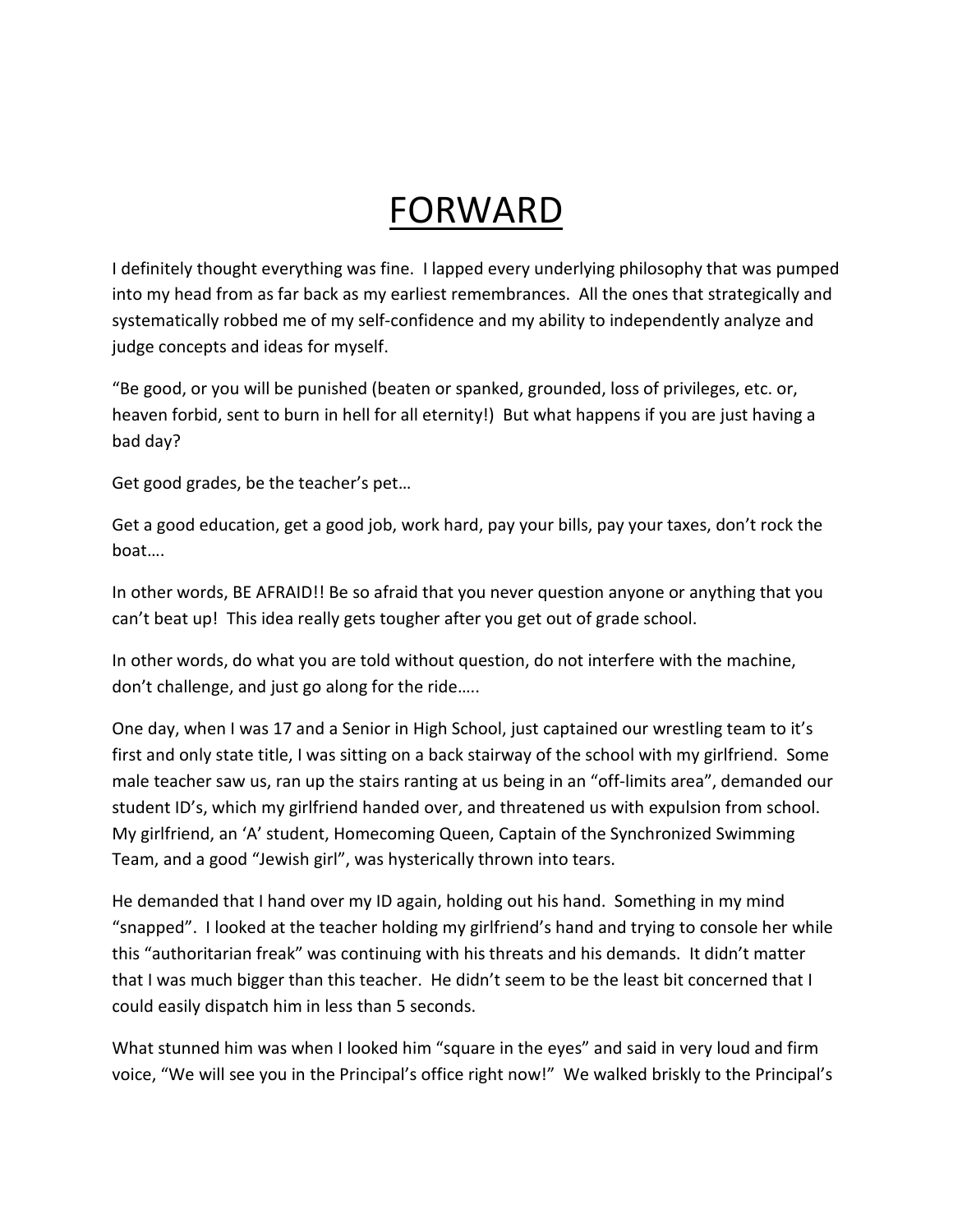office, past the secretary, and right into the office of Mr. Farinacci with the outraged "authoritarian" right behind us.

"How's the Captain of our State Champions?", he said with a big welcoming smile. Immediately the teacher darted around my girlfriend and I, obviously not hearing the greeting and all "redfaced" began to levy the charges of insubordination, disrespect, and school violations. His conclusion was that we both be suspended immediately and escorted off the school grounds.

Mr. Farinacci was a former marine and a boxer, who was in his early 60's. He was of Italian descent, slightly balding with gray hair, and a little overweight at 220 lbs. Everyone knew he was a strong disciplinarian, but he was very fair. No one messed with him. Over the last year and a half he and I had several conversations about sports, boxing, wrestling, my future, and the fact that I, my younger sister and brother were 50% of the Hispanic population in a student body of over 1800 students. Mr. Farinacci and I had always gotten along well. He stated on previous occasions that if I ever needed anything or any help to come to his office. I had never taken him up on his offer until this moment.

Mr. Farinacci, looked at the teacher, whose name I do not recall, told him to sit down in the chair to the left front of his desk.

He then said, "Anything else, Mr. So and So?".

"Yes! There is! This punk refused to give me his ID!" Still red in the face.

Mr. Farinacci got up from his chair and walked out of his office to his secretary and obviously made a request. He returned to the office, my girlfriend was still crying uncontrollably, both of us still standing when the secretary brought in 2 files and handed them to Mr. Farinacci. He thanked her and she departed and closed the door. Without even glancing, Mr. Farinacci handed the files to the teacher and said, "Please look at these".

I could see the names on the tabs of the files. Yup…they were mine and my girlfriend's. I imagined that the expression on his face changed as he read the accolades in our file. He realized we had virtually no absences during our high school enrollment, were in Honors Level Classes, were members of the High School Tutors for math, science, Spanish, and English, on the graduation committee, etc., etc. Yes, we were THE model High School Students!

Mr. So and So, did not lose his resolve, but was definitely calmer when Mr. Farinacci asked,

"Are you sure you are referring to these two students?"

Mr. Farinacci did not take his eyes off the teacher as he looked over at us. I took the opportunity to intentionally glare at him as my girlfriend continued to sob. My mind was racing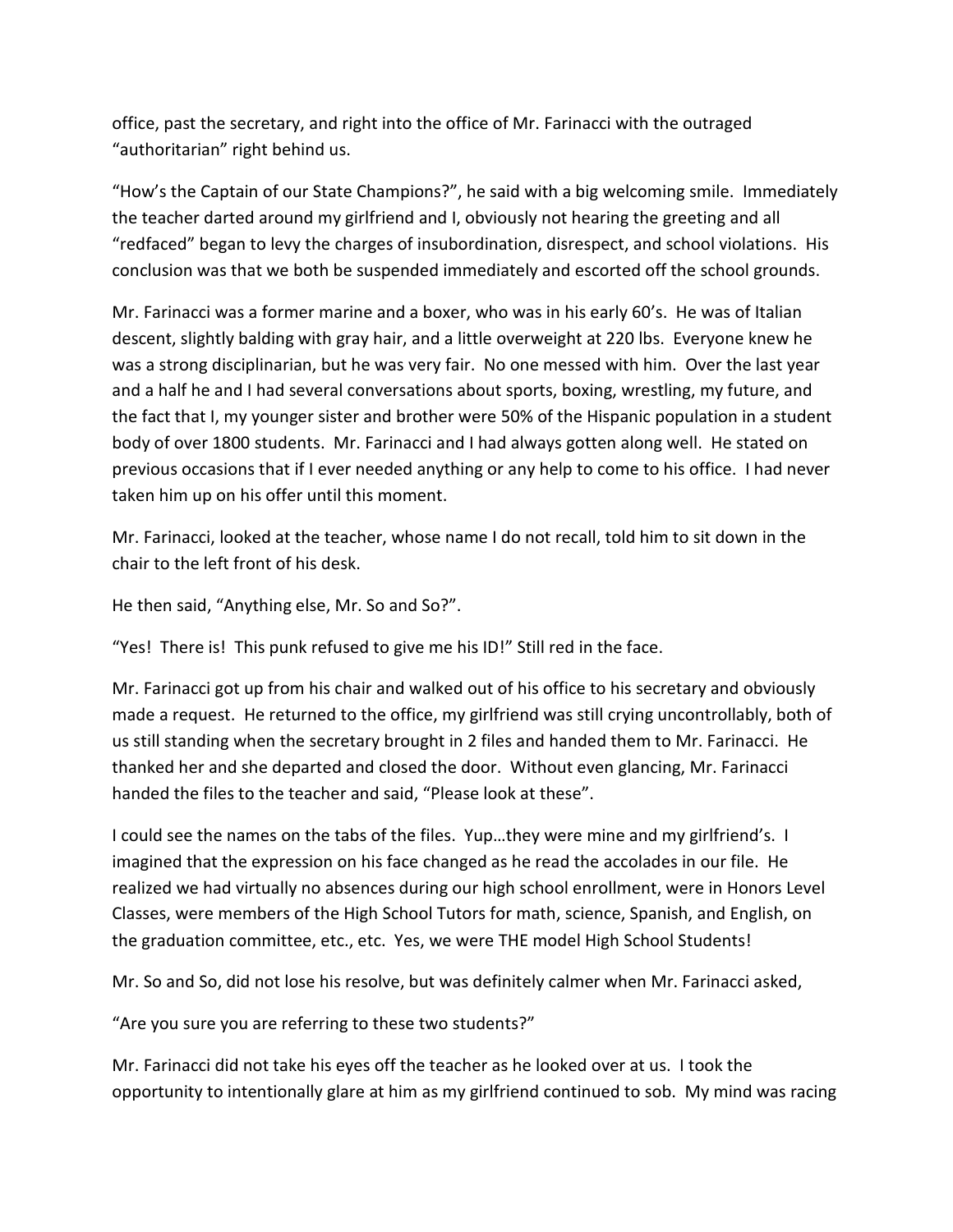because I did not know what to expect. Every synaptical connection in my brain was firing and I was emotionally unnerved. He is the AUTHORITY and we are just students.

Mr. So and So, composed himself and took a deep breath, paused, looked over to Mr. Farinacci and said, "The rules are the rules".

Mr. Farinacci looked over to me and said, "Fred what's your side of the story?" So I recanted how we were sitting there on the back stairs, talking, between classes. No signs were posted stating that we couldn't be there and it was not during any of our class time. I was really nervous as I was talking. It felt almost like an out of body experience (which I have never had).

Mr. Farinacci asked the teacher to hand over my girlfriend's ID which he did and it was immediately handed over to my girlfriend. She sobbed less as she said "Thank you". Mr. Farinacci then handed a small book over to Mr. So and So and asked him to read aloud from some page I do not recall. It was the teacher's handbook regarding rules of conduct involving students. I had no idea that such a thing existed! This teacher had about 5 violations of conduct in this one instance! I was stunned!

Mr. Farinacci informed Mr. So and So that my girlfriend and I could bring charges against Mr. So and So, the school, and the School Board for these violations. Mr. Farinacci mentioned that the he thought it best if Mr. So and So would extend his sincere apologies to us and request that we do not proceed with this matter. Mr. So and So apologized and was incredibly pale in the face as he did so! What a victory!

Mr. Farinacci looked over to my girlfriend and I and asked if we had any further comments or questions. My girlfriend of course just nodded in the negative. He looked at me and said, "Fred…be honest".

I couldn't think of anything. I was trying to, but I couldn't. Then…it just came out…

"Well…I would like to beat the crap out of him". Oh my! What did I just do? Is this a threat of violence? I am doomed!

Mr. Farinacci just smiled. He glanced over to the teacher and stated,

"Now that you know that we have rules, Fred, if any teacher accosts you in this manner in the future, you have the right to defend yourself by whatever means necessary". The teacher remained in the chair and we were excused. I have no idea what followed, but I am sure that it wasn't pleasant for Mr. So and So. I had rights!!! I stood up!!! I was victorious!!! I think I told the entire student body over the next several days!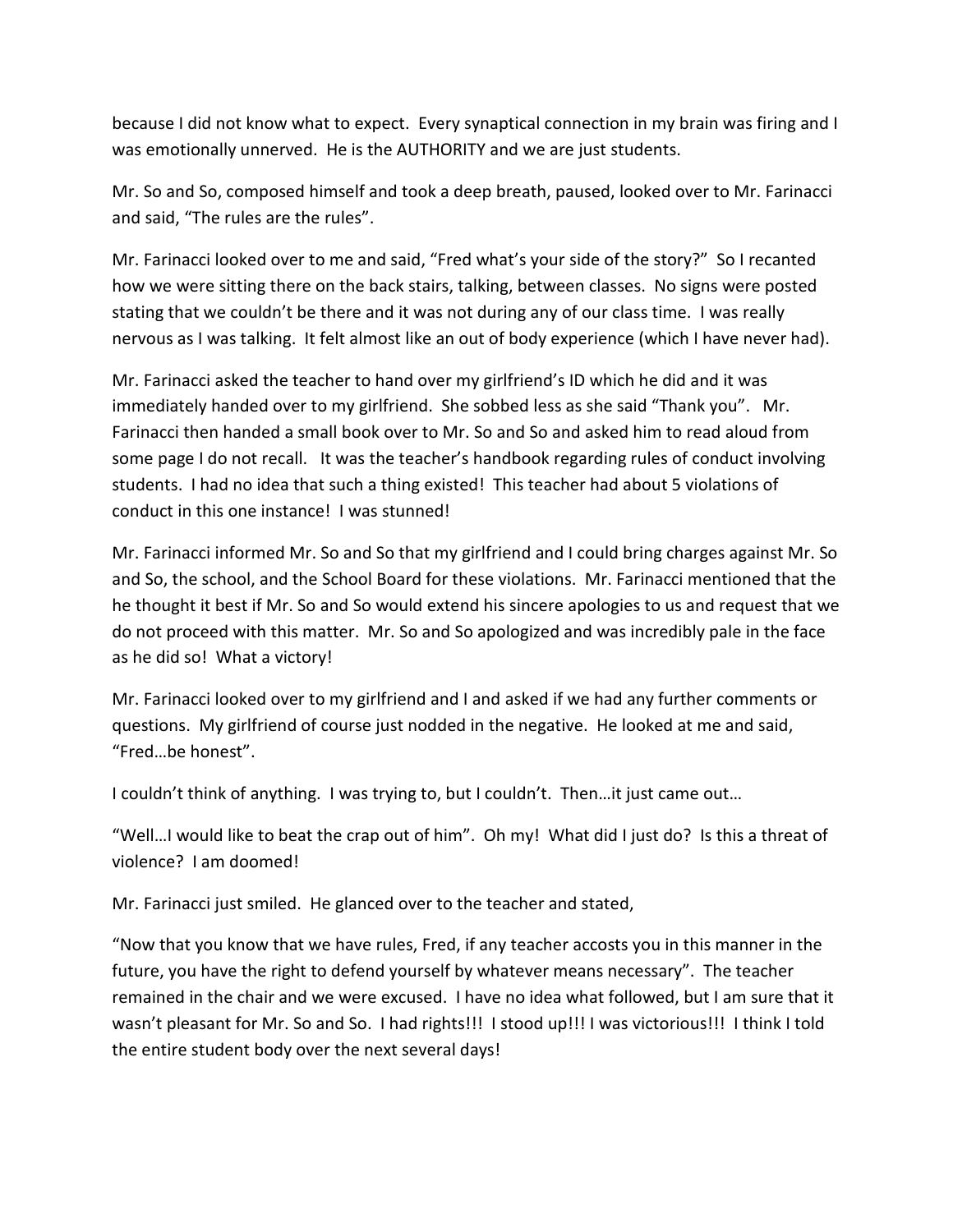It was at that point over 30 years ago that I began to wonder if things were as they appeared. Teachers always presented themselves as not only being above the law, but the law itself. It has been an interesting journey to say the least. It took some time but I finally figured out who was and who wasn't "over" me.

As time has passed, I have become more and more unconventional. From being a "good employee", to challenging their authority over me, to battling with the IRS, traffic tickets, occasional financial challenges, negotiating settlements, etc., etc. Through it all, bits and pieces of an even greater conspiracy have come to my attention with a nagging thought, "There has got to be a solution to this mess besides death."

How in the world did I get so many "bosses"? It seemed like every business, bureaucracy, policeman, whomever out there had the right to create whatever grief in my life they felt disposed to do under their policies, procedures, laws, or what have you, and I have to endure the abuses or suffer the consequences. It just didn't seem right. It just didn't seem to fit. Why and how could so many move from a system of self-governing sovereignty to one of whimsical "compliance"? Why would our founding fathers breakaway from this type of a system of "control" from England and, at the same time, set the foundation to have it recreated at a later date? Something is seriously wrong here.

Finally, I came across "sovereignty". Hours and hours of viewing videos, researching materials, validating that which I could, and knowing to trust my intuition, I came across the solution(s). In this context I will present limited background information and process. This definitely will not be an exhaustive presentation, but it will provide the reader with preliminary information that may help one address some unresolved issues with the day to day reality of life. I will provide video links and resources so that you can have the same information to study and research that I have had so that, hopefully, a similar understanding can be generated.

In life, everything is "timing". If it is not today, overtime and experience, I am confident that this seed that has been planted in your mind, will take root and you will "take the red pill to see how deep the rabbit hole goes". (Hope you have watched "Matrix"). Your only subsequent obligation is to become a brighter beacon of light to make this existence easier for others.

**All Men come to the point where they can no longer make excuses for doing that which is unjust and overlook the injustice done by others.**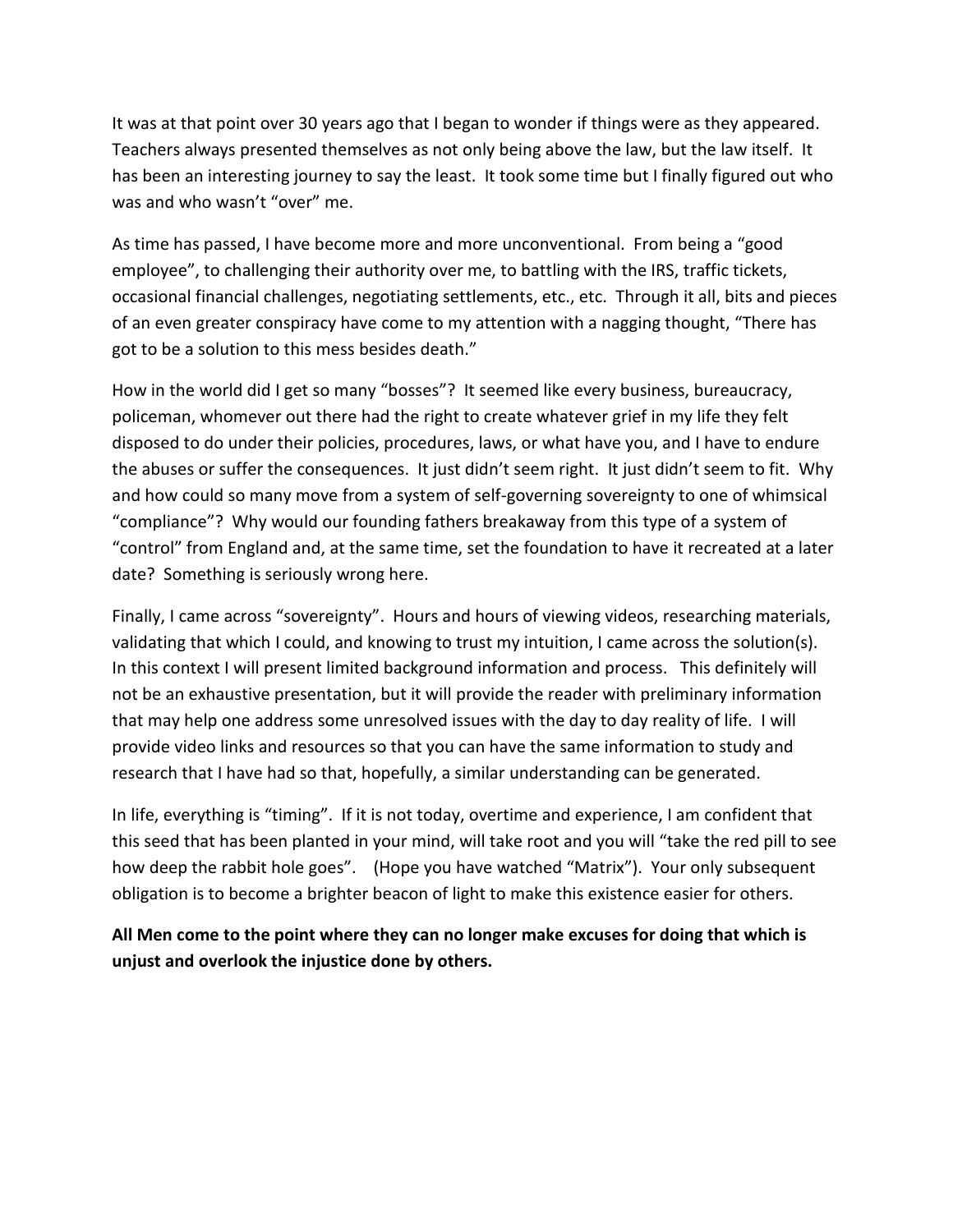### A Little History – Time to Wake Up

We are born. We are all clueless at this point. We are at the mercy of our caretakers. Then, it gets worse! We don't know how bad things have gotten regarding the perpetuation of misinformation and misunderstanding.

When we come to that moment of information assimilation, most of us assume that our caretakers, usually our parents, are "good people". We see the sacrifices made by them for our benefit. Because our caretakers are "good people" we believe that they would never intentionally do any direct harm to us. I am not referring to reprimands for misdeeds. I am referring to them demonstrating their compassion for us by feeding us, clothing us, educating us, teaching us the golden rule, mentoring us, and the like. Our assumption is that they are genuinely concerned about our general welfare and our well being. We have what we believe to be evidence by these simple acts.

The frightening reality is that this understanding of benevolent authority is what we "transfer"over to everyone and every entity out in our world based on our parents compassion. The world is different today. Are these others and the entities around us deserving of a blind belief on our part that they have compassion for us? They *tell* us that they are deserving of this trust from us and even demand it! So we should, right? (If you were attentive to the forward I am sure you have encountered situations in your life that make you question this).

Hmmm…Let's see how true this is. What is really going on in this world today? In order to understand what has happened, we have to go back. Not too far back, but maybe 150 years. How did the family picture and outlook present itself 150 years ago?

When a person was born, there was some system of witnessing and acknowledgement. Very simply the mother and father knew the child was born and it was theirs. The parents made the announcement and notification to others that they had a new addition to the family. By being "their" child there were certain responsibilities.

The mother would, generally, nurse the baby in order to provide it with God's perfect nutrition. The parents ate fresh foods, maybe not a great variety, but fresh. This fresh food was free of pesticides, genetic modifications, steroids, artificial colors, artificial flavors, chemical additives, and the like (what we see as common place today). The mother's milk was converted from these fresh foods and by way of suckling, introduced into the baby's body to provide it with the perfect nutrition.

The parents were more physically healthy because they were outdoors more. Walking to and from many places and engaging in more physically active pursuits. Their environment was different. The was no air pollution to speak of, no airplanes poisoning the water and the air with Chemtrails. The water was generally fresher. People were living in an healthier environment overall. Why? Most were farmers or involved in agriculture.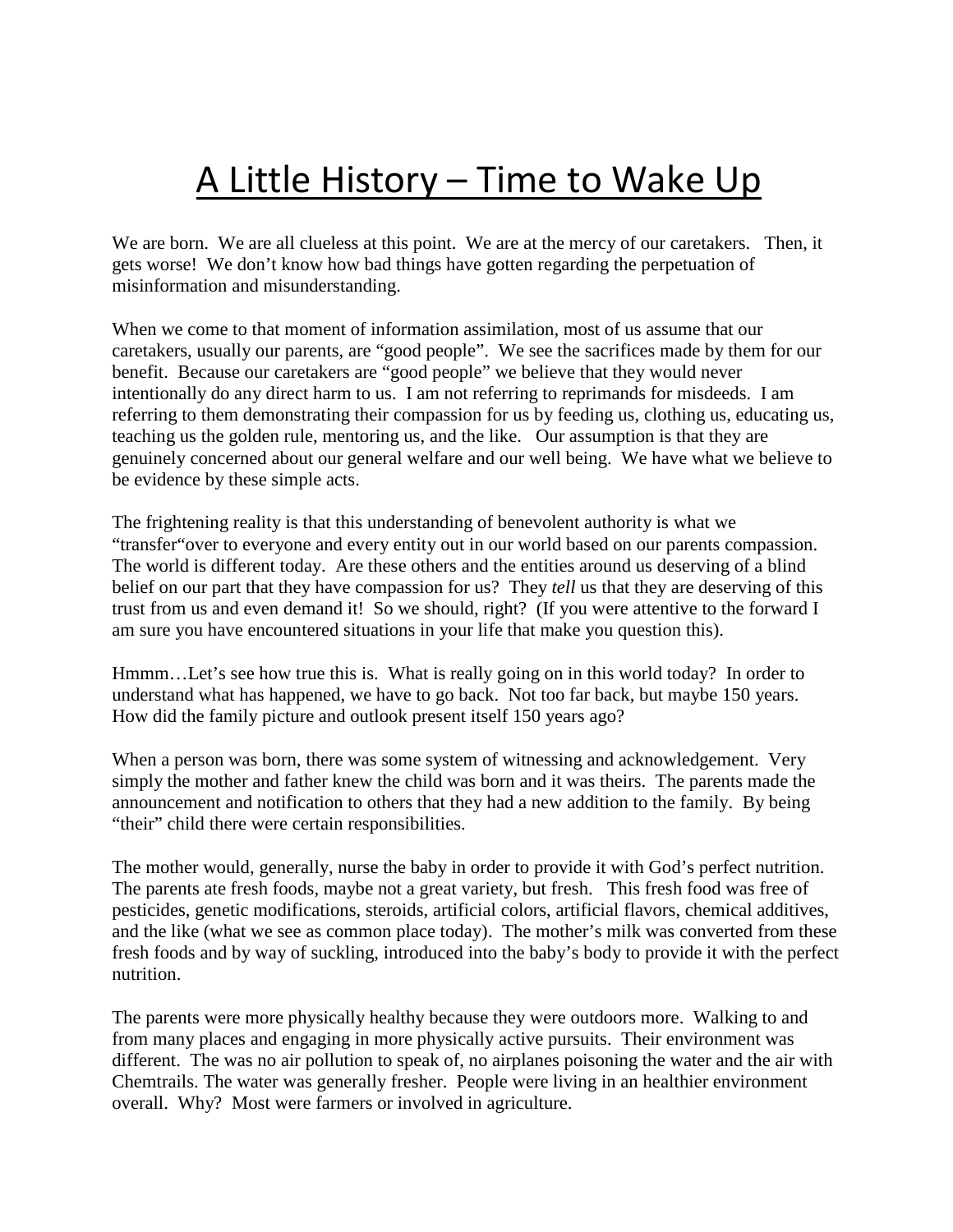Parents would use a Family Bible to record Births, Marriages, and Deaths. They would also use this to personally teach their children how to read and master writing by transcribing scripture verses. The parents taught their children relevant math, geography, morality, etiquette, and social skills. The parents were personally responsible for the preparing and guiding the next generation. The children were educated to a degree, (do you like that word?), to become proficient in the operation of the *family* enterprise. Usually, by the time they were 13 years of age.

Today, the food is polluted, our water is polluted, our education is polluted and corrupt, our families are fragmented, there is no longer generational wisdom passed down, and our lives are not our own. Why? Because we believe that we have a "government" that cares. So, we abandoned our responsibilities by transferring authority to a system that continually fails to do what we think should be moral and simple and they continue to make life more difficult with a false hope of improvement.

"Obey God's commands and Love thy neighbor as thy self. This is the sum of the Laws and the prophets."

Would you knowingly poison the food, water, or air that you need to live? Then why do politicians allow it and lie about it?

Would you create an educational system that deliberately does not prepare people for marital success, economic success, physical health, parental success, and social success? Then why do politicians allow it? Why do our parents allow it?

I could go on, but I won't. It's too laborious. Are the differences clear enough? 150 years ago people took the personal responsibility to think and act for themselves, pass on wisdom from their parents and grandparents, prepare the next generations, and use as a foundation, obeying the natural laws presented by a Divine Creator. Today we have a group of corrupt "want to be Aristocrats" telling us what to do through an invisible system that most treat as a god to be feared.

Well, all I can tell you is WAKE UP!!! This system is an illusion. You have options for everything. Do not accept anything the system pushes onto you without researching the foundations of their structure. You will find that they are a "house of cards" waiting to fall and that nothing has changed since God told the Hebrews that they did not need a ruler/king because they all had Him. They could always trust Him to be just. So let's move on, shall we?

--------------------------------------------------------------------------------------------------------------------

#### The Secret History of America: The Greatest Conspiracy On Earth

Do you believe in a GRAND CONSPIRACY ? Do you believe Oswald acted alone? Do you believe that government is corrupt? If so, then to what DEGREE? That may depend on how willing you are to open your eyes and mind to SEE. Why is it that the more things change, the more they stay the same? Why doesn't society ever seem to grow up? Most people grow up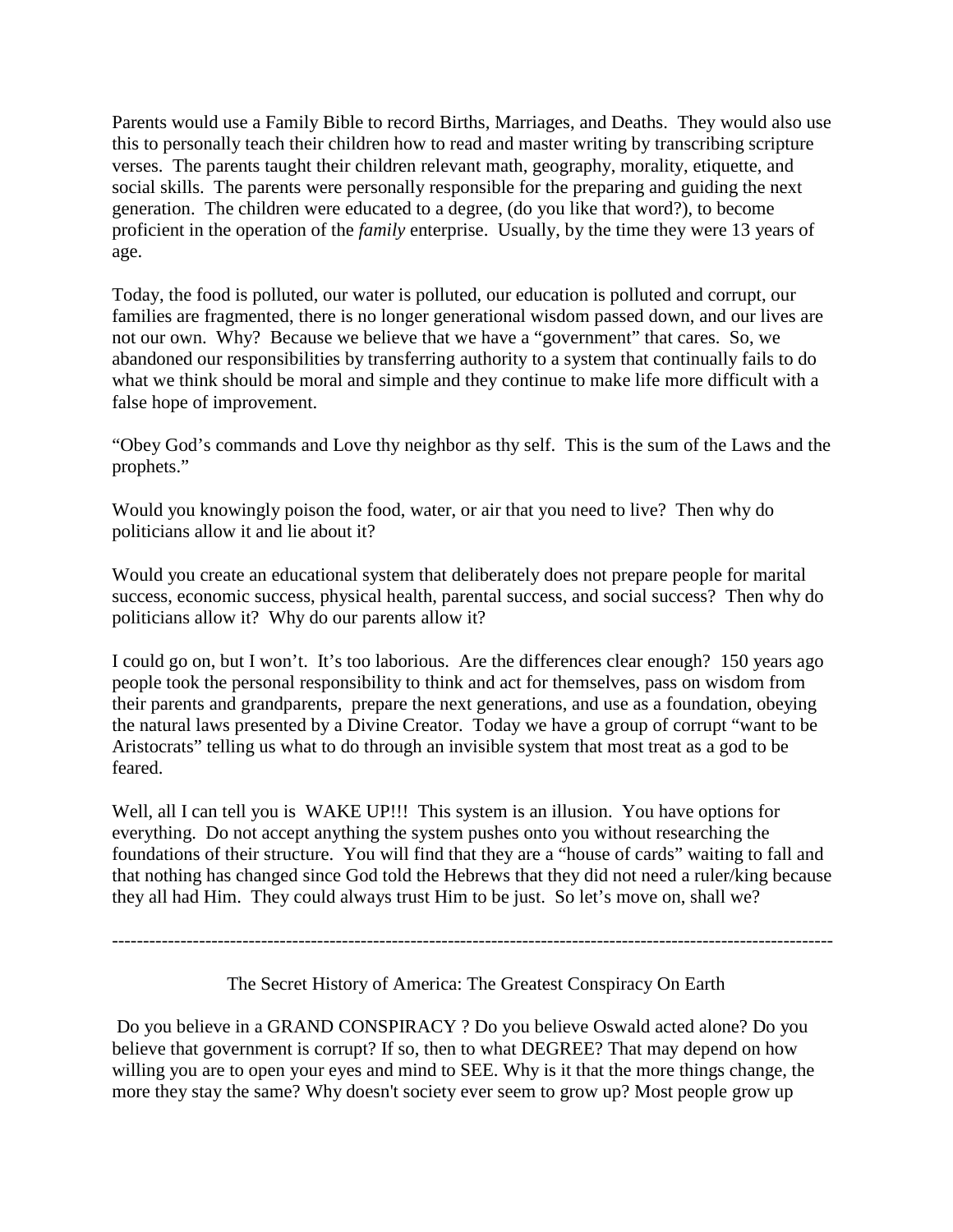thinking that the world is very big and we believe the world exists the way it does today because this is the direction humanity has taken and chosen.

History is not being created by chance, but rather by design. The road that we are taking as a nation in America and as a human race on the planet Earth is being paved for us in advance and sold to us in a way so that a specific few others may profit.

Many people talk about conspiracies such as WATERGATE, IRAN-CONTRA, THE S & L (Savings and Loan) SCANDAL, THE FEDERAL RESERVE, OCTOBER SURPRISE, KENNEDY, THE FREEMASONS, THE COUNCIL ON FOREIGN RELATIONS and THE TRILATERAL COMMISSION, and even GREY ALIENS, but very few people know the real facts enough to explain them because they are not researched themselves. As information comes down the pipeline it becomes distorted and confused because most of the people passing along the information do not know the entire story, they have not researched much information themselves, and they tend to be biased as well. (They tend to have an angle in the information they put out, usually because they have an alterior motive.) Truth is stranger than fiction!

The Essenes, as well as other secret societies around the times were PRIESTHOODS, so the early CHURCH was an established KNOWLEDGE CENTER with IDEAS ENCODED SYMBOLICALLY into religious text. After time, symbols lose their meaning except to those whom are INITIATED. Essentially, they held knowledge of ARCHETYPAL ENERGIES that bond or link Spirit to matter. These energies are expressed in mathematics and Greek Gematria called SACRED GEOMETRY. The word OCCULT means HIDDEN. They took the knowledge, hid it, and made it appear to be EVIL, so that they would know it, we wouldn't, and they could then control us a lot easier. This allowed an early guild of bricklayers, or MASONS, to be established, making it possible to build great pyramids, etc. Now, if everybody knew how to build a pyramid, then not only would the Pharaoh's tomb be no greater than Joe neighbor's cottage, but the Masons would also lose a lot of money building great castles and churches throughout Europe. This was the basis for early CAPITALISM, but we will discuss this later.

SACRED MUSHROOM ingesting and CANNABIS-smoking shamans are tribe spirit leaders in a sense and they practice inducing a state of consciousness in warrior tribesmen to temporarily replace their consciousness with animal consciousness to perform certain tasks or learn spiritual lessons or principles. There were special groups of assassin cults that were trained in earlier times using substances like hashish and they were called "Hashishans" or "Assassins". Although these two practices are not identical, they are similar and related. While the first example may be considered early natural mind control in the sense of learning to control your own mind, the second example could be considered manipulative mind control in the sense that the participants were trained under hallucinogens to kill for God or "Allah".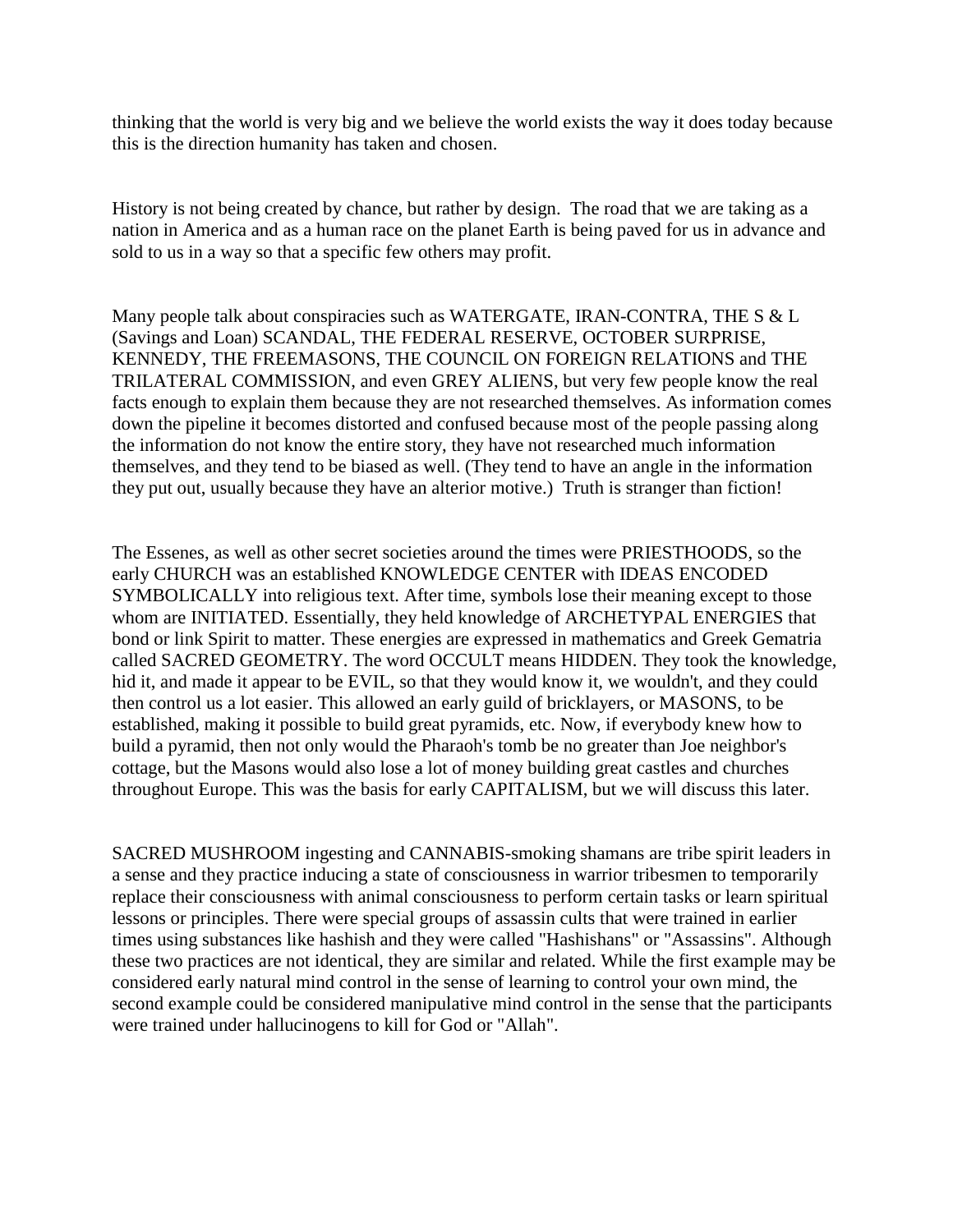The Assassins, as well as a society called The Order of Lady of Sion appeared at the same time around 1090 AD. Out of The Order of Lady of Sion came Notre Dame de Sion and five out of nine of the founders of the KNIGHTS TEMPLAR came from this order. The Templars and Assassins had interlocking affairs and philosophies. They also had ongoing fights as well as commercial dealings. The Templars pronounced vows to poverty and in the meantime amassed great fortunes for the church (really themselves), and were responsible for financing the Crusades and other bloody religious wars. They were also some of the first to set up banks in Jerusalem. These were Temple Banks which occasionally were raided for their gold. This forced the Templars to develop branch banking, or, putting your money in several places so it doesn't all get taken at once. This is where the idea of a central bank and its local branches comes from, which became the model for banking in Europe and America. The Knights Templar became more popular when they were exposed in the fourteenth century and banished by the king. Jacques de Moley. He was burned at the stake for being a homosexual and a heretic. A portion of the Templar's wealth was seized by the king and handed over to their sister society, called the Knights Hospitalers, who were a branch of the Templars responsible for medical facilities in the kingdom. There is evidence to suggest that the Templars may have carried themselves on as the Rosicrucians for the next couple of centuries. This really doesn't matter too much, though, because all of these orders or secret societies are offshoots of other ones. They *are all* Masonic in nature because of the nature of the information which they possess.

These same secret societies and old European bloodline families are in control of the world today. To better understand what they do, we need to look at their philosophies and ideas. One motto of theirs is "Ordo ab Chao" or "order out of chaos". First they create CHAOS, then they propose the solution, ORDER, secretly from behind the scenes to control a given situation. There are different areas of Freemasonry and it is all a hierarchy of power. Occasionally, Masonic groups will work against each other in the public forum through the agencies which they control, but they may be united behind the scenes. You will see examples of what I mean very soon.

The first Masonic lodges by that name appeared in England in the 1600's and within a century they were spread throughout most of Europe, including Germany and France and the colonies of early America. One of the purposes they served was as a forum for the elite individuals to meet and discuss their political and social views without fear of religious persecution. Remember, just a couple of centuries earlier under Rome in the Dark Ages, they would kill you if you didn't believe that the moon was made of green cheese. In Rome, they realized that they could not rule the world by themselves and that they would need a consensus of nations or a United Kingdom and United Nations. The symbol for Fascism is a bundle of sticks wrapped together with a hatchet or an axe tied to it. It represents a world consensus of power or AXIS POWER. It appears on the U. S. Senate flag today and on the back of the American mercury dime from 1916 to 1945. While there were several enlightened societies around calling themselves illuminated, it was on May 1, 1776 that Professor Adam Weishaupt put together a secret society called The "ILLUMINATI".

Its sole purpose was to develop and implement a plan so that they could, in secret, control the world. Weishaupt was a genius of a particular sort as far as scheming and manipulation are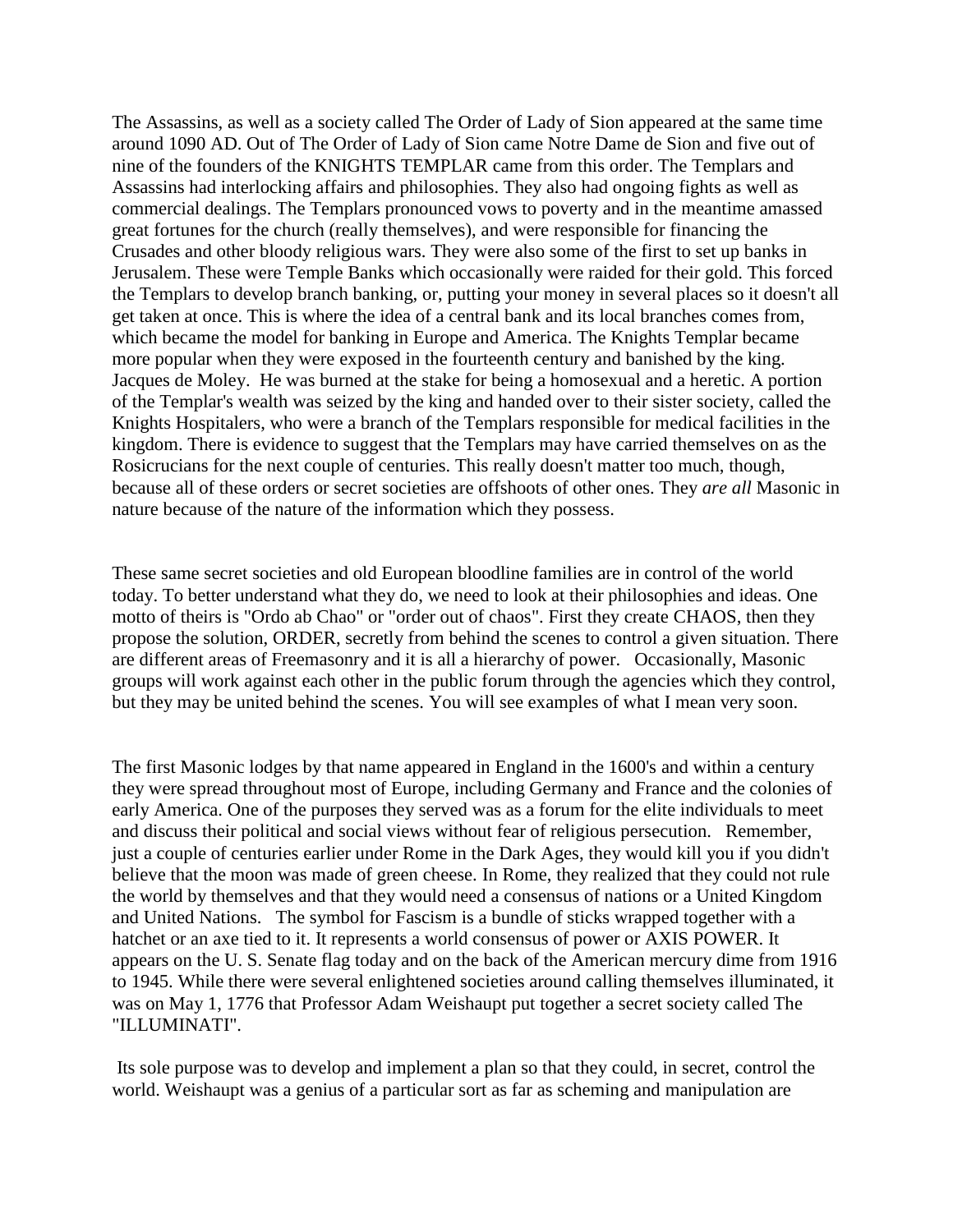concerned. He was a respected teacher at the University of Ingolstadt at the time and had many connections in education. He became a Mason but was also a Jesuit priest. He learned as much as he could and decided to put his own secret society together. He used a process of initiation and power dissemination among ranks similar to the structure of a pyramid, where one sole individual or group at the top know what's going on but no one else really does, they only know a little until they succeed up the ranks and learn only a little more.

In the meantime, they don't know who is watching them or above them keeping them in check. In the highest circles of the order they propose to control the world through a One-world government, which they stated they could do by converting existing Masons to concepts of Illuminism. Weishaupt told them about the Utopia that could be established on Earth if everyone who KNEW would secretly work together to bring about this plan. Being free-thinkers and atheists to begin with, they proposed abolishing religion, government, orders of class, right to own property, or even raise your own children; and they believed that the ENDS justified the MEANS, meaning that whatever it takes to accomplish this task should be done WITHOUT HESITATION.

Within two years they had over 3000 members and many established lodges. Within several years they were exposed and banished from Bavaria. The documents were recovered and displayed in the British museum where they exist today. This is an important historical fact that has been severely covered up in America. They continued to exist, however, in the form of the German Union and scattered Reading Societies. Through their combined fortunes, the members of the Illuminati gained control over the literary societies and printing press. They circulated printed papers showing falsities of religion and abuses of government and promoted a general state of desperation throughout society, all the while blaming it on religion and government.

They sought to promote ANARCHY and REVOLUTION, whereby they would strip the monarchy (king) of power using the classes (people) as a lever to ultimately bring power back into their own hands, all the while creating new forms of government which would be puppets they could secretly control from behind the scenes. In Germany, the lodges which preceded the Illuminati were the Lodge Theodore and the Lodge of Strict Observance. In France they were known as the GRAND ORIENT TEMPLE MASONS. Their motto was "LIBERTY, EQUALITY, FRATERNITY". In 1789, they beheaded the King and Queen of France and orchestrated what was historically known as the French Revolution. This was only the first of several revolutions to come. Weishaupt had succeeded in grabbing the existing reigns of power in both Europe and America, entwining them together using new philosophical concepts, and tightening all of the existing slack.

In 1797, a book appeared in Europe by John Robison called "Proofs of A Conspiracy against all of the Religions and Governments of Europe, Carried on in the Secret Meetings of Freemasons, Illuminati and Reading Societies". Then in 1799, written in another country and in another language, Abbe Augustine Barruel published his four-volume study entitled "Memoirs Illustrating the History of Jacobinism". Then in 1826, William Morgan, an American Freemason who had written a book entitled "Illustrations of Freemasonry", was abducted and drowned in Lake Ontario. Because of the existence of these books, as well as the murder scandal, there was a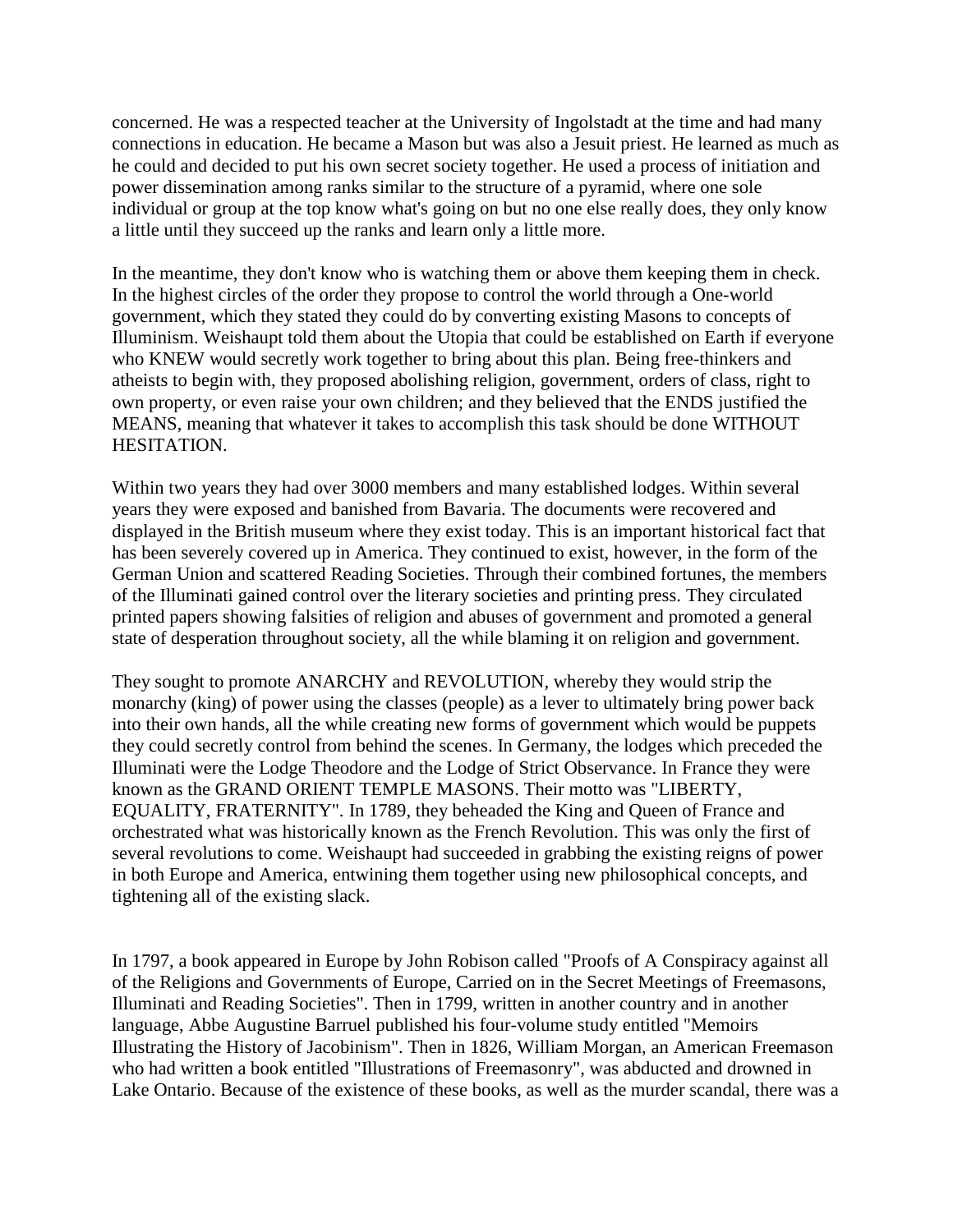nationwide furor resulting in the creation of an Anti-Masonic political party in 1829. After this there was a temporary drop in membership in the lodges, but their control over the press soon caused the anger to diminish.

There is what is called the "Colombian" faction of the Illuminati which came over to America early on. The documents that were recovered in Germany showed that the symbol for the Illuminati society was the PYRAMID and the EYE IN THE CAPSTONE as shown on the back of the ONE-DOLLAR BILL. The symbol for Columbia Broadcasting System (CBS) is the ALL-SEEING EYE. The U.S. is located in the District of Columbia. There is Columbia University, and the Columbia space shuttle.

The Americas have been called the New World since before Columbus. There had already been a "New England Charter" and a colony established twenty years before the arrival of the Mayflower. In America in the east, we have the area of NEW ENGLAND, where the first colonies were established. The eventual American Revolution wasn't actually a real revolution. The Founding Fathers (Masons), did not go to war with their parents, the monarchy of England. There are many prominent American Presidents who are related to strong European bloodlines and great wealth. When the YORK Rite Masons of York, England, came over here, they settled on the East coast and declared it NEW YORK. Then they went to work to build the "Empire State". In New York sits the Statue of "LIBERTY", given to us by FRANCE, holding up the Masonic torch of ENLIGHTENMENT. The highest degrees of Freemasonry are the 32nd and 33rd degree.

On the back of the dollar bill, on the Great Seal of the U. S. , there are 32 feathers on the right wing of the eagle and 33 on the left. Underneath the pyramid, the Latin term "Novus Ordo Seclorum" means "New World Order". It has appeared on the dollar bill since 1933.

Karl Marx and Frederick Engels were students of Weishaupt and Illuminism. The 10 platforms that make up COMMUNISM are identical to the goals of the ILLUMINATI. The Communist Manifesto appeared in 1848 and Communism formed itself as a solid revolutionary movement in Russia in the early 1900's, in the form of the Bolshevik Revolution.

One particular group of families made up of the Russells and the Piertponts founded several scholastic institutions, two of which were Yale and Princeton. Rev. James Piertpont and Rev. Nodiah Russell CO-founded Yale in 1701. In 1832, Gen. William Huntington Russell and Alfonso Taft, grandfather of William Howard Taft, former President of the U.S., founded a secret society at Yale called SKULL AND BONES, or "The Brotherhood of Death". Gen. Huntington's brother-in-law, Samuel Russell, founded "Russell and Co.", the world's largest opium smuggling syndicate at the time. This provided them with a huge fortune in the millions. The founders and later influential graduates of Skull and Bones studied philosophy and other subjects in Germany where many prominent "Illuminated" teachers were working. Probably the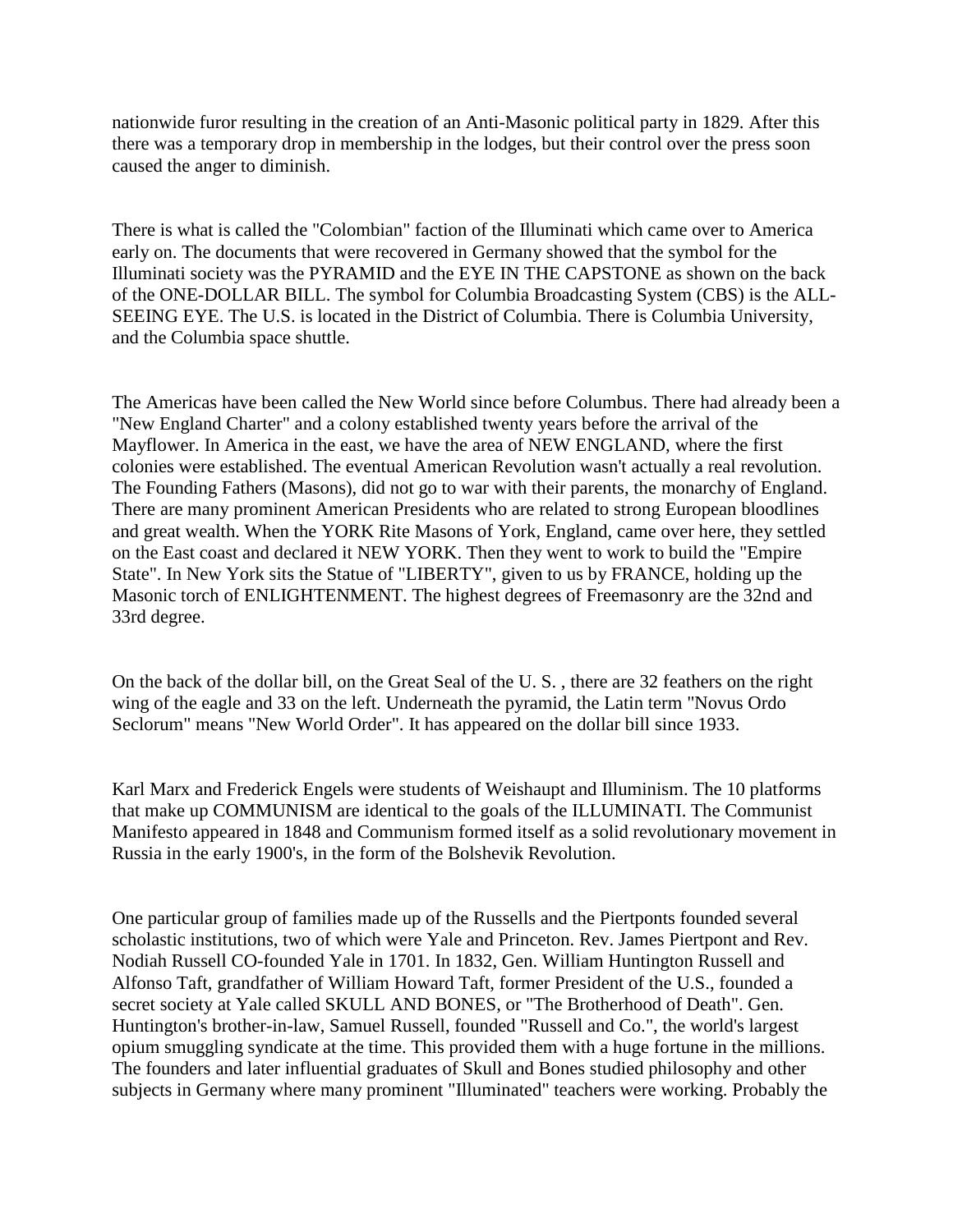most influential family in this power circle throughout the last century has been the Harriman family. Edward H. Harriman amassed over \$60 million in the late 1800's in a swift stock deal involving Union Pacific Railroad and Kuhn Loeb. (1904 Northern Securities case) William Averall Harriman, his son, graduated Yale in the Skull and Bones Fraternity in 1913. Averall Harriman controlled Harriman and Co. which owns Brown Bros. and Harriman, the world's largest private investment bank. Prescott Bush, George Bush's father was initiated and graduated in 1917. Prescott Bush as well as some other Skull and Bones Graduates were directors of the bank. These banks as well as Guaranty Trust and Union Banking Corp, all of which were controlled by Skull and Bones, were the most influential entities in building up the Soviet Union from the early times of the Bolshevik Revolution in the early 1900's, through contracts to improve mining of raw materials and rebuilding of the RR transportation infrastructure. These same banks were also directly responsible for financing Hitler's rise to power and build up of Nazi- Socialism through contacts and subsidiary banks in Germany.

The PURPOSE for the build up of World Wars was to create a NEED for PEACE so that a UNITED NATIONS may be needed and then created as a SOLUTION for establishing peace between nations. A WORLD body of GOVERNMENT with a WORLD COURT and a WORLD POLICE to keep nations in place and to concentrate power into a few people's hands. Who's hands? William Howard Taft, Skull and Bones graduate of 1878, helped found the American Society for the Judicial Settlement of International Disputes in 1920. This soon became the League to Enforce the Peace, then the League of Nations and then finally The United Nations. If you look at things from a historical perspective, the U.N. today has implemented or is in the process of implementing all the planks of Adam Weishaupt's Manifesto. When George Bush took us to war in the Persian Gulf, he stated boldly that he didn't need the approval of Congress anymore to declare war because he had a U.N. Mandate. We have sacrificed a large part of our U.S. sovereignty. The U.N. has recently passed a Declaration of Children's Right's. It is now a RIGHT of the child to receive vaccinations, which do more harm than good, and a parent doesn't have the right to interfere. Parents who interfere with the rights of a child or abuse a child or are accused of abuse can have their children taken by the state. If you are seen spanking a child more than two or three times, the child abuse police will be unleashed against you. This amounts to nothing more than a giant power transfer, from US to THEM. The only way they can do this is by tricking us into thinking that we are so irresponsible that we cannot manage our own affairs and lives and that the state is better suited to raise our children. If you still like the U.N. then wait until you get hit with the new U.N. TAX that is coming.

This brings us to the World Bank, the IMF (International Monetary Fund), both creations of the U.N., and banking in general. In Switzerland there is a big building that is divided into 3 parts. If you look at it from above it looks like a peace symbol or Rune. This is the headquarters of the United Nations and the World Bank, the 3rd part is the World headquarters of Freemasonry. It's so convenient they can go back and forth between coffee breaks. In Brussels, there is a computer called "The Beast" which stores the names and information of every person in the world and that was created years ago. By now, it probably orbits the planet. THE U.S. IS A CORPORATION located in the DISTRICT OF COLUMBIA and each CITIZEN IS A FRANCHISE OF THE U.S. IDENTIFIED BY A SOCIAL SECURITY #.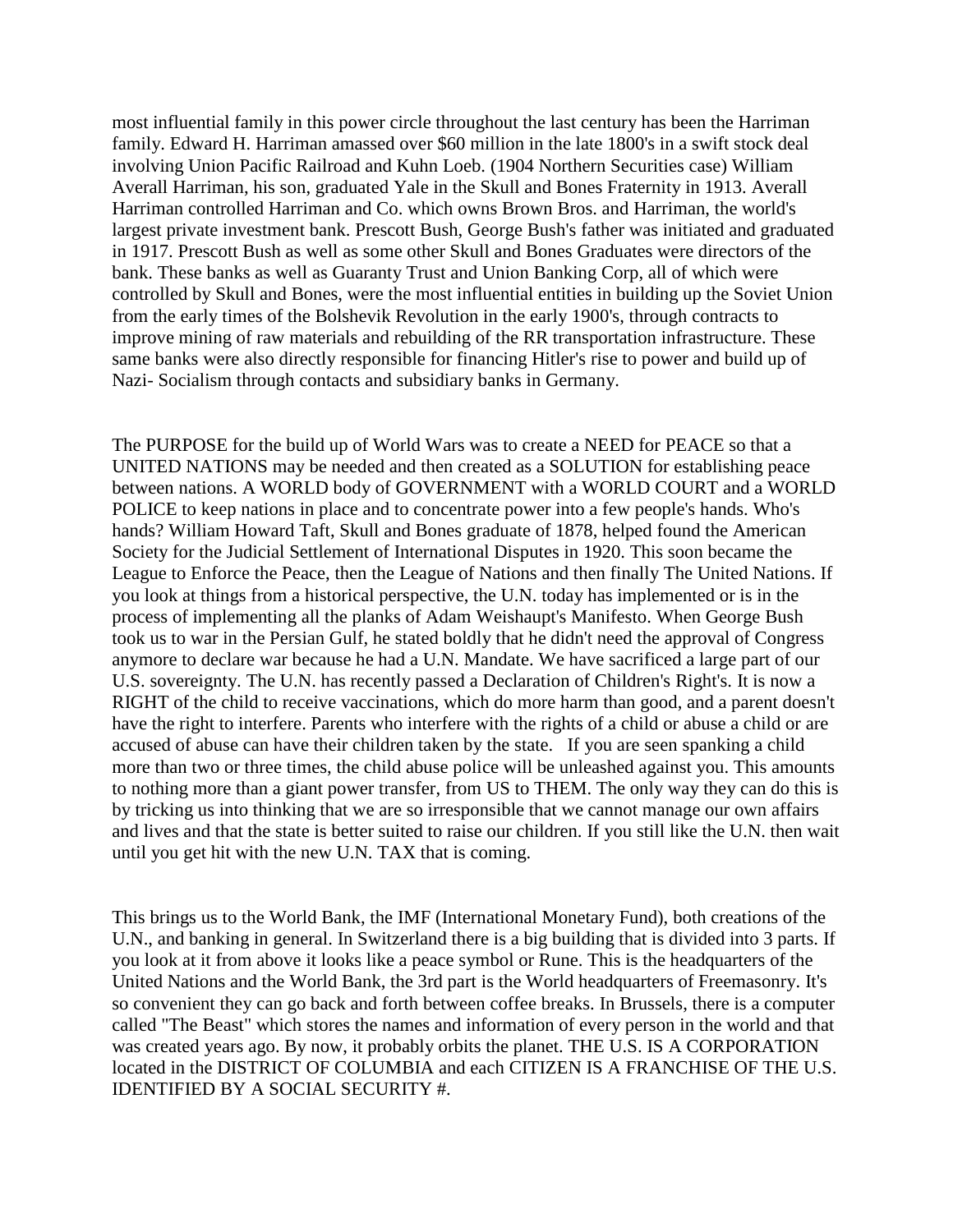One of the main influences of British Masonry comes to America in the area of Banking. Cecil Rhodes made his fortune from diamond mines in South Africa. Millions and millions of dollars were secured and put into a trust in his will to be used to finance the creation of secret societies for the furtherance of Anglo-Saxon rulership in the New World Order and the eventual recapture of the U.S. for England through the creation of a central bank in America. Cecil Rhodes formed what is called the "Rhodes Scholarship" at Oxford. There is also the Round Table in England put together by Alfred Milner. Bill Clinton is a Rhodes Scholar as well as other things. In Europe, at least at the time, the Rothschilds were the leading banking clan. Paul Warburg, an agent for the Rothschilds as well as several members of Skull & Bones were instrumental in setting up the Federal Reserve Central Banking system in America in 1913. President Andrew Jackson had stated that the central bankers were a den of vipers and thieves and he intended to drive them out of America in earlier times. He also stated that if the American people understood the rank injustice of our banking system, there would be a revolution by morning. President Thomas Jefferson stated "If the Americanpeople ever allow the private banks to control the issue of their currency, first by inflation, then by deflation, the banks and the corporations that grow up around them will deprive the people of all property until their children wake up homeless on the continent their fathers conquered". Abraham Lincoln took action against the central bank in his time and he was killed for it.

President Garfield was shot and killed shortly after declaring that whoever controls the supply of currency would control the business and activities of all people. Baron Nathan Mayer de Rothschild once said, "Let me issue and control a nations money and I care not who writes the laws". The measure of a nations wealth is the sum total of it's goods, services, natural resources and private wealth. In early America, private wealth consisted mostly of gold or silver. This is a great monetary standard because it has inherent value. For a long time, gold was worth \$20.00 an ounce.

A One-Ounce gold coin was a \$20.00 piece. Our grandfathers and great grandfathers found it a hassle to carry these around during large transactions due to heavy weight and frequent robbery, so out of the kindness of their hearts, the bankers would allow people to leave their gold and silver on deposit, while the bank would issue a gold or silver certificate, a piece of paper that was as good as gold. It said on the bill, "Pay to bearer upon demand in gold or silver. So after the bankers started to issue these notes they saw after a while that the people were not using the gold as much and coming back to withdraw it and that they could issue and loan more notes than they had gold to back it up. This is the true source of inflation. A short time later they replaced the gold and silver certificates with Federal reserve notes which are worthless. Without the gold and silver, the real valuables, America was essentially bankrupt. The Federal Reserve is a private corporation. When Federal Reserve notes are printed they are loaned to the U.S. Treasury or the people. Notes that cost 2 cents each are printed by the Fed and loaned to the U.S. government at face value plus 8 1/2% interest compounded. The interest is collected each year by the IRS (Repo Man), also a private corporation controlled by the Federal Reserve. With a federal deficit of 4 trillion 8 hundred billion dollars so far, the interest is in the neighborhood of \$200 Billion dollars, which is drained from the economy each year in the form of income taxes. The words "Federal Reserve Note" first appeared on our paper currency in 1933.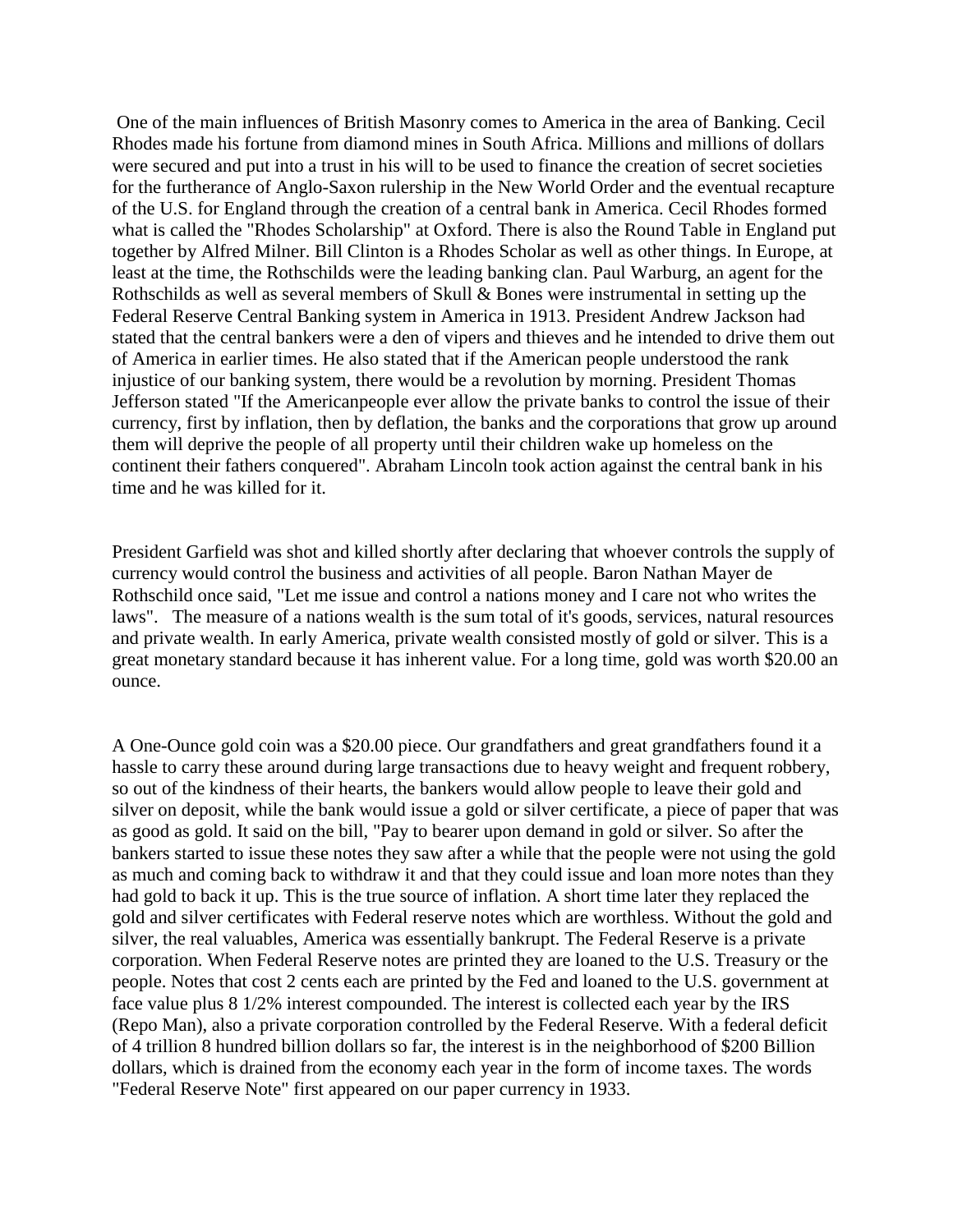It is common sense that if you are borrowing money from someone and you have to pay interest then where will the money come from to pay the interest? If you have to borrow it then that creates more interest. Obviously, in this situation, there is no way out. However, coins are minted by the U.S. treasury and they are worth their face value as currency. There is a clause written into the agreement that provides us with the option to buy back the right to issue our own currency. The solution to the problem of the National Debt is to coin a 4 trillion dollar coin and use it to pay off the Federal Reserve. It would have to be accepted and it could even be made out of copper nickel clad. In 1963, President Kennedy passed an Executive Order calling for the printing of \$450 Billion dollars in U.S. backed Debt-Free currency. Shortly after, he was killed and as soon as his successor, Lyndon Johnson took office, the first thing he did was suspend the executive order and the printing of the currency. If you look hard enough, you can find \$2 bills from 1963 that say "U.S. Treasury" at the top instead of "Federal Reserve note". 1964 was the last year silver was used as the standard coin metal and coincidentally Kennedy's face first appeared on the half-dollar. Now, 23 years later, silver is \$5.00 per ounce instead of \$1. If you still don't see how this works, just realize that 23 years later, you now need 5 times as much money (work) to buy the same ounce of silver and 60 years later, after they removed the gold, we have to pay 20 times as much money for the same ounce of gold. (\$400.00 / ounce). The moral of this little story is that we are being ripped off by the biggest "Sleight of Hand" money scam ever devised. There is a Masonic term for this kind of deception, they call it "Hoodwinked". We are the sheep and we have had the wool pulled over our eyes.

It may appear to be a grand conspiracy where you may think that everyone knows what's going on, or you may say that it is impossible for everyone to work together on such a large scale for so long and so secretly, but the truth is that not everybody knows everything. Some people that are a part of the establishment only know a little and some don't really have a clue, some just follow the money, but most that hold high degrees have a pretty good idea, if not a lot of knowledge about the inner workings of the conspiracy.

Big name families like the Rockefellers and J.P. Morgan, even in their time, were not the main financial powers in America. They were highly paid agents, frontmen and spokespeople. Henry Ford resigned from the Ford Foundation citing an inability to maintain control over affairs. The Rockefeller foundation ties into and controls the American Medical Association and the public educational system through textbook publishing. The Rockefeller family got started with the help of the Harriman family, the Whitneys (Eli Whitney's family) and Standard Oil of New York (SONY), now Exxon. They have a lot of influence, even today.

*All of the founding fathers of this nation were Masons as well as almost all of the presidents*. The building of early American colonies as well as the American Revolution would not have been possible if it were not for a very special plant. The Cannabis / Hemp plant was used throughout the world since the beginning of time for just about everything that mankind needed. Paper made from hemp was used for books, bibles, maps, and money. You can produce 4 times as much paper from an acre of hemp as you can from an acre of trees at 1/4 the cost, 1/5 the pollution, it is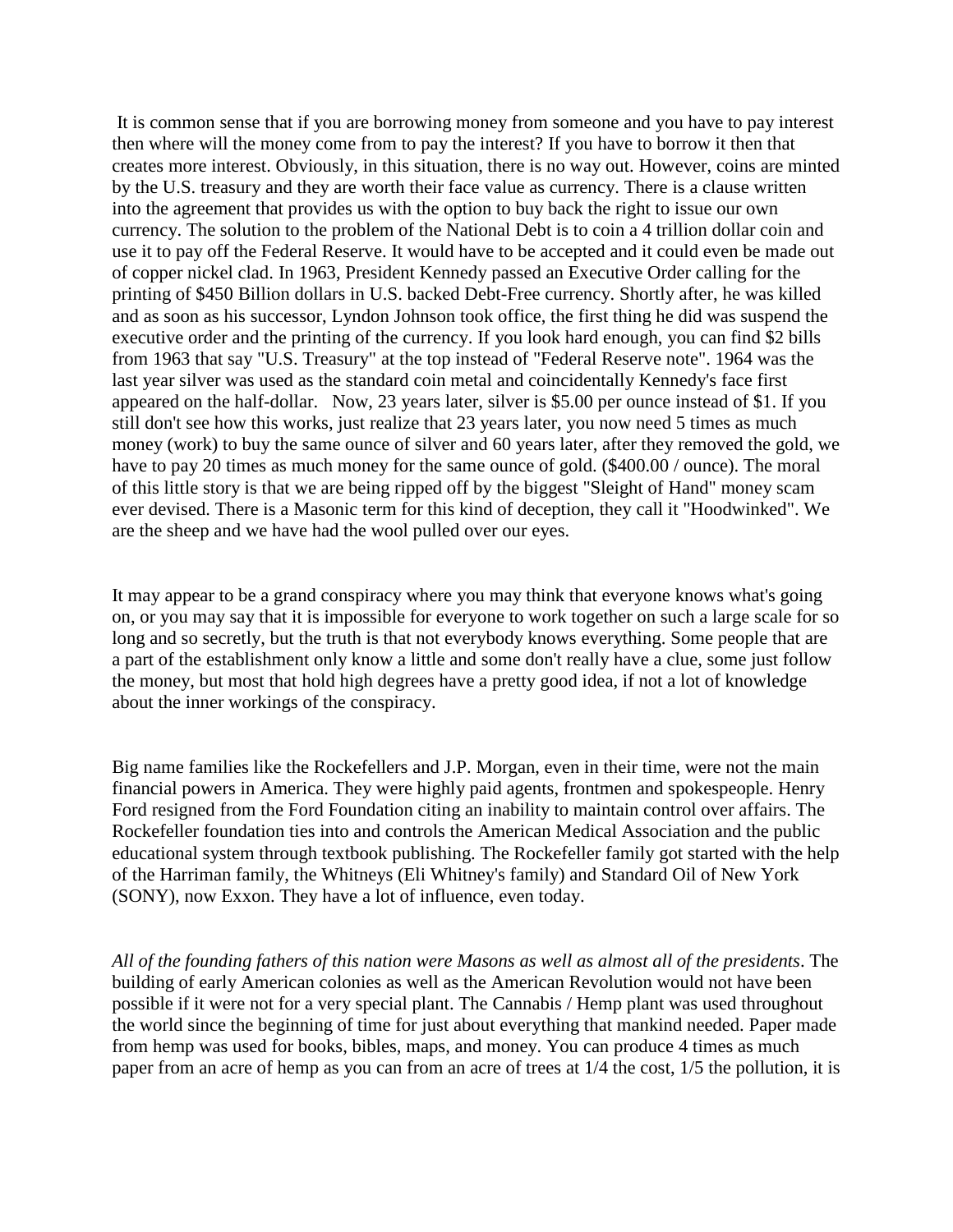10 times stronger and lasts up to 1000 years instead of only 50. And it can be recycled 4 times as many times as paper from wood pulp.

The Constitution was printed on hemp paper as well as the first 3 drafts of the Declaration of Independence. Even great sailing ships like the U.S.S. Constitution were made primarily out of hemp. Hemp is the STRONGEST natural fiber on the planet. Hemp is 26 times stronger than cotton and 10 times longer lasting. The first Levi jeans were made out of hemp as well as all of the soldier's clothes for the Revolutionary War. It requires no chemicals to grow, has very few natural enemies, and grows in the widest variety of climates of any weed or plant. It is also the FASTEST GROWING plant on the planet, growing 4 times faster than corn. The seeds from the hemp plant provide the highest source of complete vegetable protein of any food source on earth. Even higher than soybeans. It has also been re-realized lately that the hemp seed is the highest source of Essential Fatty Acids in the world. ESSENTIAL, meaning :NECESSARY FOR LIFE, Fatty Acids are necessary for us and beneficial for cleaning the cholesterol out of the arteries naturally. All oils in the supermarket are bad since they are placed in clear plastic containers and exposed to direct sunlight. They become as bad as saturated fats, and end up CAUSING cholesterol buildup, leading to heart attacks, etc. Hemp seed oil can even be used as a machinegrade lubricant for engines and other machines replacing petroleum oil from the ground.

Henry Ford built his Ford Model-T using hemp to line the side panels. The impact strength was 10 times stronger than steel alone. This would eliminate many vehicular deaths today. The Model-T was also designed to run on hemp fuel which Henry Ford grew. This was displayed in Popular Mechanics in Feb. of 1938. Concentrated extracts of Cannabis from the flowers were the 2nd most used medicines in America for 150 years for over 100 separate medical illnesses. It is probably the best natural medicine for Glaucoma, stress, and controlling nausea, and works very well for arthritis , asthma, and epilepsy. It is estimated that Hemp would have at least 50,000 commercial uses if it were legal in America today.

The reason that Hemp is illegal in America today is because the main families in America (Masons), the Harrimans and Rockefellers (Standard Oil), the Whitneys (Eli Whitney-Cotton Gin), Dupont (Chemicals in wood pulp processing and cotton pesticides), and Hearst (Newspapers, Media) find it more profitable to sell us unnecessary chemicals, unneeded dug-up petroleum oil, immune system destroying pharmaceuticals, and axed up trees cut into real thin slices, all at over-inflated prices and at the expense of our health and living environment. For these companies, the real problem is that one cannot patent a natural plant. Almost everything produced in America by large corporations is exported for sale on the world markets. The total value of oil, petrochemicals, and pharmaceutical sales totals hundreds of billions of dollars. However, with the availability of over 50,000 new products and the necessity to manufacture them, America would be a much richer nation if the farmers and the average citizen were allowed to grow this valuable crop.

Right now, the power is concentrated in the hands of a few rich individuals like George Bush, for example, who's legacy goes something like this : Graduated Yale in the Skull and Bones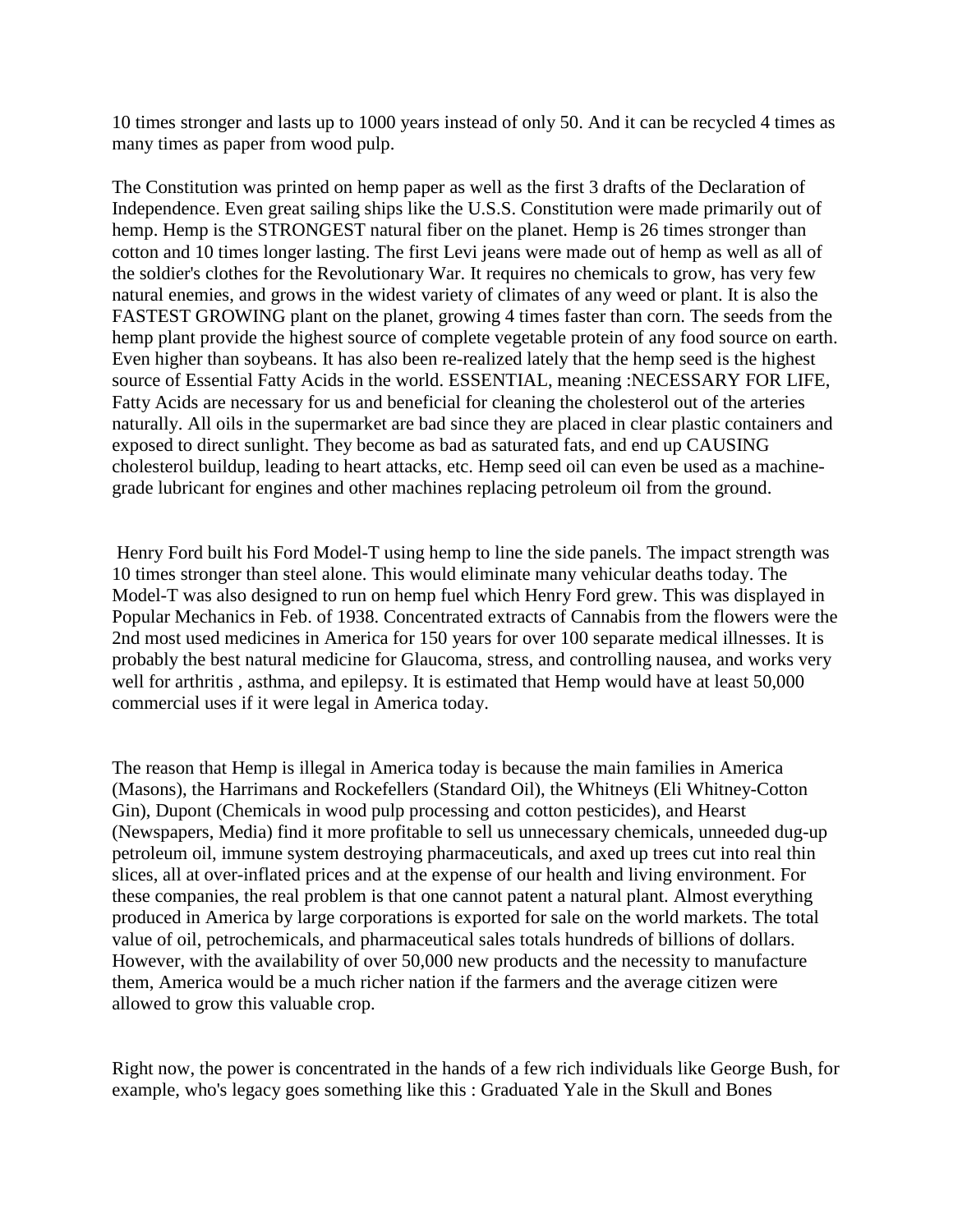fraternity in 1948, went into the Airforce, got shot down and was played up in the press as a war hero, becomes owner of Zapata Off-shore Oil , which controls a large fleet of oil tankers off the coast of Kuwait, becomes director of the CIA, working to introduce cocaine and heroin in large part to America, is made Director of Eli Lilly Pharmaceuticals by Dan Quayle's Father (Lilly produces precursor chemicals used in cocaine production), sits on the board of First Interstate Bank, Puralator Shipping, and Texas Gulf (Fertilizers and pesticides to grow the Coca with and then spray on it to wipe some of it out), then becomes Vice-President and Drug Czar (During this time Cocaine influx into the U.S. increased by over 2000 %), declares war on the American people and the Bill of Rights through the militarization of a phony drug war, tricks Saddam Hussein with the help of the leaders of Kuwait, into attacking Iraq (The reason was Zapata Oil's slant drilling from Kuwait into Iraqi territory) so that he could declare war under a U.N. Mandate, strengthen the U.N. and hike up oil prices, then before leaving office, signs into law a secret Telecommunications Bill requiring the switch-over of all Federal and Bank phone lines to Fiber Optic for the purpose of electronic funds transfer as required by law in the year 2000 when cash and checks will be no longer legal. If that isn't bad enough, he also has brothers and sons that are Skull and Bones members and they do politics as well. Neil Bush (Silverado Savings and Loan Scam), there is Jeb Bush and there are several other Bush's hiding in the BIG BUSH FAMILY. It is probably no coincidence that the Harriman and Bush families both have a history in Eugenics or race purification and Genetic Selective Breeding. They will propagate their own young on the planet because they can afford it, while sitting back and deciding which countries can have how many children per family.

Population control and mind control are the methods used by the new Fascist Roman Capitalistic Empire. Millions of people die around the world each year from debilitating diseases like cancer, AIDS, Leukemia and now flesh-eating strep and Ebola. Does the Rockefeller-run American Medical Association (AMA) do everything it can to insure that doctors know the truth about health and do the most to insure the safety of the patient ? NO !

Let's consider these facts. Herbs have been around forever, they grow naturally and they have been used for healing for centuries. Drugs are synthetic chemical reproductions sold by the large pharmaceutical corporations at highly inflated prices. Doctors receive less than 3 hours of instruction on nutrition, eating right and preventative medicine in their entire 4-6 years of training.

Luis Pasteur, shortly before he died, stated that he was possibly mistaken about his germ theory. He said that germs and viruses might be the result of the disease instead of the cause. The way this could be explained is that the body overloads on toxic build-up and produces symptoms of stress, then necessary bacteria or viruses move in to scavenge the toxins, creating an abundance of these in the system, and leaving a super toxic waste by-product behind, which the body has a difficult time expelling. Therefore the presence of the virus or high bacteria count is a result of the disease and not the cause. A couple of very important things to realize when considering this possibility are : 1. A person does not need to be exposed to another individual to come down with a cold. People living in small communities with no outside exposure can come down with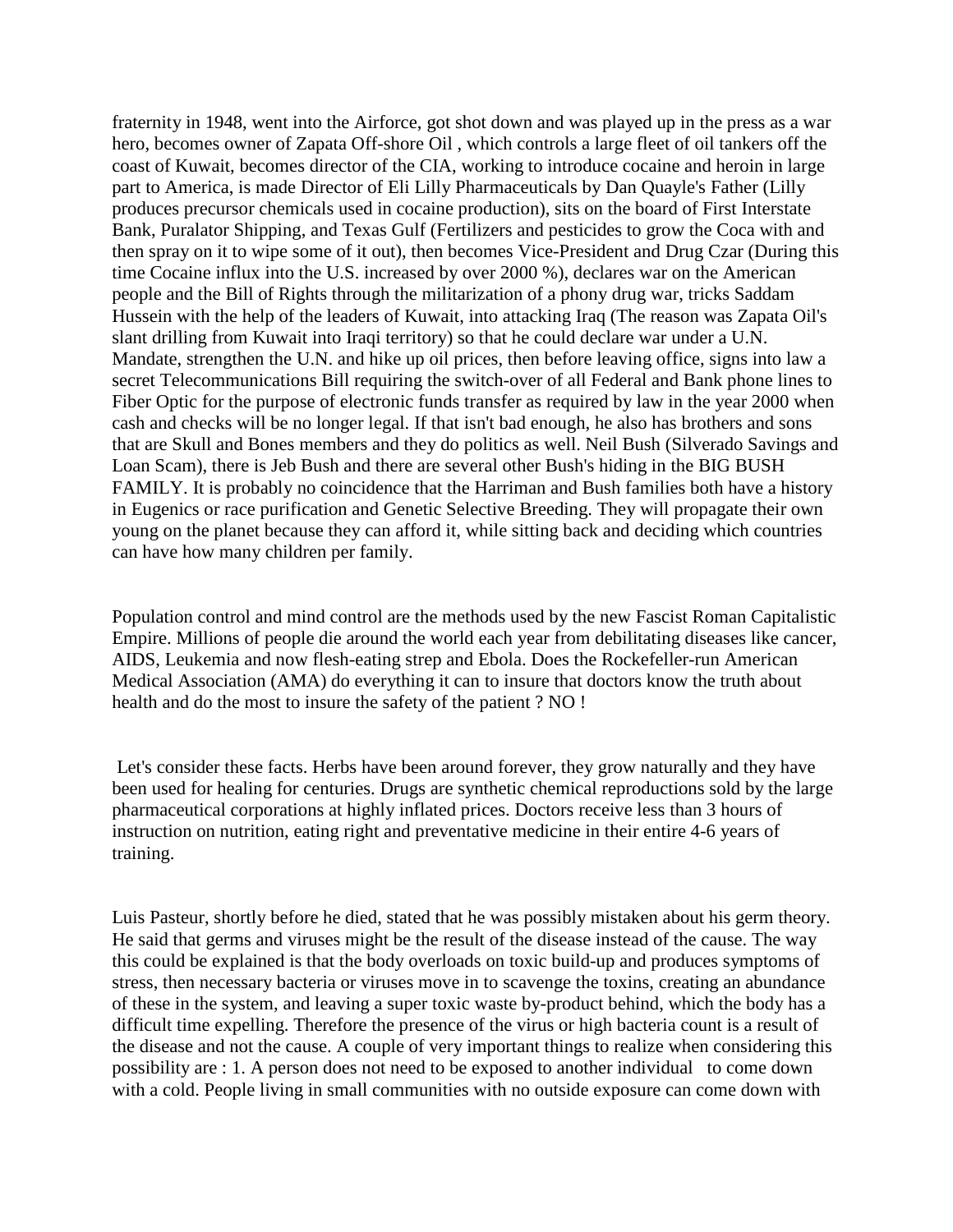colds and disease. 2. People with no disease can sleep with people and exchange bodily fluids with people with HIV and not be infected. Considering these facts further weakens the Germ Theory of Disease. If this information is true, then the introduction of prescription and pharmaceutical drugs would only serve to mask the symptoms of the problem and slowly destroy the immune system since these drugs are highly toxic.

There have been several cures for cancer and other diseases but these have been viciously suppressed by the establishment and pharmaceutical industry. Some of these include Raymond Rife and the Rife Microscope, Harry Hoxsey, Cancell, Essiac, and Ozone. The latest and most promising information so far comes from a woman named Dr. Hulda Clark. Her books and research have just been published this year. She states that the age-long problem and cause of diseases are parasites, Worms in particular. There is a worm, an intestinal fluke, which exists in most people throughout their lives. Generally, it is excreted by the body in the younger stages and does not grow into an adult in our bodies. But, something different happens when substances like Benzene and Propyl Alcohol are abundant in our body. These toxic chemicals are consumed in the form of carbonated sodas and extracts and they are absorbed into our skin in hair and body care products. The abundance of propyl Alcohols break down the shells of the eggs allowing them to hatch early.

The build-up of these toxic substances weakens the immunity of certain organs or areas of the body (Thyroid, Lymph, skin), allowing worms to grow in these areas. Dr. Clark has diagnosed hundreds of people with both Cancer and AIDS and found that all of them had both the worm present and the weakened immunity from one of these toxic sources. She was also successful curing all of them with the three herbs that are necessary to kill the worms. She does claim though that some people that are very close to death may be too far gone from the severe burden of over-toxicity. We will see how long it takes for the general public to find out about this. We have already spoken to people in different states that have used her methods successfully. Even if people do find out about things one way or another, the average person will not even know that people are finding out about something because the media will not televise it and tell people certain things.

The biggest people in the media are members of the Council on Foreign Relations and Trilateral Commission, both creations of Skull and Bones and David Rockefeller. The media is used to promote disinformation and propaganda. The only way you can think the media doesn't withhold information is if you don't know what is REALLY going on. Hitler said, in regard to propaganda and thought control, "The bigger the lie, the easier to believe". Sometimes it can be very difficult to discern the truth and find out what is really going on. Your heart will tell you one thing and your intellect another and usually we get caught up believing what we want to believe because it's too much trouble to see all the way through

Some additional information, including aliens, gov. cover-ups, and so forth, all the while learning about secret societies and other related info is presented in a book called "Space Aliens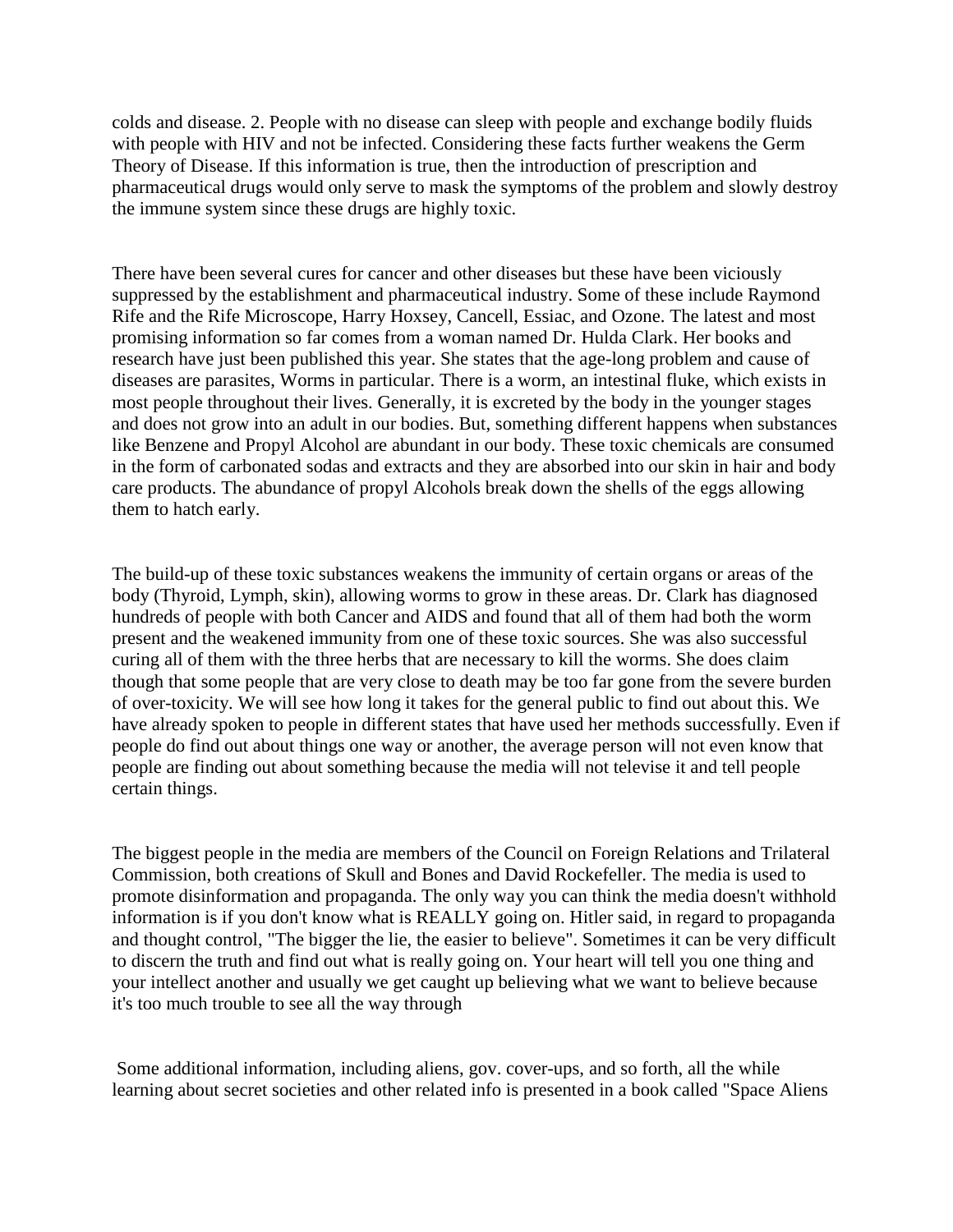from the Pentagon" by William Lyne. While the former reality may seem to be a little out of this world, the info presented in this book is a lot more down to Earth. According to Mr. Lyne, the secret societies in America and abroad have harnessed a naturally occurring "Free Energy" and have possessed and suppressed this secret for at least 80-100 years. Many people have heard of Albert Einstein and his Theory of Relativity (E=MC2). Most would consider him a genius although it is known that he was a Grade School dropout. Around the same time lived a man named Nikola Tesla. He came to America in the early 1900's as a scientist and inventor. He was responsible for many great discoveries, but it is not mentioned in history very much. He was responsible for Radio, Television, Fluorescent and Neon lighting, Helicopters, Lasers, Particle Beams and Alternating Current. If you haven't heard of him you should at least wonder why. William Lyne is himself an inventor and scientist. Mr. Lyne claims that when Tesla came to America, he had under his arm blueprints for possibly the world's first FLYING SAUCER and it flew without the need for external energy. He intended to present it to the Geneva Convention as a proposed solution for world peace and energy liberation. He had theories of Magnetism and Anti-gravity as well as other forms of "Free Energy". The story goes that Einstein was working as a clerk at the Swiss Patent office at the time that Tesla was applying for his patents. Alternating Current was in the position of putting DC out of business, which meant that Edison and Westinghouse would suffer. J.P. Morgan, a Skull and Bones Banking Frontman, was financing Westinghouse and attempted to make arrangements to secure Tesla's patents through con deals and contracts.

He used Einstein's position at the patent office to rip off several of Tesla's patents and then told him outright that since it would be difficult to collect money on this "Free Energy", that it would not be used or promoted in society. Instead, Einstein's Theory of Relativity would prevail and Tesla's Dynamic Theory of Gravity would be suppressed. Today, it is impossible to locate some of Tesla's earlier patents. The Flying Saucer project was then moved out of the country to a secret joint German / American base near the South Pole called "Neu Shwabenland" or New Berlin, which was under the control of the Thule society, a secret society in Germany to which the SS belonged. Here, the crafts were perfected and outfitted with the latest technology and design. The Nazis created propaganda back home that Hitler was in touch with a Blond-haired, blue-eyed Aryan race of beings who communicated to him that he was chosen to lead the Germanic people. There was a resurgence of Occultism in Germany at this time. Hitler was into the occult and he was a master of propaganda. Remember, he stated "The bigger the lie, the easier to sell to the public", people believe what they want to believe. After W.W.II, during Operation Paperclip, hundreds of Nazi intelligence officers were secretly brought to America and given positions in the OSS (Office of Strategic Services), the forerunner to the CIA, supposedly to gain information on the Russians, our new enemy. Along with the Nazis came the flying saucer project.

The project was brought to New Mexico, where it was worked on further. Soon there were several sightings by people of mysterious flying objects and bright flying balls of light. In 1944 and 45, there were newspaper reports about flying balls of light possibly being advanced Nazi aircraft. They were called FOO-FIGHTERS. Then a couple of years later, in 1947, there was supposedly a flying saucer crash in the desert of Roswell, New Mexico, with advanced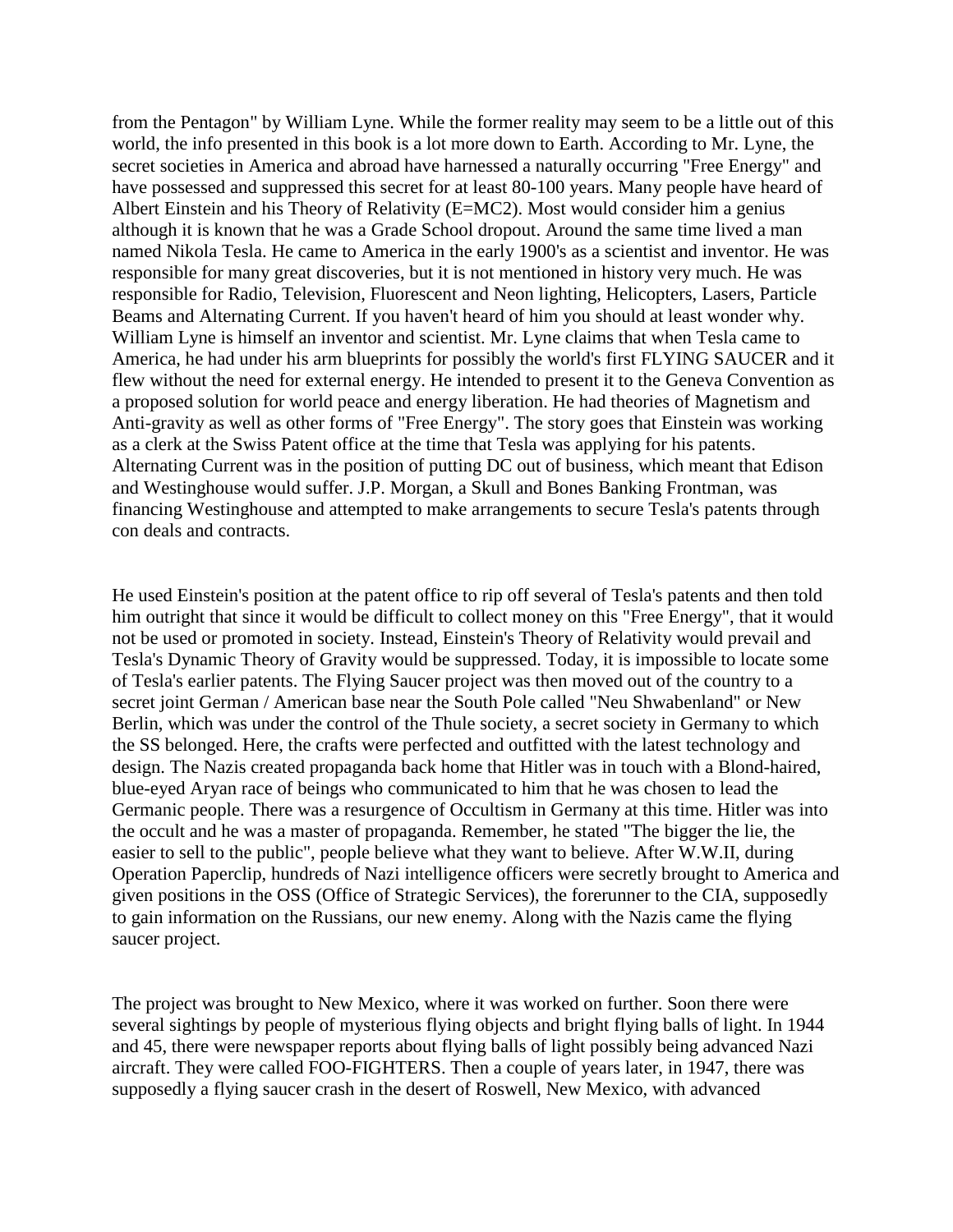technology and even bodies of aliens recovered. This was reported on the front page of the newspaper and then it was explained away as a weather balloon. Within a few years science fiction films started coming out like crazy. (The day the Earth Stood Still-about the threat of war and the necessity to make peace with ourselves and the aliens, and War of the Worlds-H.G. Wells, a British Intelligence Agent).

There was a time in America in the 1950's, when it was trendy to wear alien antennas on your head or a Hat shaped like a flying saucer. This was the beginning of the first wave of American propaganda. Then in the 1970's, we had Star Wars, Close Encounters, Hanger 18, and eventually E.T. T.V. movies like Alien Nation and "V" were shown to us and now Sightings, The X-files, and even Roswell the movie. There is a consistent theme that suggests the government is involved in a super high level cosmic Watergate cover-up.

William Lyne claims to have seen this entire drama evolve from a simple bungled crash recovery story to the elaborate present day theory mentioned before. He basically says that this is the biggest "Free Energy Cover-up" scam ever perpetrated against the people of the world. Millions and millions of dollars are poured into an elaborate propaganda complex of Authors, Ph.D.'s, Ret. Military Officials and self proclaimed "Channelers" to distribute books and videos on these ideas. They fund UFO expos, research groups like MUFON, and UFO magazines. He even claims that he was offered money by the CIA to write phony scripts about being abducted by grey Zeta-Reticulans. He claims to have many contacts himself, through his own family and relatives and friends from previous service in the Air Force, who have confirmed this info. He claims the UFO expos are filled with disinformation agents.

Here are a couple of things to consider : 1. If you wanted to expose the government or publish books or videos on UFOs or aliens then where do you get the money to do it ? Who has this kind of money lying around and is willing to invest it in these ventures? There is new information appearing that Lawrence Rockefeller has been behind the private financing of groups to discuss the UFO issue and undoubtedly promote more propaganda and lies. 2. If this is the government's biggest cover-up then how come all of this info is coming out all at once all over the place? 3. After Bill Lyne presented this info for the first time at the UFO expo in California and was a huge success, why was he asked not to return and told that he would be better suited at the Extraordinary Experiences Expo ?

There has been some speculation that the government maybe preparing to "inform" the public about the supposed alien presence and possibly even present a staged landing or invasion scenario. Either way we may soon see, depending on how carefully we are watching. If this is the kind of technology the government had 50 and 100 years ago, then 166 mhz pentium processors are probably a far cry from REAL present day capabilities.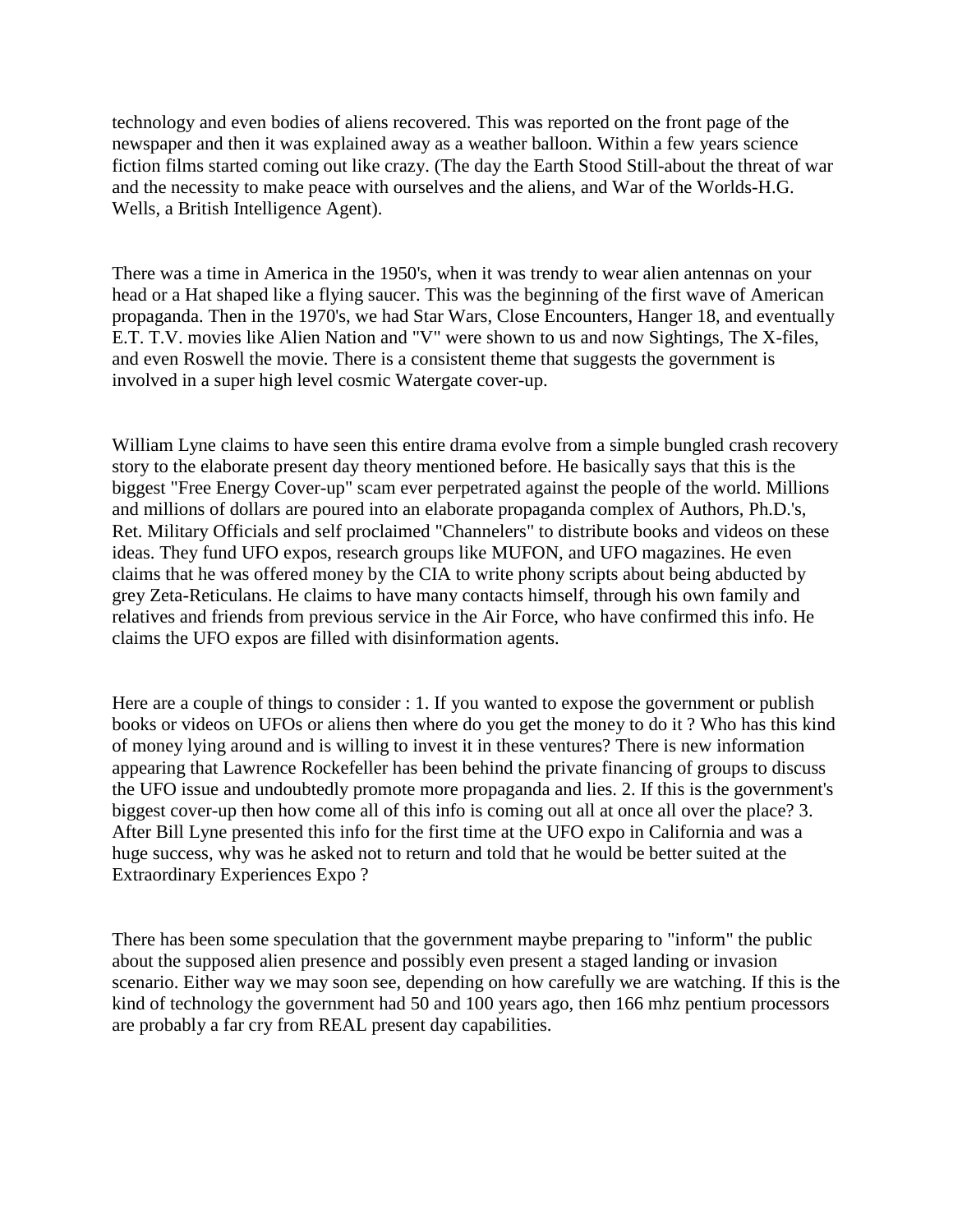One of the symbols for Roman Catholic Freemasonry is the Double Cross. It may appear on the Pope's headdress or on the advertisement for the American Lung Association or even in the EXXON sign. This may imply that we've been double-crossed. Is the Shell gas station symbol really a shell? Or is it the SUN rising in the East? The Panorama Mall in California uses an almost identical symbol and it is surely not a shell, but the SUNRISE. The flag of El Salvador and Nicaragua both are a symbol of the triangle or pyramid with the eye in the peak or capstone as well as the sun rising. The flag for Germany is the Masonic compass symbol. Look at the America On-line symbol. A Current Affair T.V series. The next time you are driving on the freeway and you see an exit sign with gas station displays that offer you a choice between Citgo or Shell, ask yourself whether you are really looking at a pyramid and a sun rising in the east. And now, back to the most popular conspiracy question : Who did kill JFK? If you still think it was Lee Harvey Oswald and you believe the lone assassin theory or if you are stuck in a cave somewhere building a wheel that is shaped like a square then consider these important historical facts : The assassination took place in Dealey Plaza, site of the first Masonic temple in Dallas. Dallas is located just south of the 33rd degree of latitude. The 33rd degree is the highest degree one can achieve in Freemasonry. Shakespeare's MacBeth is a "Killing of the King" drama. MacBeth, who killed his King in accordance with a witch's plot and was himself later killed, parallels the JFK assassination and the sequence of Oswald being killed by Ruby. "Mason Road" in Texas, connects to the "Mason No El Bar" and the Texas / New Mexico "Land of Enchantment" border. This connecting line is on the 32nd degree.

When the 32nd degree line of latitude is traced west into the "Land of Enchantment", it becomes situated midway between Deming and Columbus. Slightly to the north of the town of Columbus are the "Tres Hermanas" (Three Sisters) mountains. The Three Sisters are found approx. 32 miles between Deming and Columbus and are a minute and some seconds south of the 32nd degree line. When this line is traced further to the west, it passes the ghost town of Shakespeare at a distance south of the town that is roughly equivalent to the distance which the 32nd degree line passes north of the three sisters mountains. Both Shakespeare and the three sisters relate to MacBeth. When this 32nd degree line is traced some distance further west, into Arizona, it crosses an old trail which meanders north of a ghost town, which was once the town of Ruby. The trail itself was called Ruby Road. Ruby Road twists north into the area of 2 mountain peaks known as Kennedy and Johnson Mountains. The New Orleans CIA (who provided security) station's headquarters were in a Masonic temple. And last but not least, Mason Lyndon Johnson appointed Mason Earl Warren to investigate Kennedy's death. 33rd degree Mason, Gerald Ford was instrumental in suppressing what little evidence of a conspiratorial nature reached the commission. Responsible for supplying information to the commission was 33rd degree Mason J. Edgar Hoover and former CIA director and Mason Allen Dulles was responsible for most of his Agency's information to the panel. There IS NO need to wonder whether there is a conspiracy going on, the fact is AMERICA IS ONE BIG LIVING CONSPIRACY.

The 2000 year old Reich of the NEW WORLD ORDER is HERE and NOW. We are about to start 1996. The more that this sort of information gets out to the public, the faster the crackdown and grab for power becomes. The government is not as dumb as most people believe, it only appears to be on the surface. How many more police do we need? The Fraternal Order of Police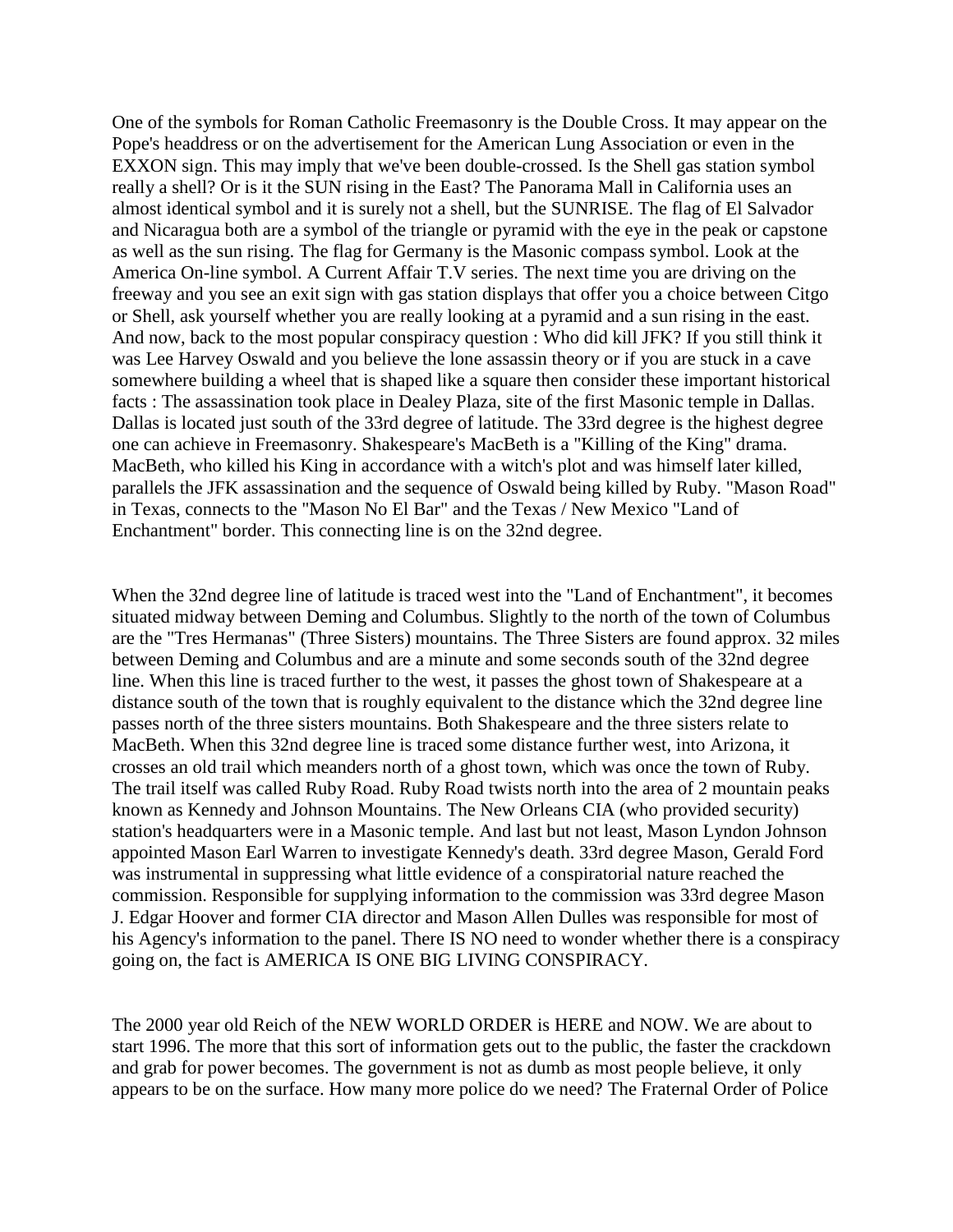is a Masonic Order. You will understand this the next time they put you through the 3rd DEGREE, and offer you 3 SQUARE meals a day. How much more power do we want to give them? Current Gun Control Legislation is taken almost word for word from gun control laws passed in Nazi Germany under Adolph Hitler. There have been many Executive Orders and Public Laws passed giving tremendous powers to the president to declare National Emergencies, suspend the Constitution, and round up large groups of people, and the power to use converted and shut down MILITARY BASES AS LABOR BOOT CAMPS ( CONCENTRATION CAMPS), has been handed to the Pentagon. This will be sold to us as immigration control, drug trafficker punishment and so forth.

In Europe today, the National I.D. Card (Smartcard) has already been issued. In Singapore, you are required to carry it by law. It will soon arrive in America and it will be pushed using Health-Care reform or Immigration Control as a means to sell it to the public. This card will store all of the necessary information on you and more.

There was a particular type of wood that magicians used to make their wands from. It was the wood from the Holly plant. Hollywood today is where the Mason Magicians of the silver screen wave their hypnotic magic wands over our eyes and fool us with ILLUSIONS. If you remember the T.V. series "Get Smart", there were the bad guys called CHAOS and the good guys called CONTROL. GET SMART . Yes, it's time for all of us to get smart!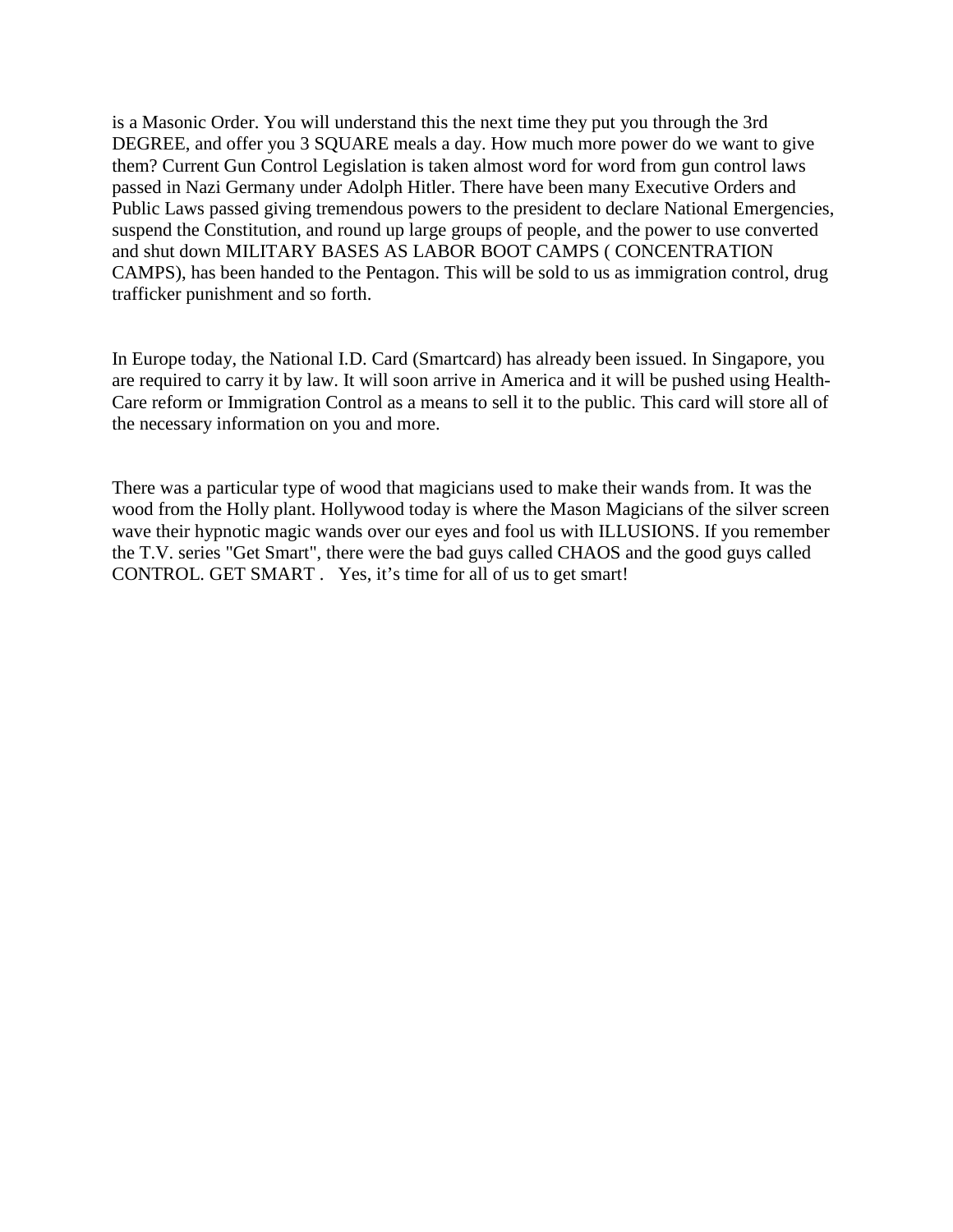### **A LITTLE MORE HISTORY**

Today the majority of Americans pay taxes because when they get a job their employer requests that they fill out either: Internal Revenue Service Form W-2, Form W-4, or Form 1099, which, as a direct result, withholds taxes from their paychecks for their labor. [The majority doesn't have a clue as to why they are paying these taxes in the first place.]

It has been affirmed that labor is a fundamental, unalienable right, protected by the United States Constitution. Why? Because the only commodity or resource we can directly possess and control is our time. When we trade our time for a substance, (wages, items, property, and the like) it is a fair exchange and EXEMPT FROM ALL TAXATION! *This fundamental right is not supposed to be taxed.* 

*THERE IS NO LAW THAT ALLOWS FOR OR REQUIRES THE TAXATION OF A LIVING MAN'S WAGES IN WHICH HE HAS TRADED FOR HIS TIME/LABOR!! THE I.R.S. cannot produce this for anyone to see because it does not exist!* If you doubt this, ask them to produce the specific law…they won't because they can't! They may produce the tax code, which in simple terms applies to corporations and income (corporate profit) but they cannot show you the law that requires a sovereign individual pay a tax on his earnings!

It is presumed that everyone is expected to know the law. It has been long held that, ignorance of the Law is not an excuse or a defense. The well established maxim that: "He who falls to assert his rights - HAS NONE!", unequivocally establishes that just as a closed mouth never gets fed, "a matter must be expressed to be resolved."

When it comes to dealing with lawyers, government, and the Internal Revenue Service (which is not an agency of the United States Government, but a private foreign-owned corporation) withholding and keeping knowledge from the people is nothing new. It is a common business tactic that has been going on from the beginning of its inception. It will, most likely continue as long as we rely upon lawyers and government to do that which we ourselves should be doing.

In order to find the answer as to why your labor is being taxed, when the Constitution says it is not supposed to be, It is necessary to understand how government exists and operates. To accomplish this requires a quick review back in history to the time of the War Between the States.

The People of this Nation lost their true Republican form of government. On March 27, 1861 seven southern States walked out of Congress leaving the entire legislative Branch of Government without quorum. The Congress of the Constitution was dissolved for inability to disband or re-convene. The Republican form of Government, which the People were guaranteed - ceased to exist. Out of necessity to operate the Government, President Lincoln issued Executive Order No. 2. in April 1861, reconvening the Congress at gunpoint in Executive, emergency, martial-law-rule jurisdiction. Since that time there has been no "'de jure" (sanctioned by law) Congress. Everything functions under "color of law" (the appearance or semblance, without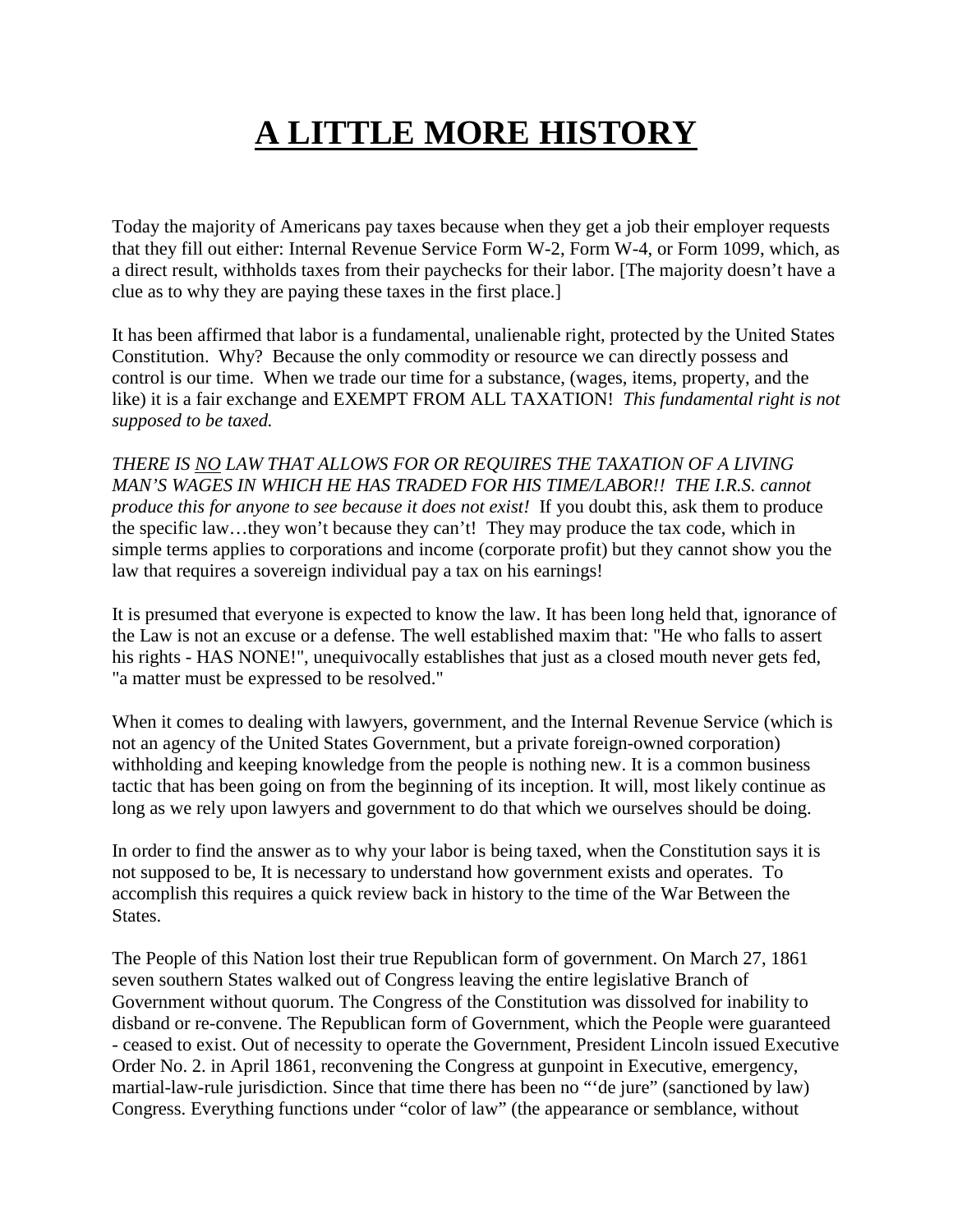substance, of legal right.) Through Executive Orders under authority of the War Powers, (i.e. emergency, i.e. law of necessity) the "law of necessity" means no law whatsoever, as per such maxims of law as:

"Necessity knows no law" [(the law of forbidding killing is voided when done in self-defense)]. "In time of war laws are silent." Cicero.

To establish the underlying debt of the Government to the Bankers, to create corporate entities that are legally subject to the jurisdiction which they exist, and to create the jurisdiction itself correctly, the so-called (fraudulent and unratified) Fourteenth Amendment was proclaimed and passed in 1868. This was a cestui que trust (operation in law) incorporated in a military, private, International, commercial, de facto jurisdiction created by, and belonging to, the Money Power, existing within the emergency of the War Powers, the only operational jurisdiction since the dissolution of Congress in 1861.

Through the 14th Amendment, an artificial person-corporate entity-franchise entitled "citizen of the United States" was born into private, corporate limited liability. Section 4 of the 14th Amendment states: "The validity of the Public Debt of the United States (to the Bankers) ... shall not be questioned."

Within the above-referenced private jurisdiction of the International Bankers, the private and foreign owned "Congress" formed a corporation, commercial agency, and Government for the "District of Columbia" on February 21, 1871, Chapter 62, 16 Stat. 419. This corporation was reorganized June 11, 1878, Chapter 180, 20 Stat. 102, and re-named "United States Government." This corporation privately trade marked the names: "United States," "U.S.," "US," "U.S.A.," "USA" and "America."

When the United States declared itself a municipal corporation, it also created what is known as a cestui que trust to function under by implementing the Federal Constitution of 1871, and incorporating the previous United States Constitutions of 1787 and 1791 as amended, as by-laws. Naturally, as the grantor of the trust, this empowered the United States Government to change the terms of the trust at will.

As evidenced under the Federal Constitution of 1871, the 14th Amendment, the People of the United States, without their consent, were declared "Citizens" and granted "Civil Rights." These so-called civil rights are nothing more than mere privileges. Privileges which government licenses, regulates, and can re-interpret to suit it's purposes at any time for any reason. The Federal Corporate Government also conveniently somehow forgot to disclose to the People that the term "Citizen" with which they have made every living and breathing inhabitant a "subject", was defined in law as a "Vessel" engaged in commerce.

In 1912, when the bonds, that were keeping the US Government afloat, and, were owned by the Bankers, came due, the Bankers refused to re-finance the debt, and the colorable, martial-lawrule Congress was compelled to pass, the Federal Reserve Act of 1913. This Act surrendered constitutional authority to create, control, and manage the entire money supply of the United States to a handful of private, mostly-foreign bankers. This placed exclusive creation and control of the money within the private, commercial, foreign, and military jurisdiction of 1861, into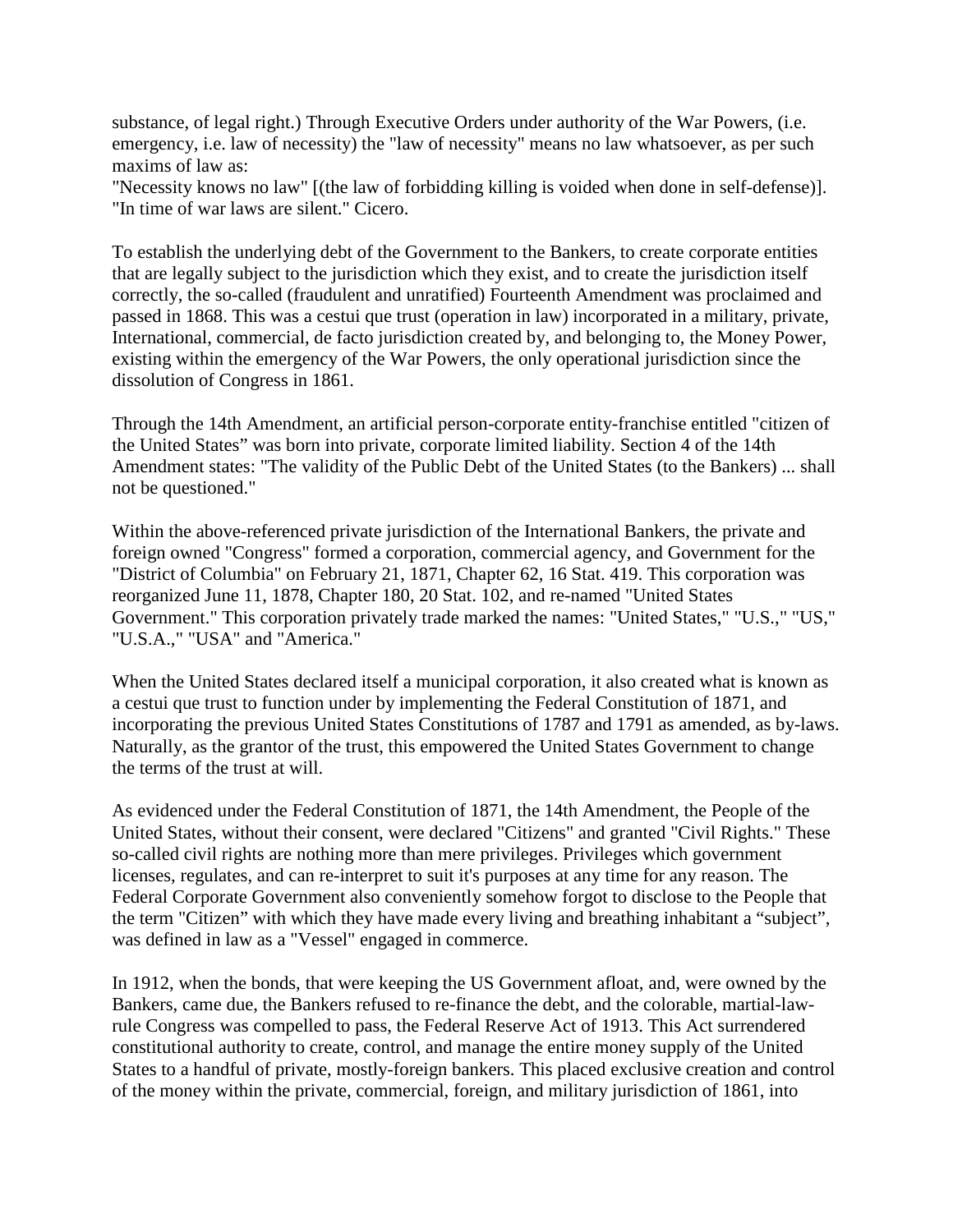corporate limited liability. America converted from United States Notes to Federal Reserve Notes, beginning with the passage of The Federal Reserve Act of 1913. Federal Reserve Banks were incorporated in 1914, and, in 1916, began to circulate their private, corporate Federal Reserve Notes as "money" alongside the nations "de jure" currency, the United States Notes. Whereas United States Notes were actually warehouse receipts for deposits of gold and silver in a warehouse (bank), thus representing wealth (substance, portable land; the money of sovereigns), the new flat money (Federal Reserve Notes) amounted to "bills for that which was yet to be paid," i.e. for what was owed! For the new "benefit" of being able to carry around U.S. Government debt instruments (Federal Reserve Notes) in our wallets instead of Gold Certificates or Silver Certificates, we agreed to redeem the newly issued Federal Reserve Notes in gold and also to pay interest for their use in gold ONLY! Essentially, the Fed issued paper with pretty green ink on it and we agreed to give them gold in exchange for the "privilege" of using it. Such was the bargain. Through paying interest to the Federal Reserve Corporation in gold, the US Treasury became progressively depleted of its gold. America's gold certificates, coin, and bullion were continually shipped off to the coffers of various European Banks and Power Elite. In 1933, when the Treasury was drained and the debt was larger than ever (a financial condition known as "Insolvency"), President Roosevelt proclaimed the bankruptcy of the United States. Every 14th Amendment "citizen of the United States" was pledged as an asset to finance the Chapter 11 reorganization expenses and pay interest in perpetuity to the CREDITORS (Federal Reserve Bankers) and the "national debt", ("which shall not be questioned").

On March 9, 1933, Congress passed the Amendatory Act (also known as the Emergency Banking Relief Act) to the Trading with the Enemy Act (originally passed on October 6, 1917) at a time when the United States was not in a shooting war with any foreign foe and included the People of the United States as the enemy. At the conference of Governors held on March 6, 1933, the Governors of the 48 States of the Union accommodated the Federal Bankruptcy of the United States Corporation by pledging the faith and credit of their State to the aid of the National Government.

Senate Document 43 of the 73rd Congress, 1st Session (1933) did declare that ownership of ALL PROPERTY is in the STATE and individual so-called ownership is only by virtue of government, i.e. law amounting to "mere-user" only; and individual use of all property is subordinate to the necessities of the United States Government. Under House Joint Resolution 192 of June 5, 1933, Senate Report No. 93549, and Executive Orders 6072, 6012 and 6246, the Congress and President Roosevelt officially declared bankruptcy of the United States Government. |

Regardless of the cause or reason, what many American's either do not understand and/or have failed to seriously grasp, is that by the use of Federal Reserve Notes; (which Is not Constitutional Money defined under Article I Section 10 of the United States Constitution*), the People of the United States since 1933, have not had any Constitutionally lawful way to pay their debts*. They therefore have not had any way to buy or own property. *The People, for the benefits granted to them by a bankrupt corporate Government, discharge their debts with limited liability using Federal Reserve Notes*. They have surrendered, by way of an unconscionable contract, their individual Rights under the Constitution, in exchange for mere privileges!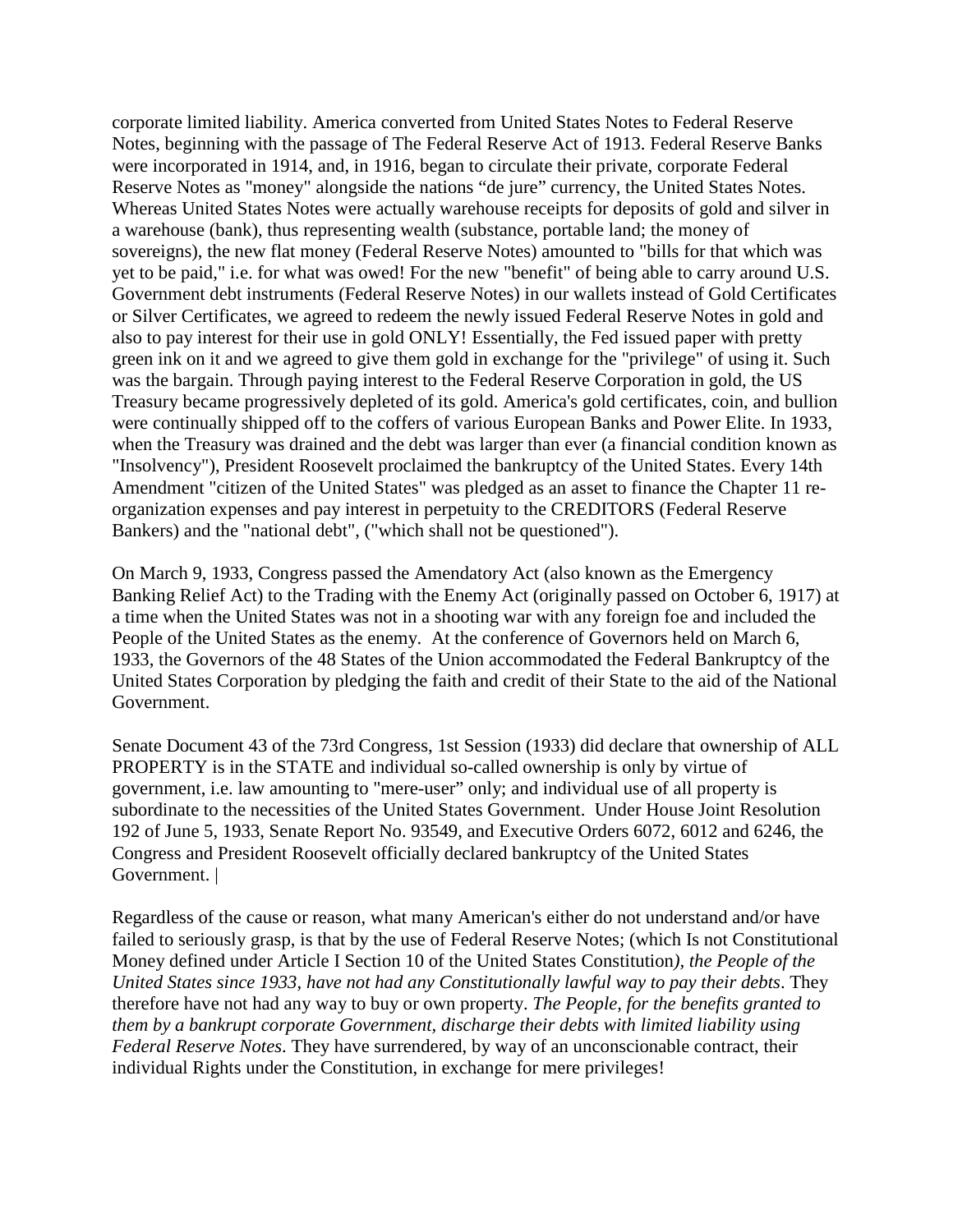A review of countless United States Supreme Court decisions since the 1938, landmark case, Erie Railroad v. Tompkins, (304 U.S. 64-92) clearly establishes that only the State has Constitutional Rights, not the People. *The People have been pledged to the bankruptcy of 1933. The federal law administered in and by the United States is the private commercial "law" of the CREDITORS*. That, due to the bankruptcy, every "citizen of the United States" is pledged as an asset to support the bankruptcy, must work to pay the insurance premiums on the underwriting necessary to keep the bankrupt government in operation under Chapter II Bankruptcy (Reorganization). That upon the declared Bankruptcy, Americans could operate and function only through their corporate colored, State created, ALL-CAPITAL-LETTERS-NAME, - that has no access to sovereignty, substance, rights, and standing in law. The Supreme Court also held the "general (Universal) common law" no longer is accessible and in operation in the federal courts based on the 1933, bankruptcy, which placed everything into the realm of private, colorable law merchant of the Federal Reserve CREDITORS. To take this to a different level and not only explain why you pay taxes, but also why you do not own the house you live in, the car you drive, or own anything else you think you've bought and paid for etc. The State Government and its CREDITORS own It all. If you think you own your home just because you believe you paid it using those Federal Reserve Notes, just like everything else you possess by permission of Government, simply stop paying your taxes, (user-fees), (licenses) and see just how long Government and the CREDITORS allow you to keep it before they come to take it away from you.

How can all this really be? Why haven't you been told all of this before now? Ignorance of the law is no excuse. Every man is deemed (required) to know the law. Government expects you to know the law, and holds you fully accountable for doing so. Ignoring these facts will not protect you. The majority of American's have been given a Public Education to teach them only what the Public, i.e. government (CREDITORS) wants them to know. It is and always has been each individual's personal responsibility, duty and obligation to learn and know the law.

What this breaks down to is this: Back in 1933, when the United States went into bankruptcy because it could no longer pay its debts it pledged the American People themselves without their consent as the asset to keep the government afloat and operating. Because government no longer had any way to pay its debts with substance, was bankrupt, it lost its sovereignty and standing in law. Outside and separate from Constitutional Government, to continue to function and operate, it created an artificial world consisting of artificial entities. This was accomplished by taking everyone's proper birth given name and creating what is called a "fiction in law," by way of an acronym, i.e. a name written in ALL-CAPITAL-LETTERS to interact with. A name written in ALL-CAPITAL-LETTERS is not a sentient, flesh and blood human being. It is a corporation, fiction or deceased person. Government as well as all corporations, including the Internal Revenue Service cannot deal interact with you or interact with you via your proper name given you at birth, only through your ALL-CAPITAL-LETTERS-NAME!

Another little tidbit of knowledge which has been conveniently kept from the People is this; When the Several united States signed the treaty with Great Britain ending the Revolutionary War, it was a concession that ALL COMMERCE would be regulated and contracted through British Attorney's known as Esquires only.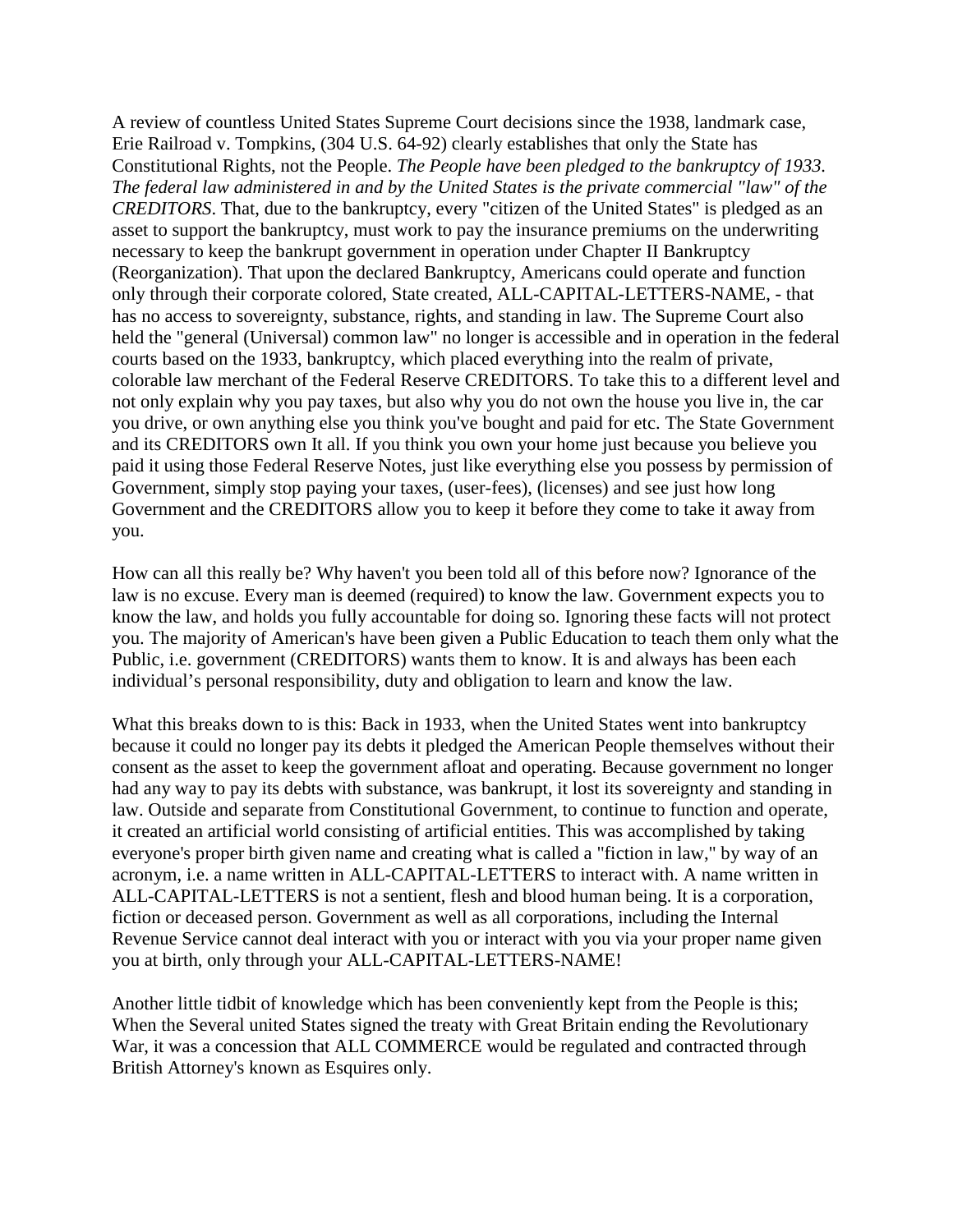This condition and concession still exists today. No attorney or lawyer in the United States of America has ever been "licensed" to practice law (they've exempted themselves) as they are a legal fiction "person" and only an "ADMITTED MEMBER" to practice in the private franchise club called the BAR (which is itself an acronym for the British Aristocratic Regency), as such are un-registered foreign agents, and so they are traitors. Esquires (Unconstitutional Title of honor and nobility = Esquires), foreign non-citizens (aliens) who are specifically prohibited from ever holding any elected Public Office of trust whatsoever! Article I, Section 9, clause 8, states: "No Title of Nobility shall be granted by the United States: And no Person holding any Office of Profit or Trust under them, shall, without the Consent of the Congress, accept any present, Emolument, Office, or Title, of any kind whatsoever, from any King, Prince, or foreign State."

As a direct result, attorneys and lawyers cannot and do not represent you in your proper birth or given name. *Attorneys and lawyers re-present corporations, artificial persons, and fictions in law - ONLY!* 

What the majority in this country fail to recognize is this: because of the bankruptcy and having been pledged as an asset to the National Government's debt, this makes all citizens DEBTORS under Chapter 11. DEBTORS in bankruptcy having lost their solvency - have NO RIGHTS nor STANDING IN LAW and are at the mercy of the CREDITORS.

All courts today sit and operate as Non-Constitutional, Non-Article Three Legislative Tribunals administering the bankruptcy via their "statutes," ("codes.") All Courts are Title 11 Bankruptcy Courts where these statutes are, in reality, "commercial obligations" being applied for the "benefit" or "privilege" of discharging debts with limited liability of the Federal Reservemonopoly, colorable-money Federal Reserve Notes (debt Instruments).

This means every time you end up before a court - not only do you NOT have any standing in law to state a claim upon which relief can be granted, YOU HAVE NO CONSTITUTIONAL RIGHTS! Why? Because you are a DEBTOR under the bankruptcy and in addition to having contracted away your rights in exchange for benefits and privileges; you do not have one single shred of evidence to establish otherwise.

In bankruptcy ONLY CREDITORS have rights! In a nutshell, as a DEBTOR, it is impossible for you to access Constitutional Rights, they are reduced to mere privileges which are licensed, regulated, and can be altered, amended and changed to meet whatever the particular or special needs of government for whatever whim. If taking away your home, your car, taxing your labor, or locking you up for violating any of the Sixty MILLION plus legislatively created DEBTOR codes and statutes they have on the books today happens to meet the needs of government - it really doesn't take a rocket scientist to realize who the loser will be!

--------

#### B. IS THERE REALLY A REAL REMEDY?

Is there really a real remedy to what has been done? Quite simply, Yes! There is one way and one way only you can protect yourself, your family, and property from this public obligation.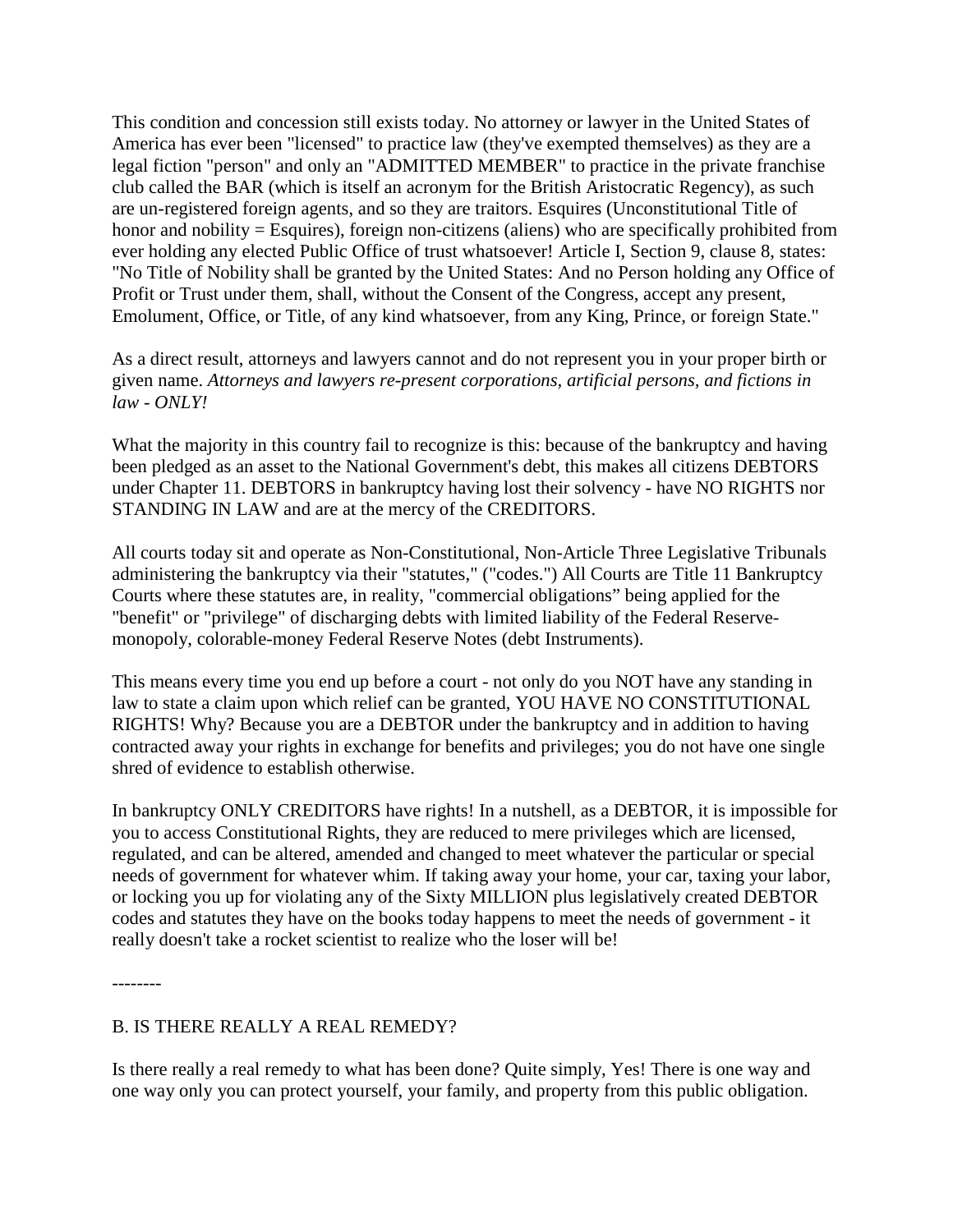The only unbreakable contract in existence in the world today is a UCC-I Financing Statement. [See Appendix Attachment No. I, Copy of UCC-I Financing Statement.]

Only through filing a UCC-I Financing Statement and Accepting For Value your Birth Certificate and executing a lien upon the governmentally created ALL-CAPITAL-LETTERS-NAME by you in your proper Birth given Name as the Secured Party, and listing anything and everything you own, will own, or possibly ever could own, as collateral in the Security Agreement, can you effectively and permanently remove yourself from the status of a DEBTOR to that of a CREDITOR, and actually own property, have access to enforceable Constitutional Rights. By filing a UCC-I Financing Statement, you become an actual CREDITOR with standing in law and acquire the ability to stake a claim upon which relief can be granted, and not have the fruits of your labor taxed

Simply following up the UCC-I Financing Statement with a Public Notice and Declaration/Depositum Declaration, can you, as a CREDITOR, acquire and access actual Original Jurisdiction Constitutional rights that can be enforced.

Without a UCC-I Financing Statement, everything you have is pledged and owned by the State. You merely are the user of the property and must use that property in strict compliance with all the rules and regulations established by the State. If acquiring actual Original Jurisdiction Constitutional Rights and having the ability to own property free from government controls, and the ability to earn a living without taxation - interests you, you have nothing to lose and everything to gain by executing that document without delay!

Only through filing a UCC-I Financing Statement and Security Agreement and then executing a Public Notice and Declaration/Depositum Declaration is it possible for anyone to legally access Constitutional Rights.

To try and break this down even further: Few people truly understand the words "slave and slavery." The biggest benefit in filing a UCC-I Financing Statement is that you will no longer be a slave. The fact is, most dictionaries fail to provide an accurate definition of the words "slave and slavery." Even Webster's 1828 edition of the English language dictionary fails in its attempt to define the true meaning of the word "slavery": "Slave: a person who is wholly subject to the will of another." Slavery is not a matter of being totally 100% subject to the will of another. Any person, who is to any degree involuntarily subject to the will of another, is still a slave. There are no degrees of slavery. The second part of the 2nd definition of slave provided by Webster's 1828 Edition is: "One, who surrenders himself to any power whatsoever," which is closer to the real point.

The Uniform Commercial Code [UCC] governs ALL commercial transactions in the United States. Any "person" including government corporations, agencies, etc. involved in the "sales of goods, commercial paper, bank deposits and collections, letters of credit, bulk transfer, warehouse receipts, bills of lading, investment securities, and secured transactions" is governed by the UCC. The A form of Uniform Commercial Code is adopted by all States.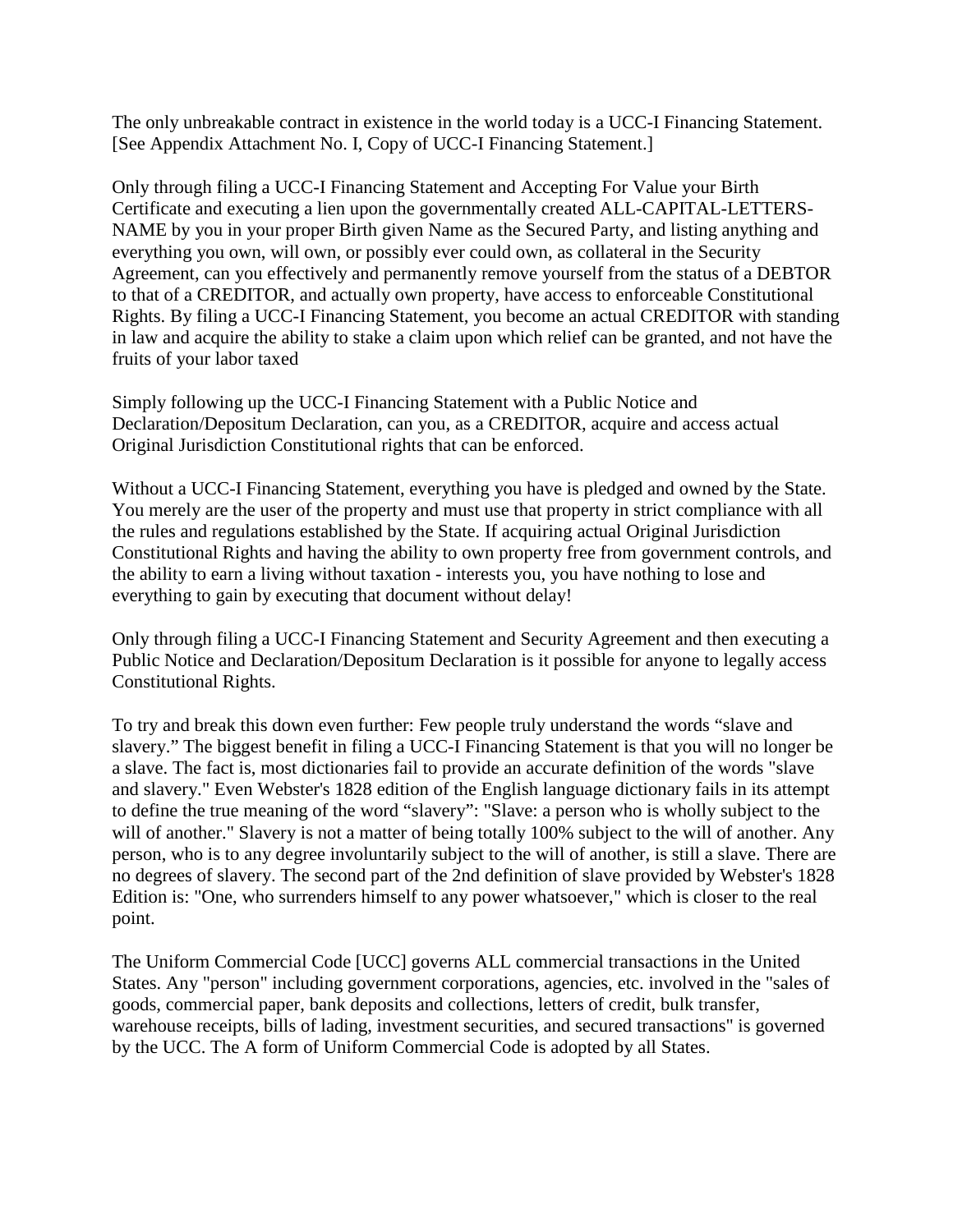To comply with the Uniform Commercial Code in your state, a UCC-I Financing Statement must be filed with the Secretary of State, by any "person" who makes a claim against any other "person" in the area of commerce. All government agencies, (city, county, state and federal), operate in commerce and all of them, including the Internal Revenue Service, are private corporations. All Courts operate in commerce. All Banks operate in commerce. All "Corporations operate in commerce and all of these "entities" exist financially because WE are their collateral. They borrow on our "credit."

At one time, our currency was backed by or given substance by gold or silver. It has been thought by many, since the United States took the substance of gold and silver away, that Federal Reserve Notes were simply worthless paper, backed by nothing at all. That is not correct! Today, real people, United States Citizen's, you, me, your children, etc. *back* Federal Reserve Notes, much the same way that gold and silver did in the past. In other words, the living, breathing people guarantee or provide the substance for ALL money that is created. The Federal Reserve Bank clearly states: "Federal Reserve Notes are backed by the Full faith and credit of the American People." Blind Faith sets forth that YOU trust THEM. Who? None other than the Federal Reserve! Credit means something is due you! The Federal Reserve uses our credit to create ALL money. *All of the money created belongs to the American People and the deceit of the Public and private corporations is so complete, they create it, charge it to us as a debt and then tack interest to it on top of that!*

How did the American People become collateral for the debt instruments known as Federal Reserve Notes? It was given to the Federal Reserve by a corporation called the United States, the very same corporation that created the Federal Reserve. As discussed previously, in 1933, when President Roosevelt declared a national emergency because the United States could no longer pay its debts. At least that was the spin given to the American People. All of the subsidiary States agreed to support the declared bankruptcy by "pledging" the energy of their "citizens." Their assets consisted only of State Citizens. The States in turn used the Birth Certificates to pledge the State Citizen as collateral to keep Government afloat. That is how the American People became collateral for the Federal Reserve Notes and so-called debts. The American People became warehouse receipts, like a warehouse full of any type of valuable goods. All of this, however, was a major fraud. Neither the Internal Revenue Service nor any other entity like Government files a UCC-I Financing Statement Into the Commercial Registry with the Secretary of State. If they did, they would instantly become subject to all the regulations of the Uniform Commercial Code. The Internal Revenue Service has done very nicely by bluffing and intimidation, as all others mentioned, by operating under "Public Policy" where there is in reality "No Law" at all!

The State Citizen is drawn "into commerce" when their Birth Certificate is registered and sent to the Commerce Department in Washington, D.C. This is where the American People became warehouse receipts upon which all of the money printed and circulated is created and guaranteed. In short, the American People became the collateral for all debts. They "The People" allegedly are "Government" property!

Government is a "fiction" and an artificial person and deals with us as a fiction or artificial persons only as stated before. To take this still to another level, let's use an example to explain and use the name of John Henry: Smith. When John Henry: Smith was born, his parents gave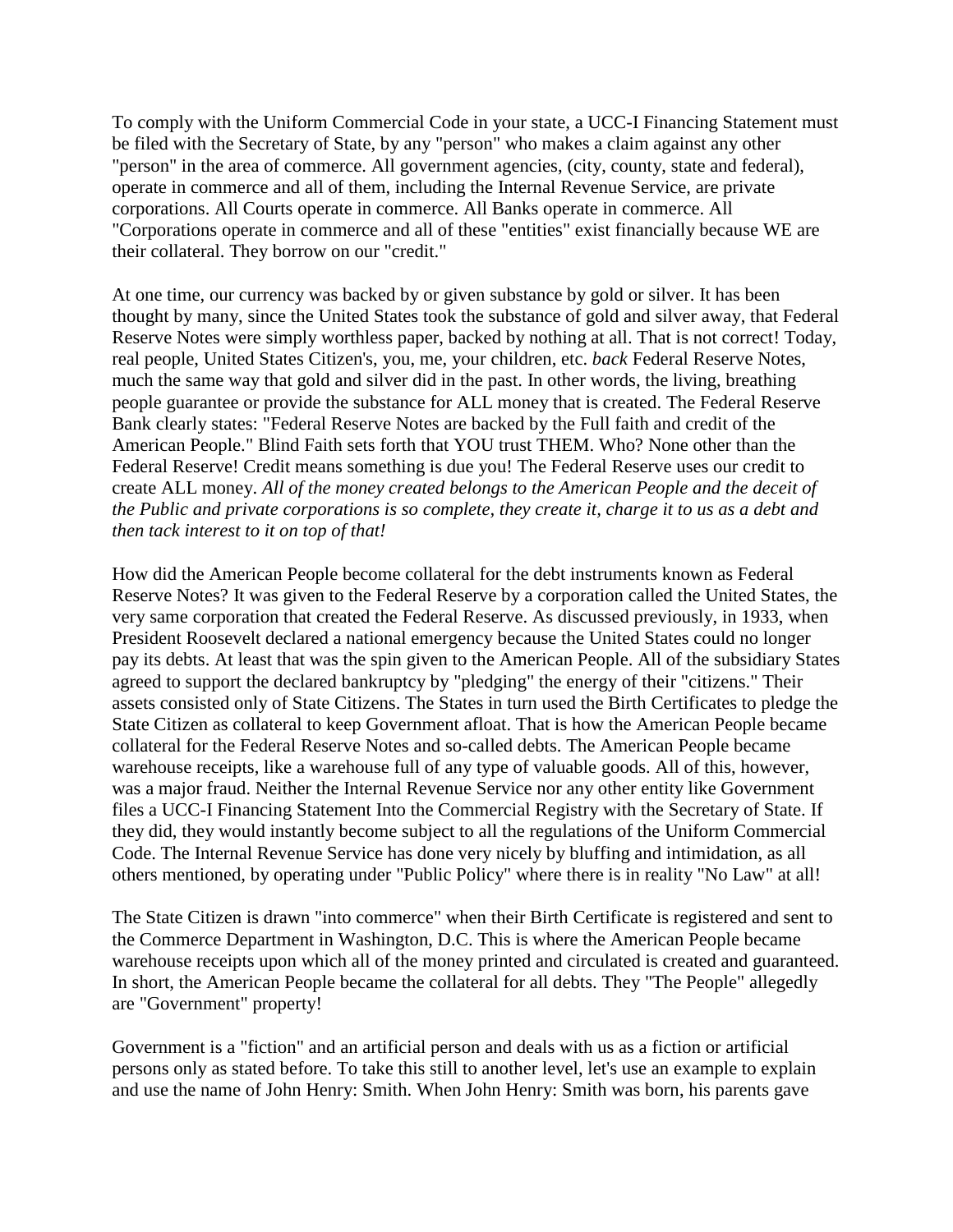him the Christian name of John Henry and he shared the name of Smith with all the other members of his family. He was born a living, breathing being. When his Birth Certificate was sent to the Department of Commerce, it was registered and the Government, because it was bankrupt, turned his "real name" into a fiction. His new fictional name became JOHN H. SMITH or John H. Smith. His ALL-CAPITAL-LETTERS NAME was registered as a corporation at the Puerto Rico Department of State Corporations (Departamento de Estado - Division de Corporaciones) P.O. BOX 3271, SAN JUAN, PUERTO RICO, 00904-3271, making him liable for taxes. He is now a fiction or artificial person; a non-living, non-breathing "person." It is a "strawman" (Lat. stramineus homo) or "fiction" which government brings all its so-called charges against and NEVER against the real person. Just like "yours," his driver's license now reads JOHN H. SMITH or John H. Smith. When he signs a 1040 Tax Form, he dutifully fills out the form as John H. Smith and then signs his name "under penalty of perjury, " thereby admitting he will be responsible for all the taxes of John H. Smith, a fiction in law, corporation. Look at your drivers license and see who it is issued to. How can government use a form of our name and turn it into a fiction (corporation) without our permission? They can't, we sign our name to all of their forms, which is purely voluntary "permission-in-ignorance." In short, we do it to ourselves!

However, for those who wish to control and own this fiction and prohibit government corporations, including the Internal Revenue Service from making so- called charges against it, a remedy is available: to do this by executing a UCC- 1 Financing Statement! John Henry, Smith would simply do what Government and the Internal Revenue Service does not do: File your UCC-1 Financing Statement into the Commercial Registry with the Secretary of State and claim EVERYTHING related to JOHN H. SMITH or any derivative name, corporate fiction; i.e.: the Birth Certificate and Social Security Card and Number. The living, breathing, real person then owns and controls the fictitious entity, including all contracts related to the Birth Certificate and Social Security Number. Thusly, the real John H. Smith secures all rights, interest and title in the fictitious entity. Now, government and the Internal Revenue Service has to deal with John Henry: Smith but they cannot!, because he is no longer subject to government control.

Every living breathing person who has a Social Security Number *ALSO HAS* an Employer Identification Number (yes, there are exceptions). The Internal Revenue Service calls the Social Security Number our Taxpayer Identification Number (TIN). Never do they mention our Employer Identification Number (EIN). What, "you are not an employer, so how could you possibly have an EIN?" But you do! We are all employers and every one of us has an EIN. If you apply for a new Social Security Card (not a new number), on the backside of the card written In Red is your Employer Identification Number. Government workers are all employees. EVERY SINGLE ONE OF THEM! GOVERNMENT EMPLOYEES WORK FOR US!, WE ARE THEIR EMPLOYER!

That is why, when you read the Tax Code to find the definition of "employee," under Title 26 United States Code, at Section 3401(c), the term "employee" specifically includes officers and employees, whether elected or appointed, of the United States, a State (Federal State), Territory, or any other political subdivision thereof, or the District of Columbia, or any agency or instrumentality of any one or more of the foregoing. EVERY ONE OF THEM ARE EMPLOYEES – *WE, THE AMERICAN PEOPLE, ARE THE EMPLOYER*. Write to the Bureau of Vital Statistics in the Capital of the State where you were born and request a copy of your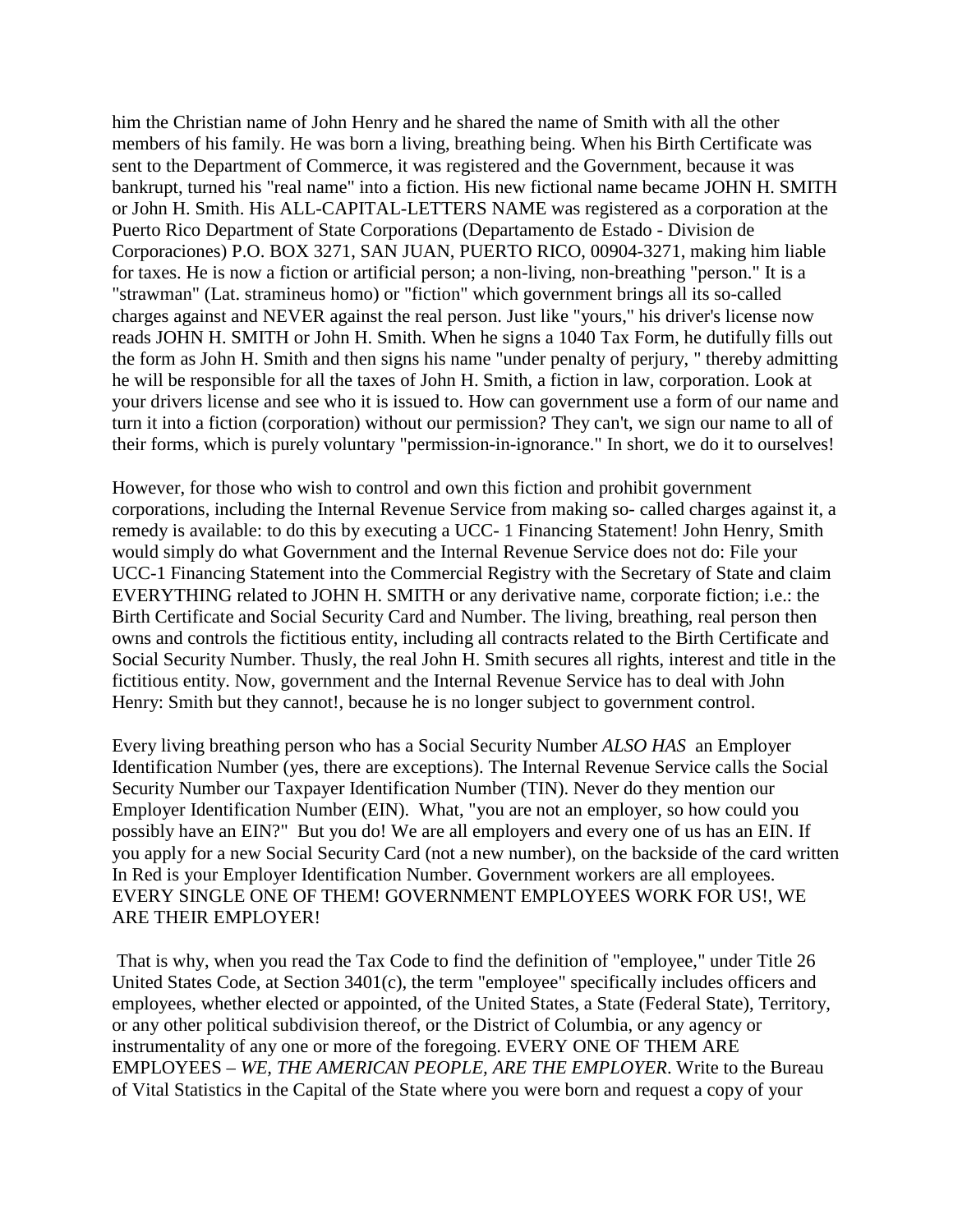Birth Certificate. REQUEST THE LONG FORM (Certified Copy). Never mind that you have a copy right now. More likely than not it came from the County in which you were born. The number assigned to your Birth Certificate by the Vital Statistics Office is of primary importance when executing your UCC-I Financing Statement.

=======

#### C. RELIEF FROM TAXES AND ALL OTHER COMMERCIAL OBLIGATIONS ARE AS SIMPLE AS A UCC-I FILING AND COMMERCIAL PROCESS AWAY!

What can filing a UCC-I Financing Statement do for you besides everything described thus far? Let's throw a few more examples onto the table to explain. As previously stated, the only real thing in the United States, is the American People. Corporations are fictions - DEAD ENTITIES! Let's use a fiction called GENERAL MOTORS for our explanation. Since the inception of GENERAL MOTORS which was originally created by another corporate fiction we call government, they have borrowed into existence countless billions of Federal Reserve Notes. Today GENERAL MOTORS proudly calls themselves one of the largest corporations (a fiction) in the world! It is taught that stockholders of GENERAL MOTORS "own" GENERAL MOTORS. The real truth is the American People own everything produced by GENERAL MOTORS - free and clear. Isn't it interesting this fiction charges us the American People for what already belongs to us - and then to add more insult to injury - they tack on a little interest to boot!

When Internal Revenue sends a letter or Notice to the fiction JOHN H. SMITH and says "Our records indicate you owe \$15,000.00," John Henry: Smith, who has filed a UCC-I Financing Statement now has multiple options as to how he chooses to deal with this matter. John Henry: Smith knows full well he must respond to the *PRESENTMENT* he's just received from Internal Revenue in a timely manner. Depending on the Notice or Presentment he's received he has either ten (10) days or thirty (30) days to respond. If he does not know what his time frame is to respond in is, to play it safe, it would be best for him to respond before the ten (10) days expires. John Henry: Smith knows that if he doesn't respond, after the allotted time.

If he fails to respond. Internal Revenue will enter a Default Judgment against him. Because he failed to object to the bill or ask any questions about it, having defaulted, the amount can lawfully be collected from him. John Henry: Smith also knows that you never argue the amount of deficiency in any tax case. If you are not required to file, you should not care whether they say you owe fifteen thousand dollars or one hundred and fifty thousand dollars. If you are not required to file, the amount doesn't matter. *You never argue the amount because that is a fact issue.*

The reason for this is, usually when you receive a Notice of Deficiency; it is for some unworldly amount. The Internal Revenue Service wants you to run in and argue about the amount. *The minute you say "I don't owe that much," you have just agreed that you owed something and conceded jurisdiction*. One of the proper methods is to immediately write the Internal Revenue Service a letter notifying them their Presentment is dishonored by you and you have reserved all rights under the Uniform Commercial Code at UCC 1-207. This normally should be all that is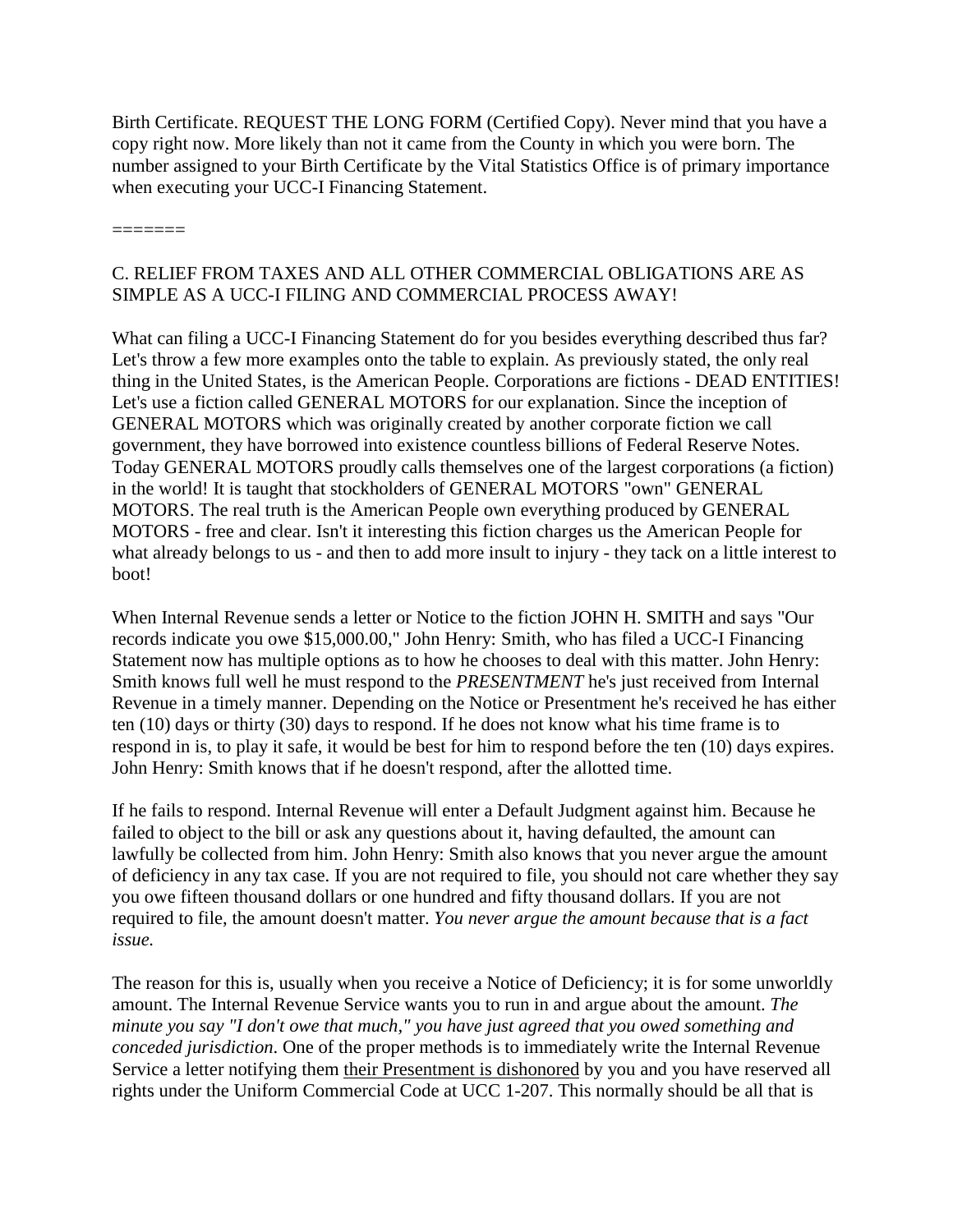required. If this doesn't make the matter disappear then John Henry: Smith can exercise option No. 2 and can "Accept the \$15,000.00 for Value" and the so-called debt is extinguished. Why? How Is that possible? **Because every "real" American has a corresponding offsetting "credit" for all debt claimed against his Strawman or fiction**.

Real folks all across America are filing UCC-I Financing Statements and ridding themselves of the debt and fraud of this beast system called by many as government and their created fictions. It has been established, "Lawyers and Attorneys have written well over Sixty Million Codes and Statutes to confound and confuse the American People and enslave them." None of these Codes or Statutes apply to any living, breathing, people who claim their heritage through what God has preserved. The fact that many Americans are filing UCC-I Financing Statements and commercially liberating themselves has caused major alarms to go off with Government and the CREDITORS. In an attempt to slow down this mass exodus, the Secretary of State's Offices after July 1, 2001, will accept no more signature filings. This means, if you, as a flesh and blood human being, have not filed your UCC-I Financing Statement before July 1 2001, your ability to remove yourself from that status of a DEBTOR with mere privileges to the status of a CREDITOR with enforceable Rights, is subject to become considerably more difficult to achieve. Therefore, he who hesitates, is lost - just as the old saying goes: "Snooze, you lose!"

After filing your UCC-I Financing Statement, it can be used by the real person to obtain what is known as a "Security Interest" in the fiction (aka Strawman) whom the Internal Revenue Service uses to force, intimidate, threaten and compel the real flesh and blood person to pay what are called taxes. Under the Uniform Commercial Code, a Financing Statement is used under Article IX to reflect a Public Record that there is a Security Interest or claim to the goods in question to secure a debt. The Financing Statement is filed by the Security Holder (real person) with the Secretary of State, or similar public body, and as a result becomes Public Record. As a party with ownership of the fiction or (Strawman), you become the Secured Party with ALL RIGHTS, INTEREST, AND TITLE in the fiction's Birth Certificate, Social Security Number, Driver's License, Automobile, Certificates of Title, Credit Cards, Loans, Property, Taxes, etc., etc.!

So what did it cost the moneychangers to enslave the American People? Nothing! The same is true for freedom; "For thus saith the Lord, Ye have sold yourselves for naught (nothing), and ye shall be redeemed without money." Isaiah 52nd Chapter, 4th verse 1.

#### 1) BAIT and SWITCH vs. CONTRACT ACCEPTANCE

Every contract consists of both an offer and acceptance. In every contract there is an Offeror and Acceptor. The offer being the tale and the acceptor the head. Under contract law, title to whatever is offered transfers instantaneously upon acceptance, not upon payment like many seem to think. Payment, a consideration, is merely incidental. Attorney's and Lawyers who write every contract used by corporations, including Government Corporations, know that the acceptor of the contract is in charge or what is known as the Holder in Due Course. Holder in Due Course is defined as: "Title Holder of the contract." Thus, whenever you see any advertisement in the paper by a New Car Dealer offering you a new car at a certain price, and you're attracted by what is offered, you run right down to the car dealer and without knowing it become the victim of the oldest game of bait and switch in existence! Here is how the real shakedown works: After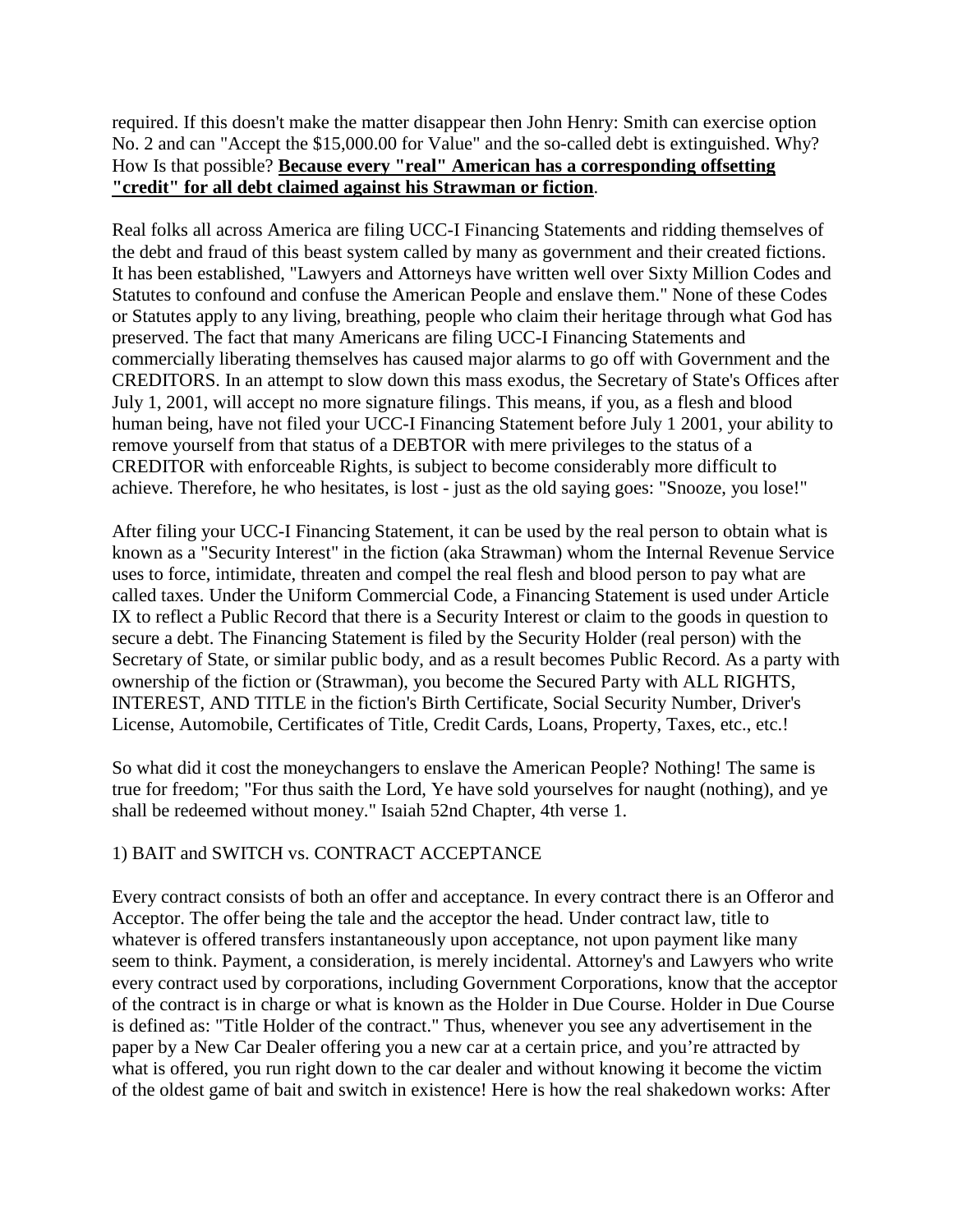you settle on the car with all it's options and the price with the dealership, you then sign your name to a contract, which in doing so, makes you the Offeror and the dealership the acceptor of that offer. It works the same identical way in every retail sale in the country, including Real Estate. You lose, because the seller is the Holder of the contract and in charge. That is the reason why you only get a carbon or photocopy of the contract. They keep the original contract and original signatures and obediently enter the property into commerce as the lawyers intended. It is a diabolical scheme! Whenever a Government Corporation sends you a letter, indictment or anything else charging that you violated some statute or code or that you owe some sort of tax or fine, think of that as an offer by the Government. For example: let's say you receive a bill for property taxes. This is an offer by the tax office just like the new car dealer. There are several options that you have when you get the bill. The number one option which most people take is to write out a check for the amount due. A check of course, is a debt instrument. Thus you are making a counter-offer to the tax collector, which they of course will accept, but the debt HAS NOT been extinguished. It is simply added to the PUBLIC DEBT. Once again, you have become the victim of a bait and switch!

Let's use the same example as we've previously discussed and this time, let's use a different tactic. Remember that the acceptor is in charge. This time let's simply accept the "tax bill" for Value with the "right of chargeback." When you examine your property tax bill, you find out it is made out to a name (purportedly yours) in all capital letters. Which as you've already discovered is not you! It is a fiction created by the government. If you've done your homework, you've obtained a certified copy of your Birth Certificate from the Bureau of Vital Statistics in the State where you were born and have filed your UCC-I Financing Statement. NOW YOU OWN ALL RIGHTS, TITLE AND INTEREST IN THAT ALL CAPITAL LETTER NAME CHARACTER, INCLUDING ALL CONTRACTS, MORTGAGES AND PLEDGES. YOU'RE NOW IN CHARGE OF ANYTHING YOU WANT TO DO WITH THE FICTION.

It works the same way with Internal Revenue Service. They send the fiction a "tax bill" for \$20,000.00. You as the owner of the fiction, Accept their presentment for Value, place a value of \$20,000,000.00, for example on it and notify whoever sent you the presentment that you now want a copy of their fiduciary tax return. You can request this because all of the money created uses your credit/labor as collateral. The amount you use is up to you. Only you can personally determine what value to place upon this trespass and violation of your property.

#### 2) ADVANTAGES OF UTILIZING THE "AFFIDAVIT DENYING EXISTENCE OF CORPORATION!"

The words "Specific Negative Averment" which is what an "Affidavit Denying Existence of Corporation" really amounts to are taken verbatim out of Rule 9(a) of the Federal Rules of Civil Procedure, which in the Rule provides and describes exactly how to challenge corporate existence solvency, and capacity to sue and be sued.

The term "Averment" comes from the root word "aver": to declare or assert; to set out distinctly and formally; to allege. An averment is a positive declaration or affirmation of fact, especially an allegation. It is submitted in the form of an affidavit so as to invoke the superior credibility and power that comes with having unlimited commercial liability. As an honest, forthright,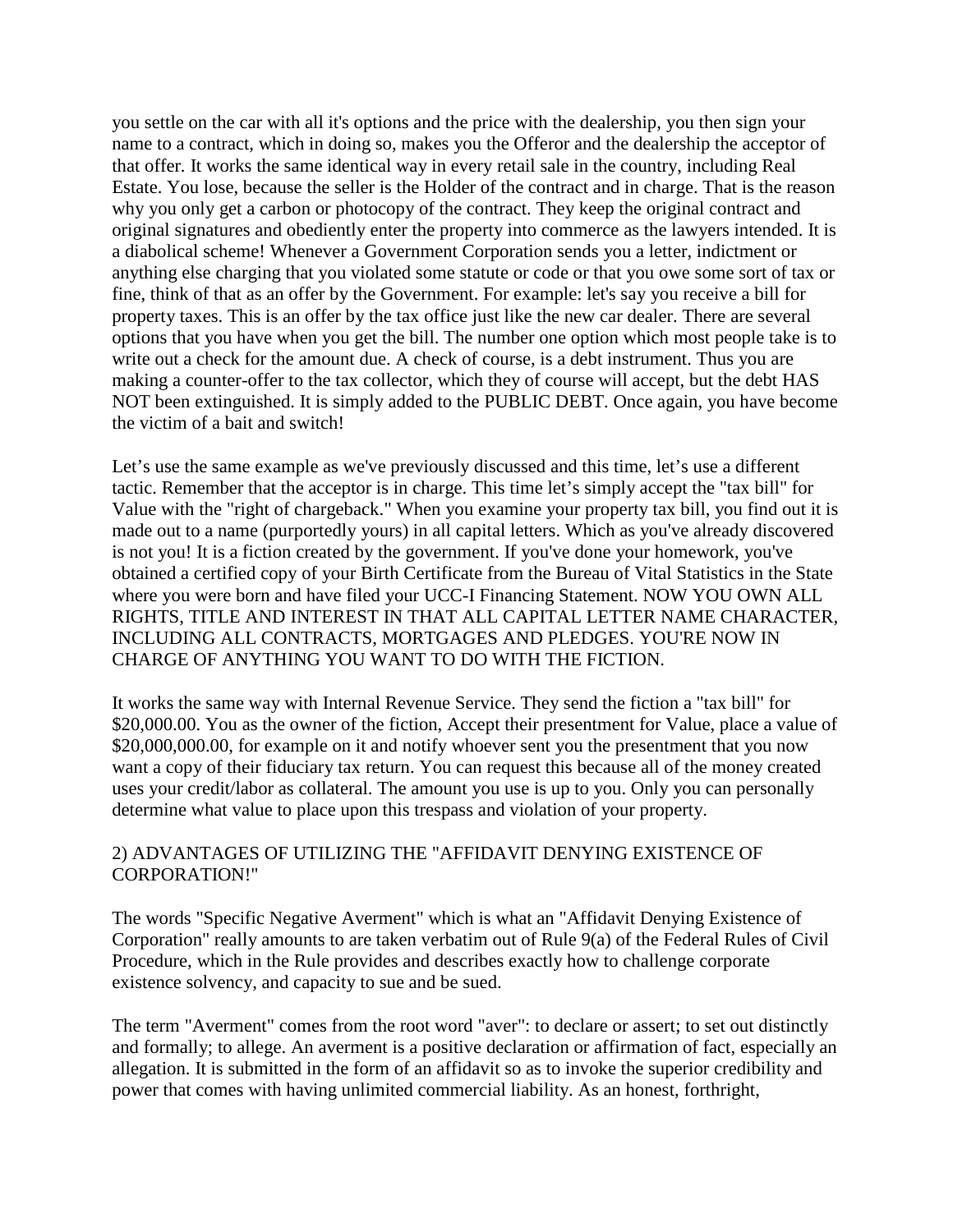conscientious, sentient being you have nothing to hide or fear and so can state your position openly and fully by affidavit. Others with hidden agendas and skeletons in the closet need to hide behind their corporate mothers' skirts of only limited liability. They are too terrified of being held personally accountable for anything to step up to the commercial plate and swear out an affidavit stating anything.

Executing the "Affidavit Denying Existence of Corporation" requires the receiving/served party to respond by affidavit, both written in longhand in red ink and notarized in red ink and sent to you via the Notary Public, and further requires that they prove:

a) All of the various fictitious, non-existent, undefined assemblages of all-capital-letters, e.g. "INTERNAL REVENUE SERVICE," etc. legally exist, i.e. are solvent, have standing in law, and can be present in a court; and

b) Each has a proven contractual nexus with all the others, including the artificial person represented by the corrupted, all-capital-letter version of your true name.

Failure to accomplish the above in the manner prescribed in the affidavit establishes on the record his/her/their confession and consent of judgment that none of those entities exist. That there is no enforceable contract. You are not required to become involved in an imaginary dispute between non-existent entities!

It is crucial to realize, that the only way we can survive as a civilization is to cause truth to prevail. If history be our teacher, since it is so often stated: "History repeats itself and those who fail to learn from History, are doomed to repeat it," is forever present. Any society functioning on lies, i.e. data contrary to the way things actually are and function, will fail. As It is, mankind on this planet is hell bent for dissolution and disappearance as a living species. This is no exaggeration. When thoughts, words, and deeds of billions of people are increasingly wrong, erroneous, and false, the natural cause/effect consequences of such futile efforts to violate the laws of existence self-function to assert their own integrity. All that is false and contrary to the truth of man's basic nature and the nature of life eventually self-destructs as a consequence.

Establishing truth in situations requires exposing the actual nature of everything that is proffered. The entire system thrives and ravages the world because people accept the surface appearance of things at face value without looking for the underlying cause and exposing the truth of the matter so it can be recognized and understood. Reality's game is "truth or consequences." The consequence of acting contrary to truth begets ruin

It is therefore essential to neutralize both of the ways people are damaged by the systematic war being waged against them by their so-called "Public Servants": the commercial process and the "legitimacy" in the Law of Nations of War as a valid activity of nation States.

In certain circumstances, in compliment and simultaneously with the Affidavit Denying. existence of Corporation, the "Accepted For Value" UCC Commercial Process and whatever other affidavits might be deployed, the "Affidavit Denying Existence of Corporation" is essential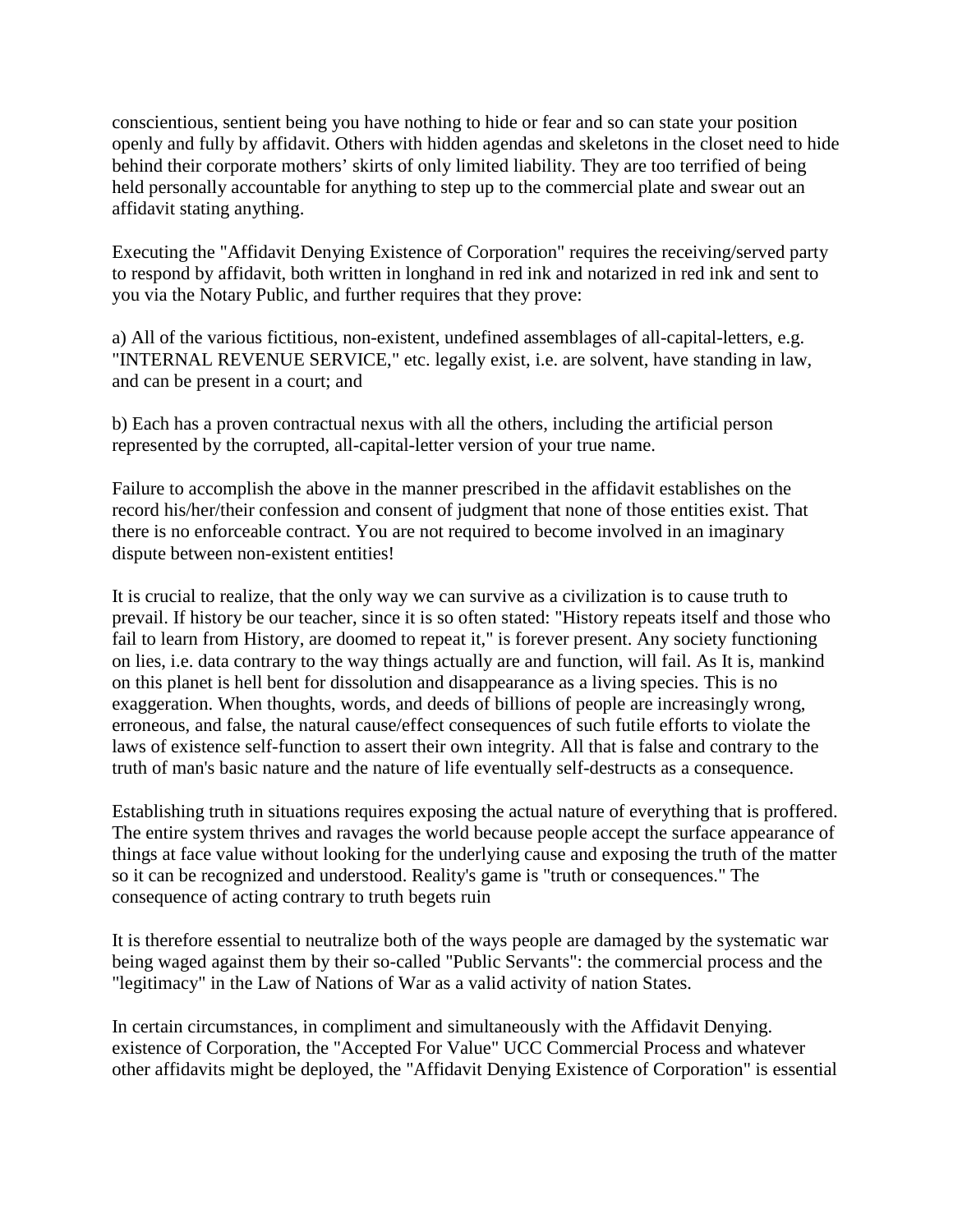to neutralize the commercial aspect of the war, and the Affidavit, "Bill of Peace" is used to expose the naked aggression of the systematic war being waged under color of law.

Anyone who wants to deal with you who will "NOT COME CLEAN" and be honest, sincere, and well intentioned, is self-confessing to be:

a) Disregarding the truth and acting on lies, deceit, bad faith, and absence of full disclosure, and thereby announcing to you by their actions (and failures to act) that they are an aggressor, criminal con artist with no authority, and an enemy. Since no contract can be formed without genuine agreement - free consent and mutual meeting of the minds based on full disclosure, good faith, and truth no contract can result from your interaction with them other than the criminal contract formed unilaterally by them via their assault upon you. This further voids all and every basis upon which to require you to do anything they say or to have anything to do with them.

b) Acting on their own, with no legitimate authority whatsoever, and are therefore personally liable in unlimited-commercial-liability capacity, i.e. NAKED!

Upon your opponents failure to answer or rebut your Affidavit of Specific Negative Averment and Execute your Bill of Peace a Notice of Default and Stipulation is thereby executed, served upon them and recorded in the Public Record.

#### 3) ACCEPTANCE FOR VALUE?

Once the "real, live, flesh and blood- Individual has filed a UCC-I Financing Statement with Security Agreement in place and taking "all rights, title and interest" in the ALL-CAPITAL-LETTERS FICTION, ASSEMBLAGE, ARTIFICIAL PERSON (that very so-called name may be spelled with a first name, middle initial and last name) or "Strawman/Woman" when a "person (agency or other public or private corporation)" submits a letter or form suggesting that you (when its really the fiction) are being charged with a debt, taxes or whatever, a personalized letter is sent to the person who signed the letter or form or a person responsible for the letter or form being sent to the fiction.

That letter explains that you (the real deal) "Accept the Charge for Value." This basically tells them you hold title to the FICTION and anything .connected to the FICTION, it gives them NOTICE that they have committed a "Trespass against your property ... Your Rights!" It sets in stone that you are "the Holder-in-Due-Course." This is a banking/securities term and requires a quick refresher definition:

"In every contract there must be an offer, acceptance and a consideration. Corporations specialize in bait-and-switch tactics to protect themselves in every contractual arrangement. Such as, when you see a home you like, the real estate agency may have "offered" the home for sale through various advertisements. This is an offer. You look at the home and like it and the price is right. You tell the real estate agent "Yes, I'll take it ! "At that point you have become the acceptor of the contract and of course the home and price is the consideration. From a legal standpoint, this contract Is completed. The offer, acceptance and consideration are completed right then. The acceptor is the 'one "in charge." That at the moment, could be you. Then comes the old switch-a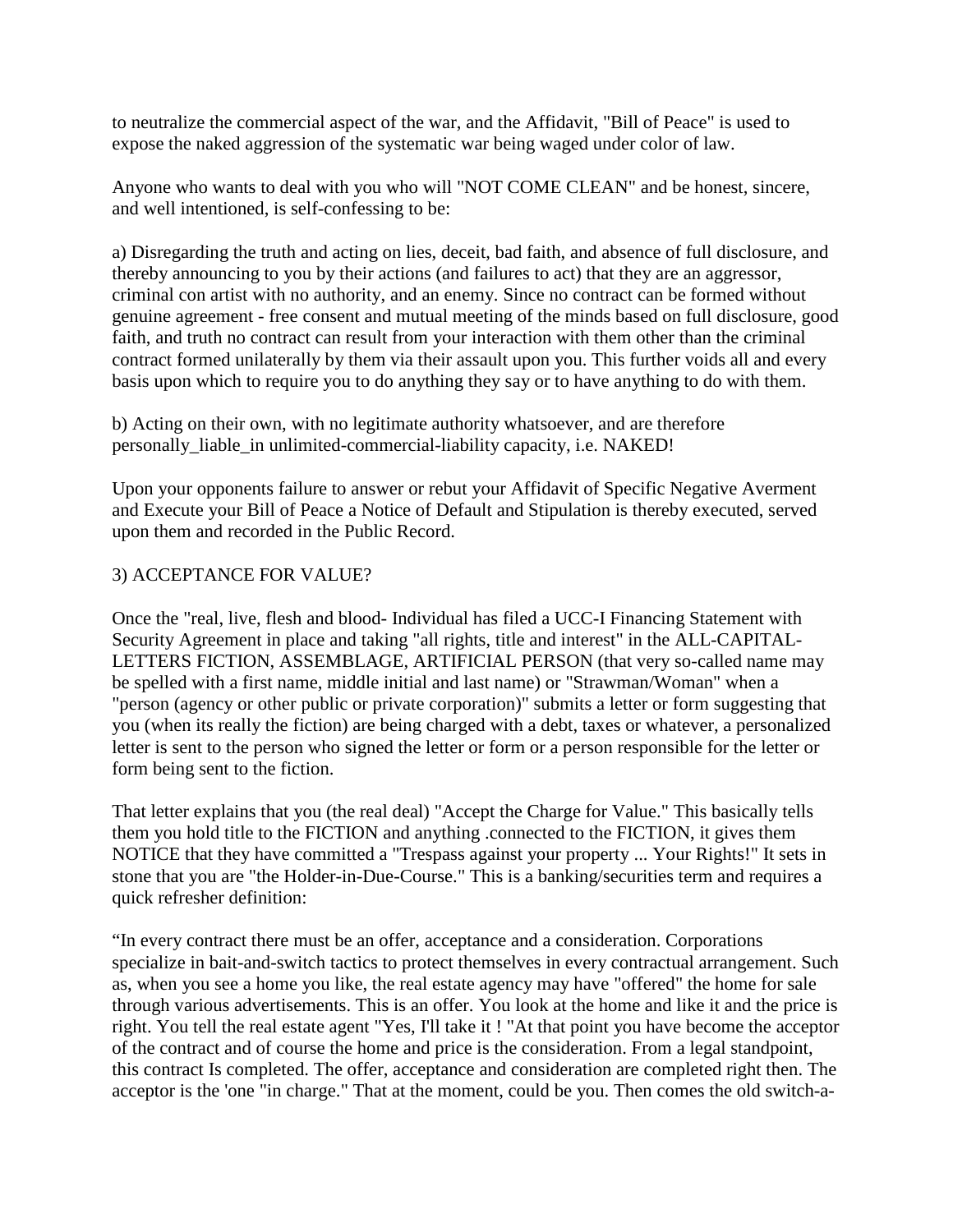roo! Now is when the bait-and-switch goes down. The real estate agent (unwittingly, as though ignorance of the law is any excuse or defense) then requires you to fill out a FORM in which you make an Offer and They the Seller become the Acceptor! The bait and switch is complete. That simple. You have now "voluntarily" become a DEBTOR -"forever," even if you paid cash for the place or latter pay of the mortgage. Why? Why can't you pay it off? YOU CANNOT EXTINGUISH DEBTS WITH A DEBT INSTRUMENT (I.e. FEDERAL RESERVE NOTES)! -  $\leq$ [Debt + Debt ? Debt; Credit + Credit ? Credit, neither satisfy or cancel the obligation of payment and do not constitute payment!]&Mac221;-."

You have voluntarily made someone else the Holder in Due Course of the property. They accepted the instrument (contract) FOR VALUE. They now own the property. "All parts of the contract, including the deed are now "recorded in the property records. Look at your deed. It will have the, "FICTIONS" written in all capital letters. All we really do is add to the so-called National Debt whenever you-pay those taxes and make that counteroffer, with the debt, however, not changing and remaining the same whenever you purchase anything in this manner. So when you receive a Notice of Property-taxes on your home, the taxing authority is really making you an "offer." When you pay the taxes you are inking a counter-offer, because your payment will not extinguish the debt or cancel it out. They will accept your counter-offer, however, but the debt will still be there.

By the way, the Notice of Property Tax due will be made out to your FICTION! Keep these things in mind when you purchase 'a home, land, auto, "etc. You make the contract.! Make the seller the Offeror and yourself (the real person with your; name spelled correctly) the acceptor of the offer. This puts you officially in charge! Make gold and/or silver a part of the consideration to extinguish the debt. You will be the Holder in Due Course. YOU keep the original contract and give the Offeror a copy. Do not record-the contract unless you want to give up the allodial title to the property. Recordings is not required and the original, contract by itself is all you need to prove and establish ownership.

Now with this explanation covered, lets move to the person who wrote the letter charging that you owed something. After filing the UCC-1 Financing Statement and acquiring a Certified copy of it with Security Agreement, you are now the Holder in Due Course of the property known as the FICTION or (Strawman) and any contract associated with him or her! Think of the letter as an OFFER and rather than making a counter-offer by paying, you now Accept the offer for Value. By Accepting' for Value, you are saying, "I am the Holder in Due Course" and ... because you have become the ACCEPTOR of the offer, guess Who is in charge? You are in charge and the Offeror has trespassed upon you and your PROPERTY! As the Secured Party or owner of the PROPERTY and Holder in Due Course, you now can set a value on the trespass. So if the Offeror has made the charge that your PROPERTY owes \$25,000.00, you can Accept the offer For Value and set a value on it literally for any amount you choose! For discussion purposes, let's put a value on it for \$250,000.00. You are going to tell this person to charge the \$250,000.00, to your Personal Treasury Account and provide your Employer Identification number for the Account Number to be charged. This will be directed to the Secretary of the Treasury in Washington, D.C. The person has three days in under the Truth-in-Lending-Act to do what has been ordered. In addition, you are going to request that this person send you his/her Fiduciary Tax Return, which would show they have filed and paid taxes on the \$250,000.00.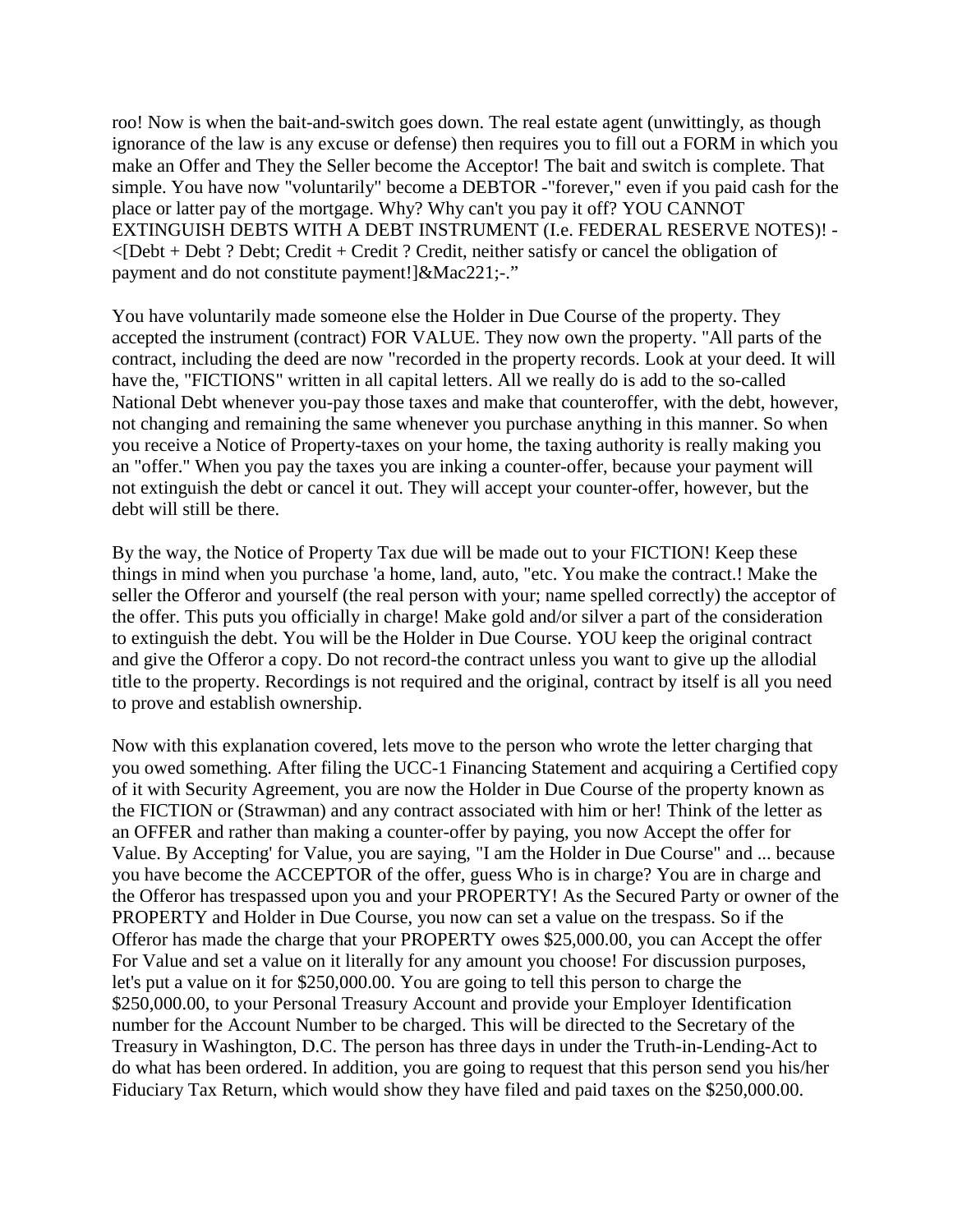They won't respond, so ten (10) days later you send a Second Request and at the same time send a letter and a Non-Negotiable Bill of Exchange ordering the Secretary to "Charge Back" the \$250,000.00, in which the Secretary will be directed to credit the "other side" of his ledger for use by the Republic. When enough folks do this Re-Public – credits will eventually be in excess of the Public Sides Debits!

All of this is done in accordance with Uniform Commercial Code, UCC-3-419 and the Non-Negotiable Bill of Exchange In accord with House Joint Resolution (HJR-192) and will discharge the Public Debt.

The Secretary of the Treasury also only has three (3) days to complete his side of this Order. For he also is required to operate within the Banking Regulation Z, 72 Hour period regulation guideline governing retail agreements, as codified at: 15 U.S.C. §§ 1601 et seq. Basically you are done. By Accepting everything the (government or any corporation) brings your way for Value there is no argument - no fight.

Remember everything is a "charge" from every Government corporation or so called private corporation. A "Charge" is basically to IMPOSE a burden, duty, obligation, or lien.

In criminal law, to "charge" is to indict or formally accuse. Everything centers around a DEBTOR being charged and the CREDITOR making the accusation. To IMPOSE means to levy 'or exact, to lay as a burden, tax, duty or charge. Remember that ALL CHARGES are brought forth against a FICTION and if you (the real deal) owns all rights, title and interest in the FICTION, ALL CHARGES CAN BE DISCHARGED by you, the real person, on the other side of being "charged," which is all a court of equity can do (all courts are courts of equity bankruptcy), is to make a "claim." A claim means a demand as one's own or as one's right. A FICTION, i.e., a public or private corporation, cannot make a claim against a real person. Only a real person can make a claim against a real person Corporations are FICTIONS and have no right to make claims.

----------

D. NOW YOU CAN TAKE ADVANTAGE OF THE BENEFITS OF UCC-1 FINANCING STATEMENT AND HAVING THE SECURITY AND PROTECTION OF AN UNBEATABLE SECURITY AGREEMENT IN PLACE TO PROTECT YOU, YOUR FAMILY, POSSESSIONS, PROPERTY AND WAGES.

S.O.S.S./COMMERCIAL CLAIMS PROCESSING AGENCY offers one of the most comprehensive Security Agreements available today. This Security Agreement\* is NON-DISCHARGEABLE by ANY Title II Bankruptcy Court, and is fully 100% transferable to any Heir or Assign. This Security Agreement carries a fully functionable Fidelity Bond and Indemnity Clause. The collateral covered is as extensive of coverage available!

S.O.S.S./COMMERCIAL CLAIMS PROCESSING AGENCY offers UCC-I Forms, Special Notices, Acceptance for Value Commercial Process Assistance, personalized service with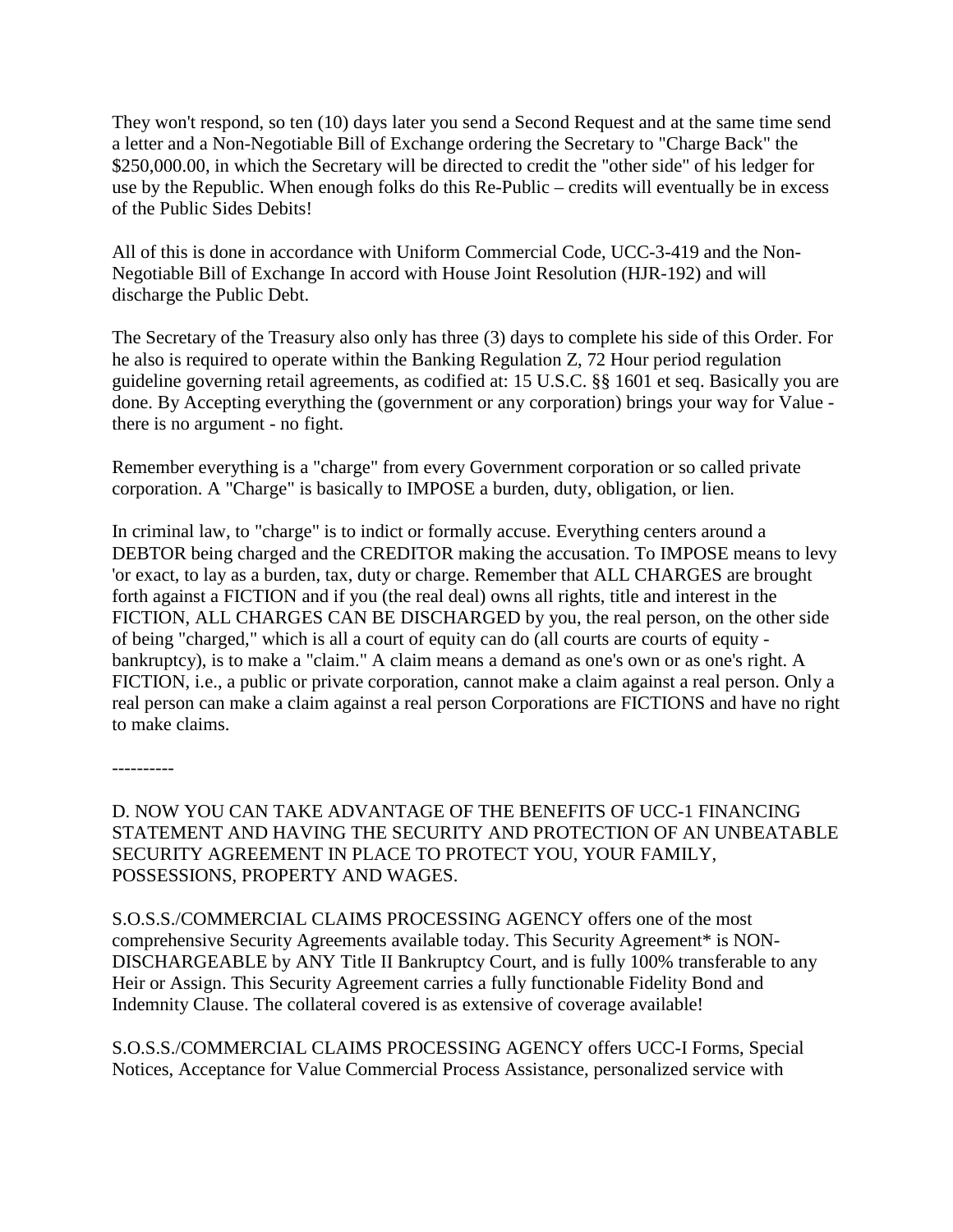processing, copying, typing, filing, Certified Document Custodian Service and Assistance, Process of Service Services in ALL STATES regardless where, you live

S.O.S.S./COMMERCIAL CLAIMS PROCESSING AGENCY provides prompt professional support services for all your COMMERCIAL affairs and needs.

S.O.S.S./COMMERCIAL CLAIMS PROCESSING AGENCY'S PROFESSIONAL PROCESS CONSULTANTS provide valuable and accurate information for educational enlightenment, and enrichment to empower you with "the knowledge" and assurance that in every commercial matter, the proceedings transpire only under the following terms and conditions:

1. ALL participants must be limited-liability corporations (persons, artificial persons)

2. Proceedings occur only with the express consent of all involved persons;

3. Each corporation must prove solvency in order to go to court;

4. Each corporation, as a limited liability person, must be insured and bonded (underwritten) to provide the stakes at risk in the dispute that are subject to claim in the event of losing the matter;

5. Your "Affidavit Denying Existence of Corporation" and, "Bill of Peace" are processed and serviced upon the parties with Notice that: "NO" summary or equity proceeding can conclude with any genuine issues of material fact in dispute:

6. No civil proceeding can commence until all criminal elements are exposed and resolved; and,

7. No facts exist to be set Into evidence or rendered subject to dispute until all the underlying principles of issue in dispute have been clarified

S.O.S.S./COMMERCIAL CLAIMS PROCESSING AGENCY provides full Secretarial, Research, and other professional support services at a reasonable rate. To maintain and prevail against any summary or equity proceeding (which is all there is today in all of the system's colorable, general-equity, privately owned, limited-liability, military, bankruptcy courts). Other Specialized Services include, but are not necessarily limited to:

1. Besides a variety of documents, photocopying, mailing, filing, recording, executing/processing/stamping all paperwork "ACCEPTED FOR VALUE," Notary Services for certification of your Unlimited Commercial Liability true, correct, and complete, all filing certified filed in the Commercial Claim Registry;

2. Complete Assistance with credentials properly prepared In your true name (In upper-andlower-case letters) to give everyone Notice of your "Unlimited Commercial Liability."

3. Whenever you experience any encounter with the system, assistance with immediate Notices to all parties of your unlimited Commercial Liability using seven (7) point affidavits, "for and on the record," in which they are unequivocally noticed and told: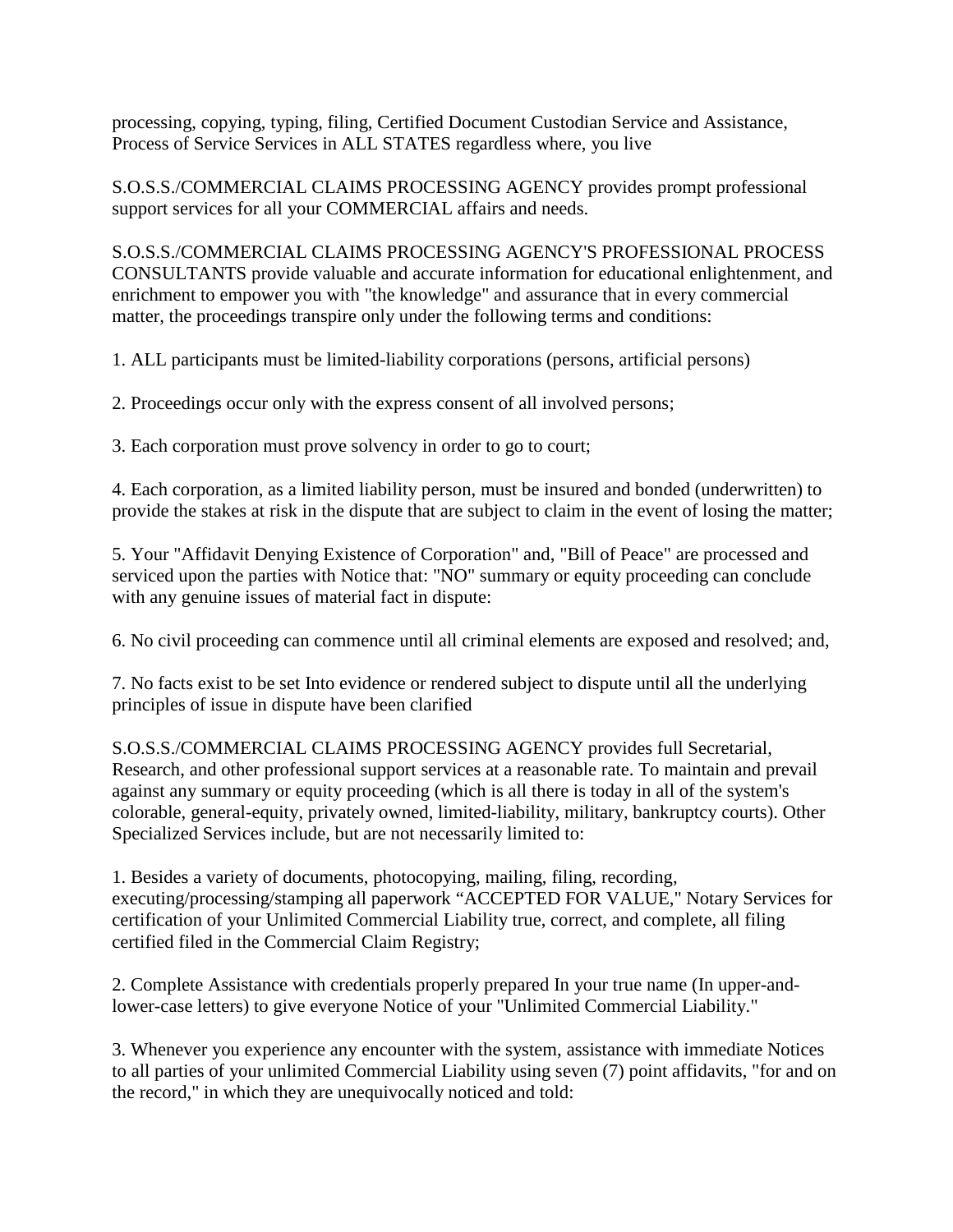a) You are a real, sentient, flesh-and-blood man or woman acting with unlimited Commercial Liability;

b) That you are unlimited in undertaking all lawful and commercially just means to protect your life, rights, and property;

c) You have no requirement to be bonded;

d) You cannot be made subject to any limited liability proceeding without your consent, and you do not consent;

e) You must exhaust your commercial remedies prior to accessing any tax-financed court system to resolve any possible dispute;

f) Everything is under oath via affidavit certified and sworn on your unlimited commercial liability true, correct, complete, and everyone who is a party of the proceeding must be similarly sworn in or withdraw;

g) Failure to Withdraw or be sworn in self-impeaches and self-invalidates all of that person's testimony and credibility establishing fatal defects which terminates the case, and constitutes a mistrial and reversible error, so that anything done thereafter by such person constitutes legal and commercial violations which are actionable;

h) The insurance policy and bond of every judge and attorney involved limit them to dealing only with limited-liability corporate persons and forecloses them from being able to deal in any manner with unlimited-liability being such as you;

i) Since everyone in an equity or summary process must expressly consent to the proceedings and you expressly do not consent, they are barred from involving you in any such proceeding;

j) If they insist, they are required to prove identify, authority, liability limits, and solvency by furnishing you a copy of their bond and insurance policy;

k) They are foreclosed from undertaking any such proceeding with genuine issues of material fact unresolved, and the issue of your unlimited-commercial-liability standing is a fundamental issue inasmuch as it is legally impossible-for you to be in their court, or for any matters involving you to even commence, so long as they are in limited liability and you are under unlimited commercial liability; and,

l) Since no civil matters can commence until all possible criminal elements are resolved, conduct and inquiry of everyone who might want to induce or compel you to participate if anything you say can be used against you in any possible criminal proceeding, and if so to provide Notice that you exercise your right Secured by the Fifth Article In Amendment to remain silent.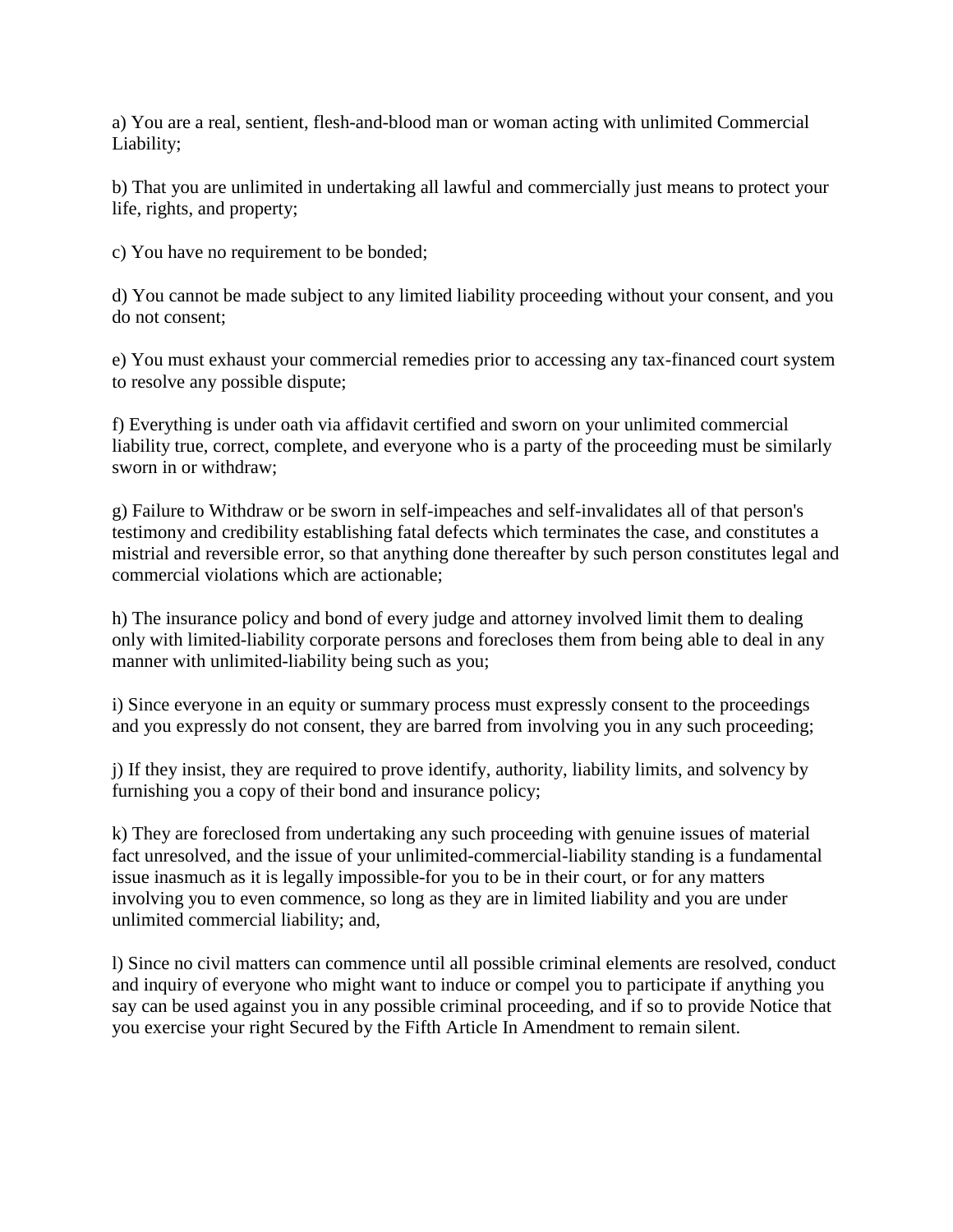1. Upon filing your UCC-I Financing Statement and Security Agreement and opening your Personal Treasury Account, S.O.S.S./COMMERCIAL CLAIMS PROCESSING AGENCY offers Tax Relief Assistance Programs by assisting you with the following documents:

a) Freedom of Information/Privacy Act Request to establish/prove your (Strawman)/LEGAL FICTION has in fact been registered in Puerto Rico as a corporation; b) Public Notice and Declaration The Law Does Not Permit Impossibilities, to access Original Jurisdiction Constitutional Rights;

c) Certified Demand for Proof of Jurisdiction;

d) Affidavit in Support of Proof of Jurisdiction;

e) Memorandum with Points and Authorities;

- f) Demand for "Employee" definition;
- g) Certificate/Affidavit of Non Revenue Taxable Occupation;
- h) Withholding Exemption Certificate;
- i) Demand for Full Payment of Wages and Cease Desist Withholding

j) Demand for Refund for past three (2) years taxes erroneously paid;

k) Accepted for Value and Exempt from Levy and Request of Employee Identification Number and Copy of 1099 OID;

l) State Income Tax Affidavit for Relief from State Income Taxes in those States where applicable.

Regrettably, performance is mandatory and failure to act immediately to remedy this matter is an unacceptable option or excuse.

If actually owning that home you live in, the car you drive, and anything and everything else you possess, if having access to Original Jurisdiction Constitutional Rights and its protections and if having the full fruits of your labor interests you . . . The time to act is now! Tomorrow may very well be too late.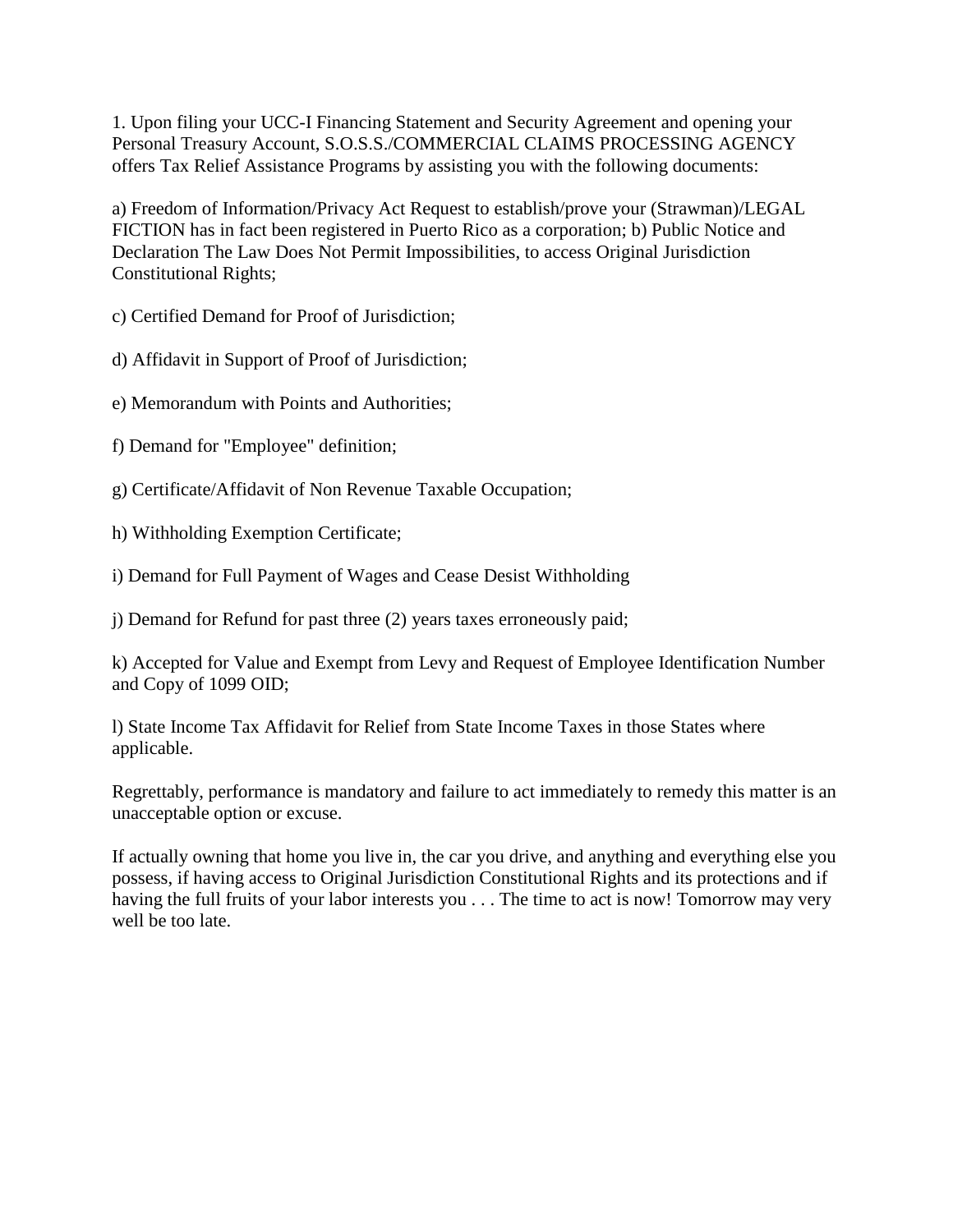## Leaving the Matrix – SOVEREIGNTY

Okay. You have some foundation and hopefully, this information fell into "fertile soil" of the mind. In order, to simplify all that you have read, all you may have heard, and/or watched let's cut to the chase. How do we get out of this matrix that these evil elements have maneuvered us into?

You should now have a simple and basic understanding of the UCC-1 and the remedy. So, let's start the process of getting you out of the system. Please keep in mind that this process will dramatically change your entire life, *so start with a changed perspective*. You are a living, breathing, soul filled being! You are the divine creation and are the Sovereign in this country. No President, government agent, senator, congressman, judge, cop, etc., has ANY AUTHORITY over you as the Sovereign! So, let's let them know that you know what they have been hiding from you.

A series of documents will need to be completed in a specific manner and subsequently forwarded to specific parties via specific means. Attention to every minute detail will make the difference of whether or not your process is completed without unnecessary encumbrance. So, please pay close attention.

Although some of this may seem laborious, maybe even a little slow, it is important for you to have clear in your mind some basics. To that end, I will provide examples and simple definitions that will help you complete the paperwork, so that you can complete this process entirely on your own. If you need assistance, of course, we make that available. So, onward we go….

CORPORATE NAME/FICTION: This is the name that was created from your Certificate of Live Birth (Birth Certificate) for you as a corporate entity. It appears on presentments, such as ID's, bills, certificates, licenses, and the like. This is the name of the DEBTOR. Here are some examples:

JOHN WILLIAM SMITH DAVID RONALD TYSON, JR.

REBECCA AMY WILLIAMS

LIVING PERSON NAME: This is your name as it needs to be presented to these yo-yo's as the Secured Party and Sovereign:

John-William: Smith David-Ronald, Jr.: Tyson

Rebecca-Amy: Williams

Practice and get used to this presentation of your name so that it becomes second nature. Reprogram your computer (your mind)!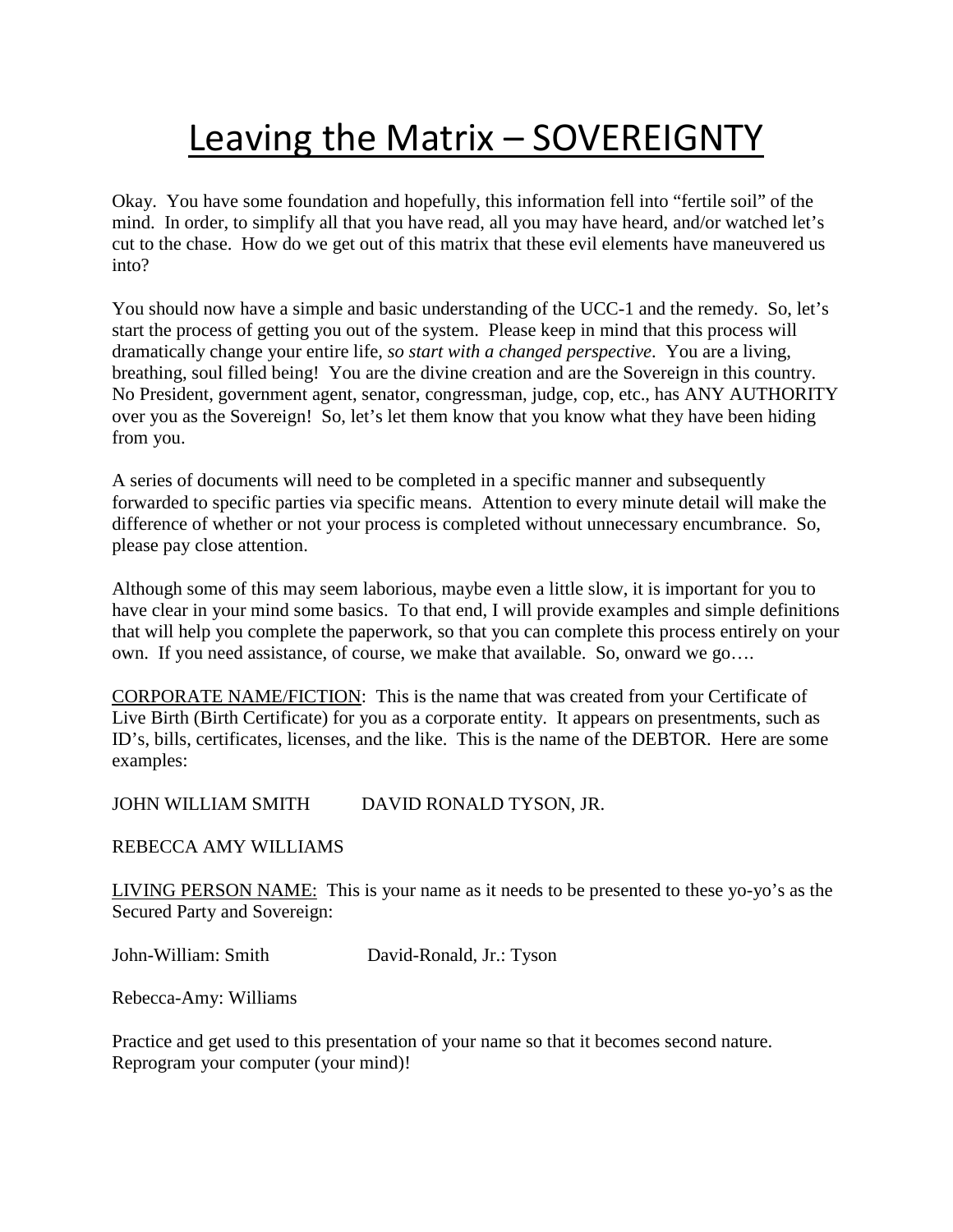The attached packet has all of the documents, their descriptions, and the process for completing everything required for you to become Sovereign! Follow every step and complete every page as presented with your relevant information.

Many hours of research and experience have gone into refining this process, so bear this in mind as you proceed! You are to be the beneficiary of hundreds of peoples hard work and effort. So, just paint by numbers.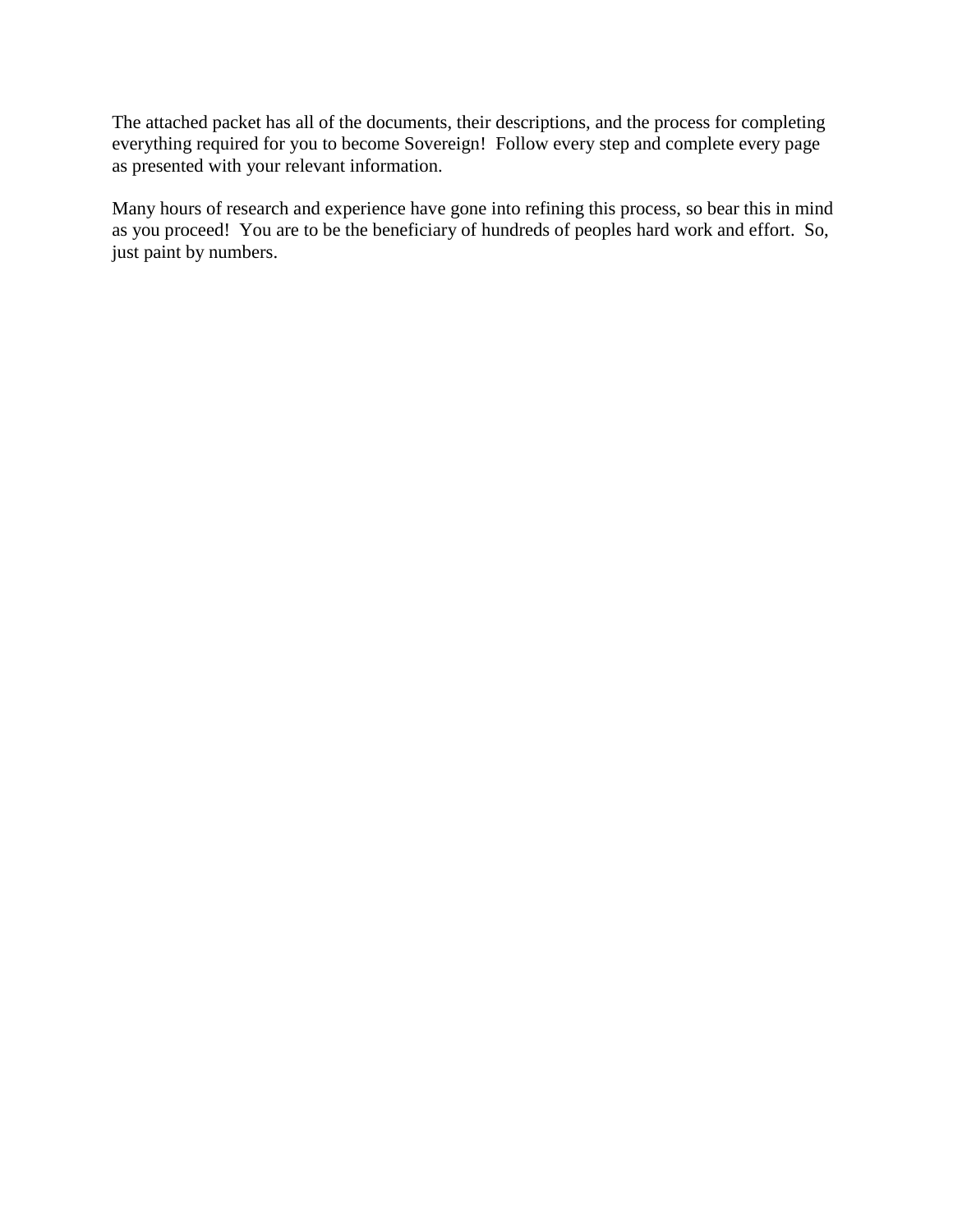### Your Reality controls Fiction

Once you have gained your Sovereignty you will find that there are laws that apply to the Sovereign and ones that don't. As a Sovereign, you are under the jurisdiction of the Constitution and the Law of God. You no longer serve the "authorities" that have previously lorded over you.

I would say that if you look at this like the game of "Monopoly". Most of us have either played or observed the game or both. If we take a look at the dynamics of this scenario it will become a little more clear and hopefully, easier for you to understand how to play to win.

In order to participate in the game you must first have a "license" to play. In the game of "Monopoly" you need a token. We either select the race car, the thimble, the boot, or what have you. By accepting the token you have also agreed to abide by the rules set in the game. Everyone is then issued the predetermined amount of currency in various denominations and we then begin rolling the dice and going around the board, waiting for our turn and strategizing how best to succeed in the game.

Keep in mind that as long as things are not going bad for us in the game, the game is fun to play. When we suffer the wrath of the various pitfalls of the game, getting sent to "jail", drawing a card that says that we owe extra "taxes", or have to pay rent on a property that has a "Hotel", and our precious paper currency begins to dwindle the game starts to "suck". Why?

Because we don't like to lose? WRONG! Because we are at the mercy of the "dice", rules, and "players" who don't seem to give a care about our plight! We have gotten emotionally involved in a game that is nothing more than a game. It is not life…It is not really us that endures the good or the bad in the game. It is simply the experience of our token! The token has no reaction to anything! You, as the living soul can get up and walk away at any point and time that you choose. No matter how hard you wish or try, you can NEVER become the token. You are only the supervisor of the token. This is a very important distinction to make. You are Sovereign and the token is at the mercy of the game, but more importantly, the token is at YOUR MERCY.

Throughout the entire playing of the game you have had complete control over your token. You could have thrown the token into the trash, melted it…or whatever YOU CHOOSE! That would also lead us to conclude that if you want to continue or not continue to play the game that is also the Sovereign's choice. *We choose* to subject ourselves to the rules of the game and the game itself. **WE ARE NOT VICTIMS!**